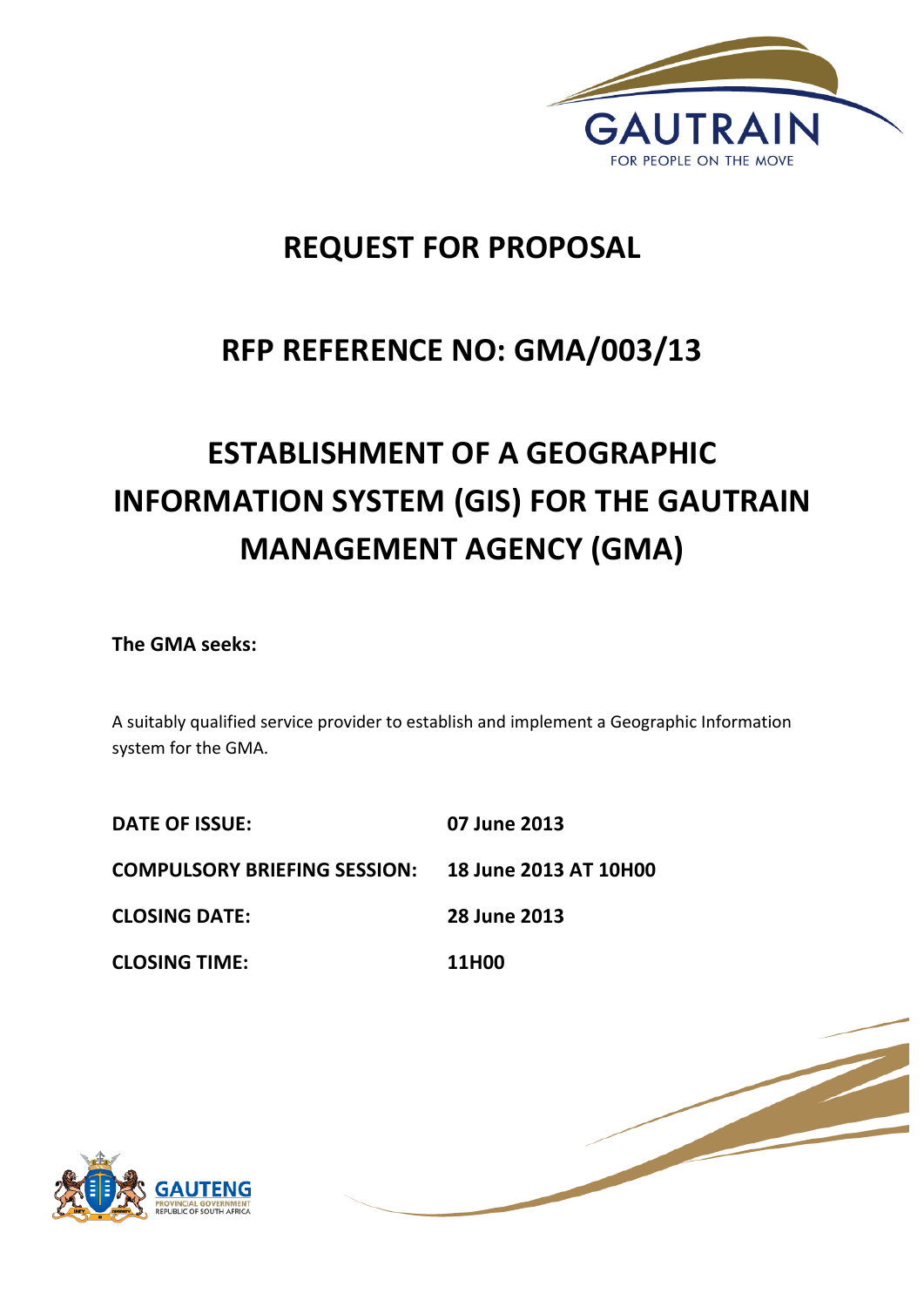# **CONTENTS**

# **GAUTRAIN MANAGEMENT AGENCY - REQUEST FOR PROPOSAL**

|                                                    | Page |
|----------------------------------------------------|------|
|                                                    | 4    |
|                                                    | 4    |
|                                                    | 5    |
| <b>RFP PART A</b>                                  |      |
|                                                    | 6    |
|                                                    | 7    |
|                                                    | 7    |
|                                                    | 8    |
| Rules governing this RFP and the Tendering Process |      |
|                                                    | 9    |
| <b>REQUEST FOR PROPOSAL</b>                        |      |
|                                                    | 9    |
|                                                    | 9    |
|                                                    | 10   |
|                                                    | 10   |
|                                                    | 10   |
| Communication during the tender process            |      |
|                                                    | 10   |
|                                                    | 11   |
|                                                    | 11   |
|                                                    | 11   |
|                                                    | 12   |
|                                                    | 12   |
|                                                    |      |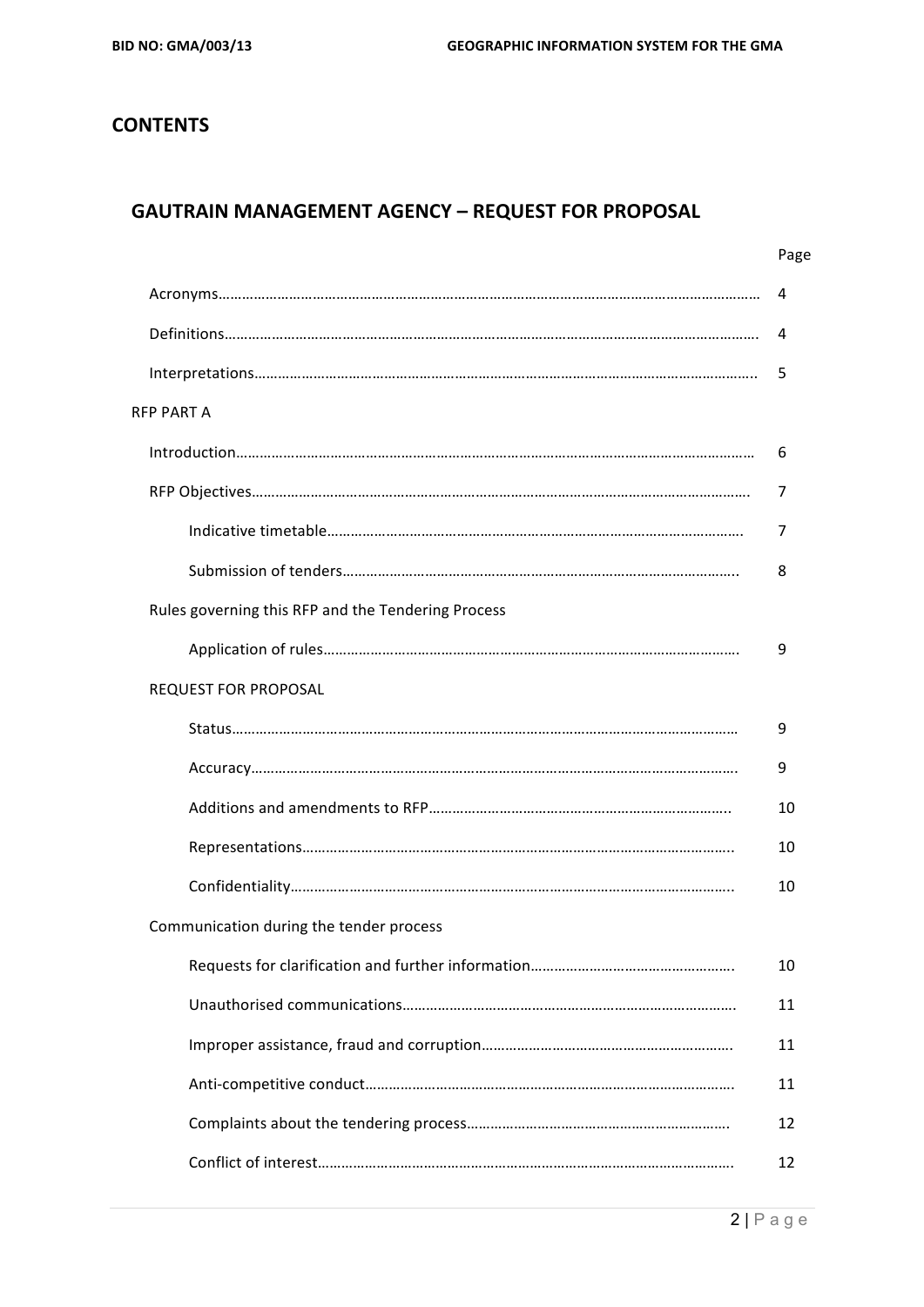|                                         | 13 |
|-----------------------------------------|----|
| <b>Tender documents</b>                 |    |
|                                         | 13 |
|                                         | 14 |
|                                         | 14 |
|                                         | 14 |
|                                         | 14 |
|                                         | 15 |
|                                         | 15 |
|                                         | 15 |
|                                         | 16 |
| <b>Tender Response</b>                  |    |
|                                         | 16 |
|                                         | 17 |
|                                         | 17 |
|                                         | 18 |
| <b>Contract Disclosure Requirements</b> |    |
|                                         | 18 |
|                                         | 19 |
|                                         | 19 |
| <b>Evaluation of tenders</b>            |    |
|                                         | 19 |
|                                         | 20 |
|                                         | 21 |
|                                         | 22 |
|                                         | 22 |
|                                         | 23 |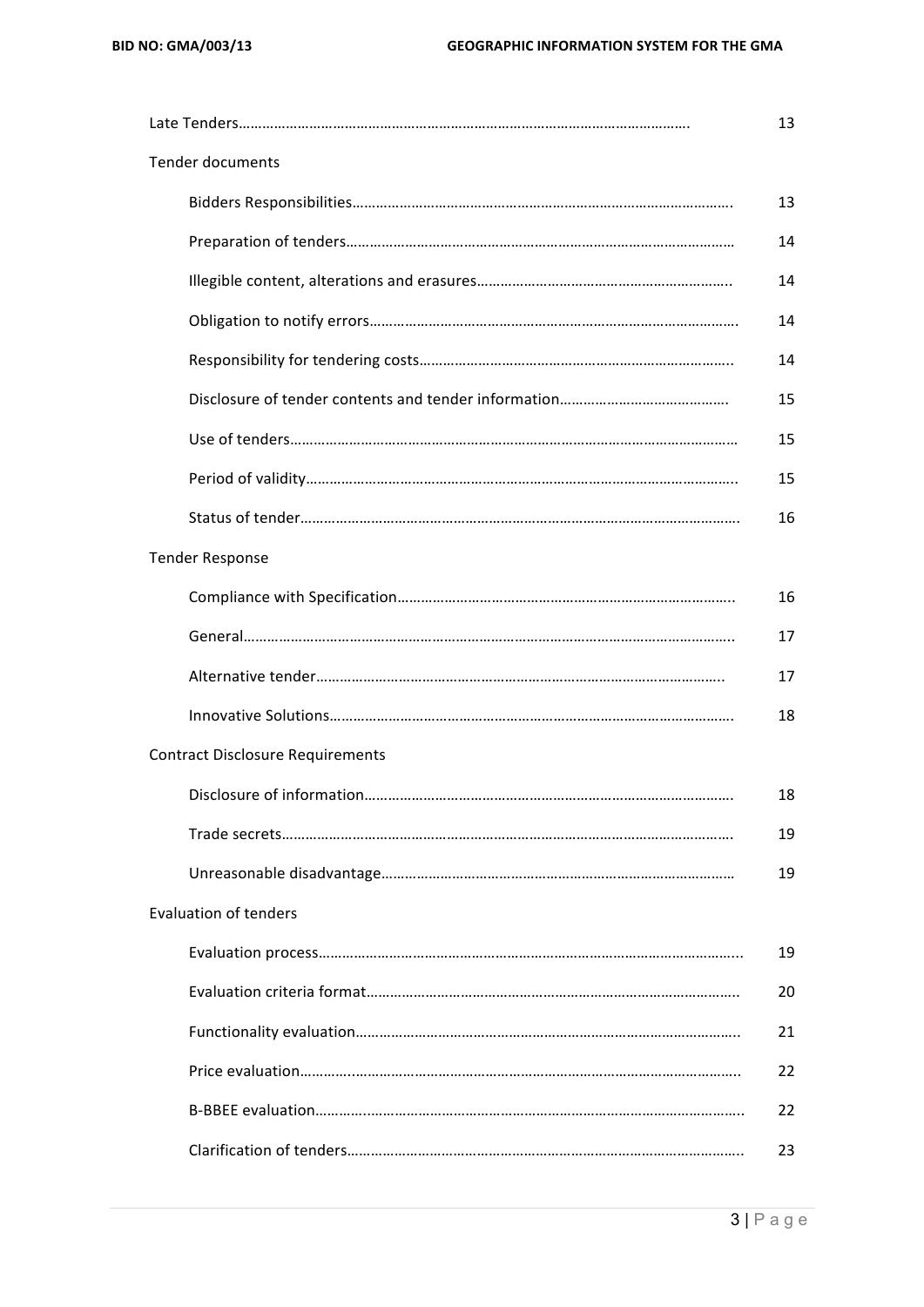|                           |                                      | 23 |
|---------------------------|--------------------------------------|----|
|                           |                                      | 23 |
| <b>Successful Tenders</b> |                                      |    |
|                           |                                      | 24 |
|                           |                                      | 24 |
|                           |                                      | 24 |
|                           |                                      | 24 |
|                           |                                      | 25 |
|                           |                                      | 25 |
|                           |                                      | 26 |
|                           |                                      | 26 |
| <b>RFP PART B-TENDER</b>  |                                      | 27 |
|                           | RFP PART C - BIDDERS DECLARATION AND | 32 |
| SBD <sub>2</sub>          |                                      | 35 |
| SBD 3.1                   |                                      | 36 |
| <b>SBD 3.2</b>            |                                      | 37 |
| SBD <sub>4</sub>          |                                      | 39 |
| SBD 6.1                   |                                      | 43 |
| SBD <sub>7</sub>          |                                      | 51 |
| SBD <sub>8</sub>          |                                      | 53 |
| SBD <sub>9</sub>          |                                      | 54 |
| <b>SHE</b>                |                                      | 58 |
| <b>CHECKLIST</b>          |                                      | 60 |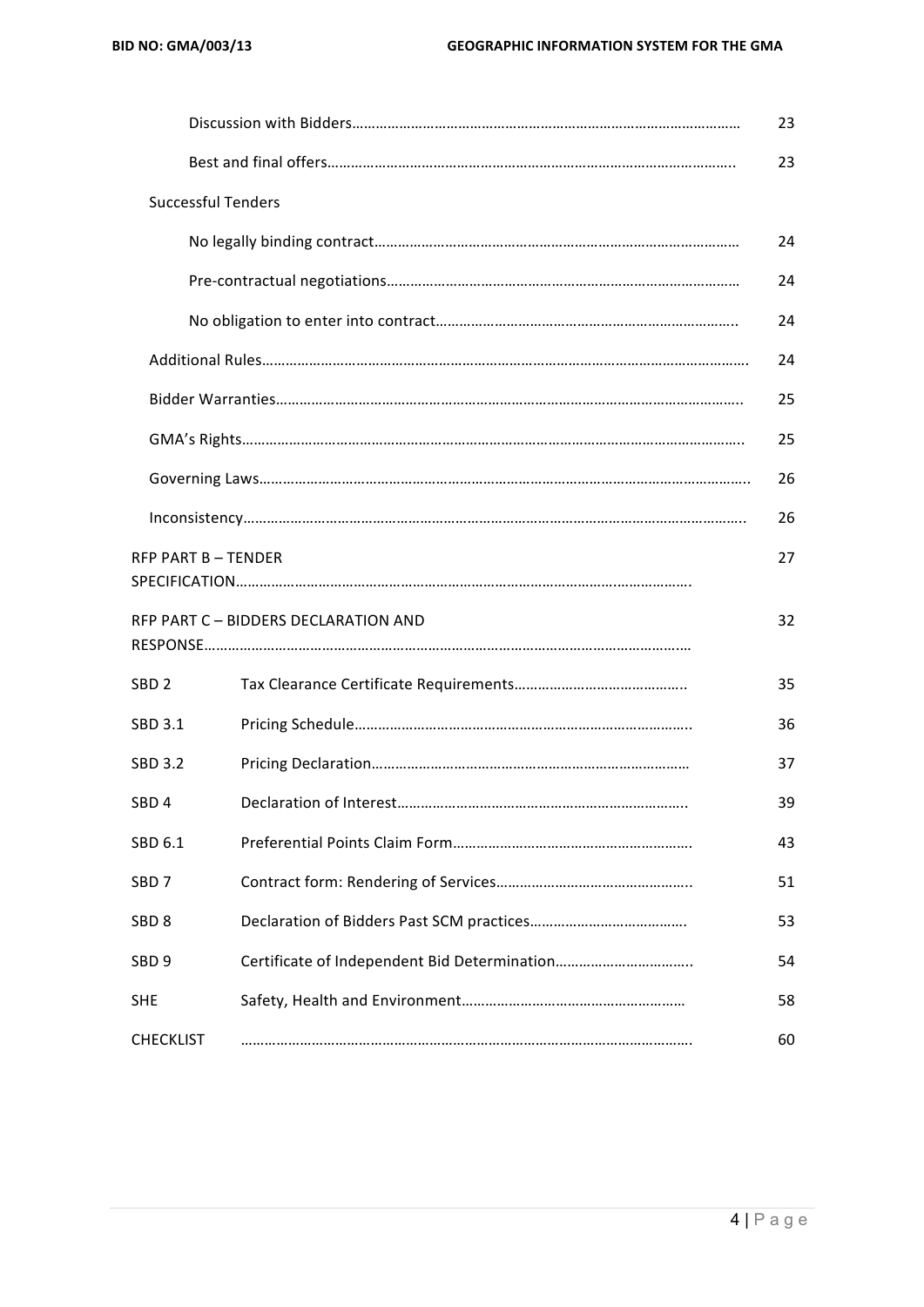#### **LIST OF ACRONYMS**

- AG Auditor General
- CPIX Consumer Price Index
- CV Curriculum Vitae
- GMA Gautrain Management Agency
- HDI Historical Disadvantaged Individual
- MEC Member of the Executive Council
- OCD2 Operating Commencement Date 2
- P.a. Per annum
- PFMA Public Finance Management Act
- PPPFA Preferential Procurement Policy Framework Act
- PSP Professional Service Provider
- RFP Request for Proposal
- SARS South African Revenue Service
- SBD Standard Bidding Document
- SCM Supply Chain Management
- SMME Small, Medium and Micro Enterprise
- SP Service Provider
- TA Technical Assistance
- TOR Specification as provided in RFP Part B (terms of reference)

#### **DEFINITIONS**

In this Request for Proposal, unless a contrary intention is apparent:

**Business Day** means a day which is not a Saturday, Sunday or public holiday.

Bid means a written offer in a prescribed or stipulated form lodged by a Bidder in response to an invitation in this Request for Proposal, containing an offer to provide goods, works or services in accordance with the Specification as provided in RFP Part B.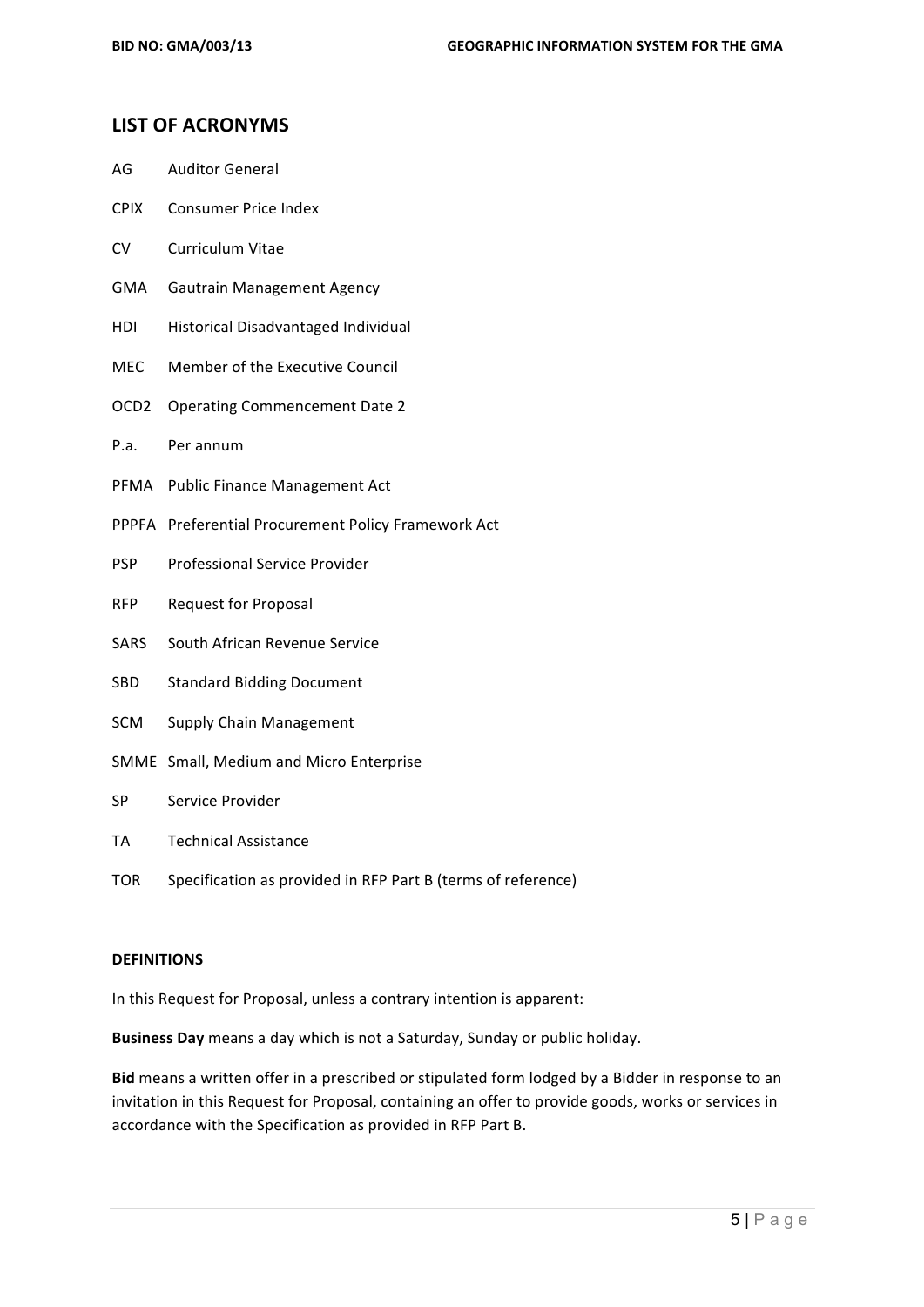**Closing Time** means the time, specified as such under the clause "Indicative Timetable" of this RFP Part A, by which Tenders must be received.

Evaluation Criteria means the criteria set out under the clause "Evaluation Criteria Format" of this RFP Part A.

**GMA** means the Gautrain Management Agency; a PFMA Schedule 3(C) listed Provincial Public Entity, established in terms of the GMA Act No. 5 of 2006.

**Intellectual Property Rights** includes copyright and neighbouring rights, and all proprietary rights in relation to inventions (including patents) registered and unregistered trademarks (including service marks), registered designs, confidential information (including trade secrets and know how) and circuit layouts, and all other proprietary rights resulting from intellectual activity in the industrial, scientific, literary or artistic fields.

**Member** means an employee of the GMA.

**Proposed Contract** means the agreement including any other terms and conditions contained in or referred to in this RFP that may be executed between the GMA and the successful Bidder.

**Request for Proposal** or RFP means this document (comprising each of the parts identified under RFP Part A, Part B and Part C) including all annexure and any other documents so designated by the GMA. 

**Services** means the services required by the GMA, as specified in this RFP Part B.

**Specification** means any specification or description of the GMA's requirements contained in this RFP Part B.

**State** means the Republic of South Africa.

**Statement of Compliance** means the statement forming part of a Tender indicating the Bidders compliance with the Specification.

**Bidder** means a person or organisation that submits a Bid.

**Tendering Process** means the process commenced by the issuing of this Request for Proposal and concluding upon formal announcement by the GMA of the selection of a successful Bidder(s) or upon the earlier termination of the process.

**Website** means the website administered by GMA located at www.gautrain.co.za/gma

#### **INTERPRETATIONS**

In this RFP, unless expressly provided otherwise:

A reference to:

- (a) "includes" or "including" means includes or including without limitation; and
- (b) ""R" or "Rands" is a reference to the lawful currency of the Republic of South Africa.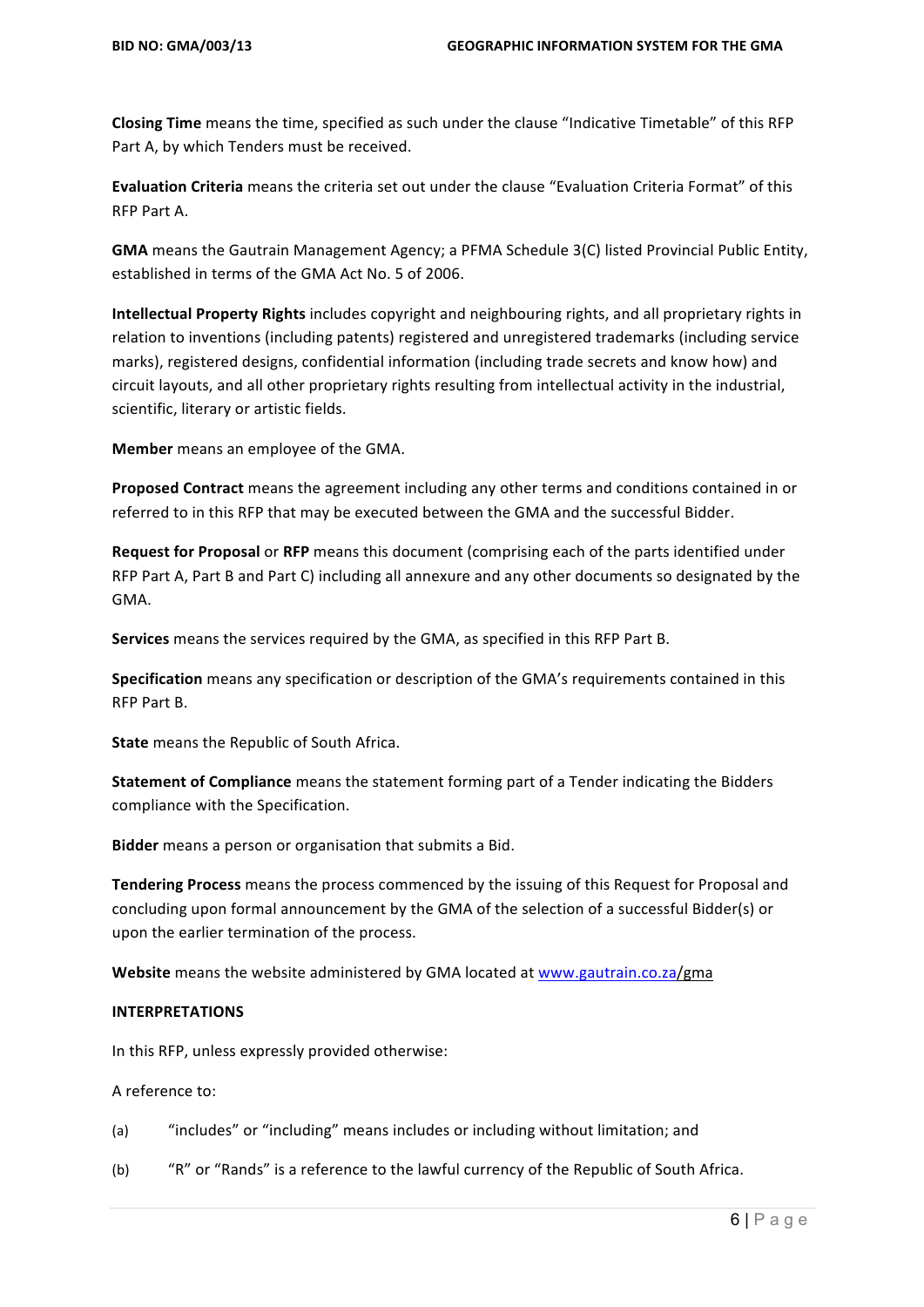# **RFP - PART A:**

#### **INTRODUCTION**

- 1. The Gautrain Management Agency (GMA) is a PFMA Schedule 3(C) listed provincial public entity which has been established in terms of the GMA Act No. 5 of 2006. The GMA is substantially funded from the Provincial Revenue Fund in order to carry out the following strategic objectives:
	- To assist the Province of Gauteng in implementing the Gautrain Rapid Rail Link Project and achieving the project objectives;
	- to manage the project on behalf of the Gauteng Provincial Government;
	- to act on behalf of the Province of Gauteng in managing the relationship between the Province and the Concessionaire (Public Private Partnership) in terms of the Concession Agreement and ensuring that the interests of the Province are protected.

During the Development Period, the GMA's primary function was to assure the design, construction and development activities of the Concessionaire and to ensure the procurement of land for the rail reserve. During the Operating Period, the primary function of the GMA is to assure the activities of the Concessionaire, who is responsible for operating, earning revenue from and maintaining the fully developed Gautrain System in accordance with the Concession Agreement.

- 2. The GMA is inviting responses to this Request for Proposal (reference number GMA/003/13) in order to appoint a suitably qualified and experienced service provider to establish and implement a GIS system for the GMA as specified in this RFP PART  $B -$  Specification.
- 3. The appointment of a successful service provider is subject to the conclusion of a service level agreement between the GMA and the service provider.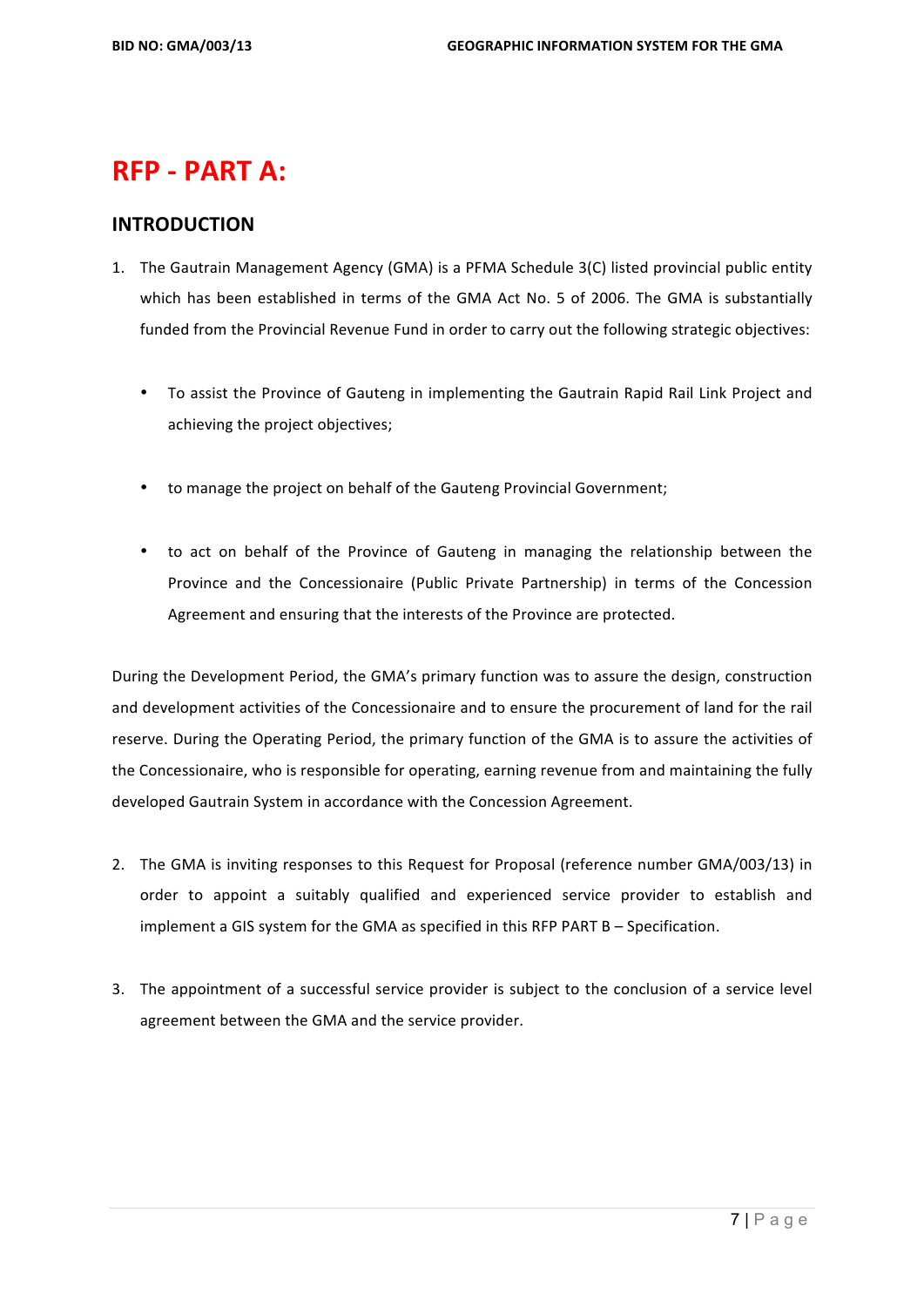## **RFP OBJECTIVES**

4. The objective of the tender is to find a suitable and capable supplier to establish and implement a Geographic Information system for the GMA.

## **PROJECT TIMETABLE**

| <b>ACTIVITY</b>                      | <b>DATE</b>           |
|--------------------------------------|-----------------------|
| Advertisement of RFP                 | 07 June 2013          |
| <b>Compulsory Briefing Session</b>   | 18 June 2013 at 10H00 |
| <b>Closing Date and Time</b>         | 28 June 2013 at 11H00 |
| Intended completion of evaluation of | 23 July 2013          |
| tenders                              |                       |
| Intended formal notification of      | 26 July 2013          |
| successful Bidders                   |                       |
| Effective date of contract           | 01 August 2013        |

\*This timetable is provided as an indication of the timing of the tender process. It is indicative only and subject to change by the GMA. Bidders are to provide proposals that will allow achievement of the intended commencement date.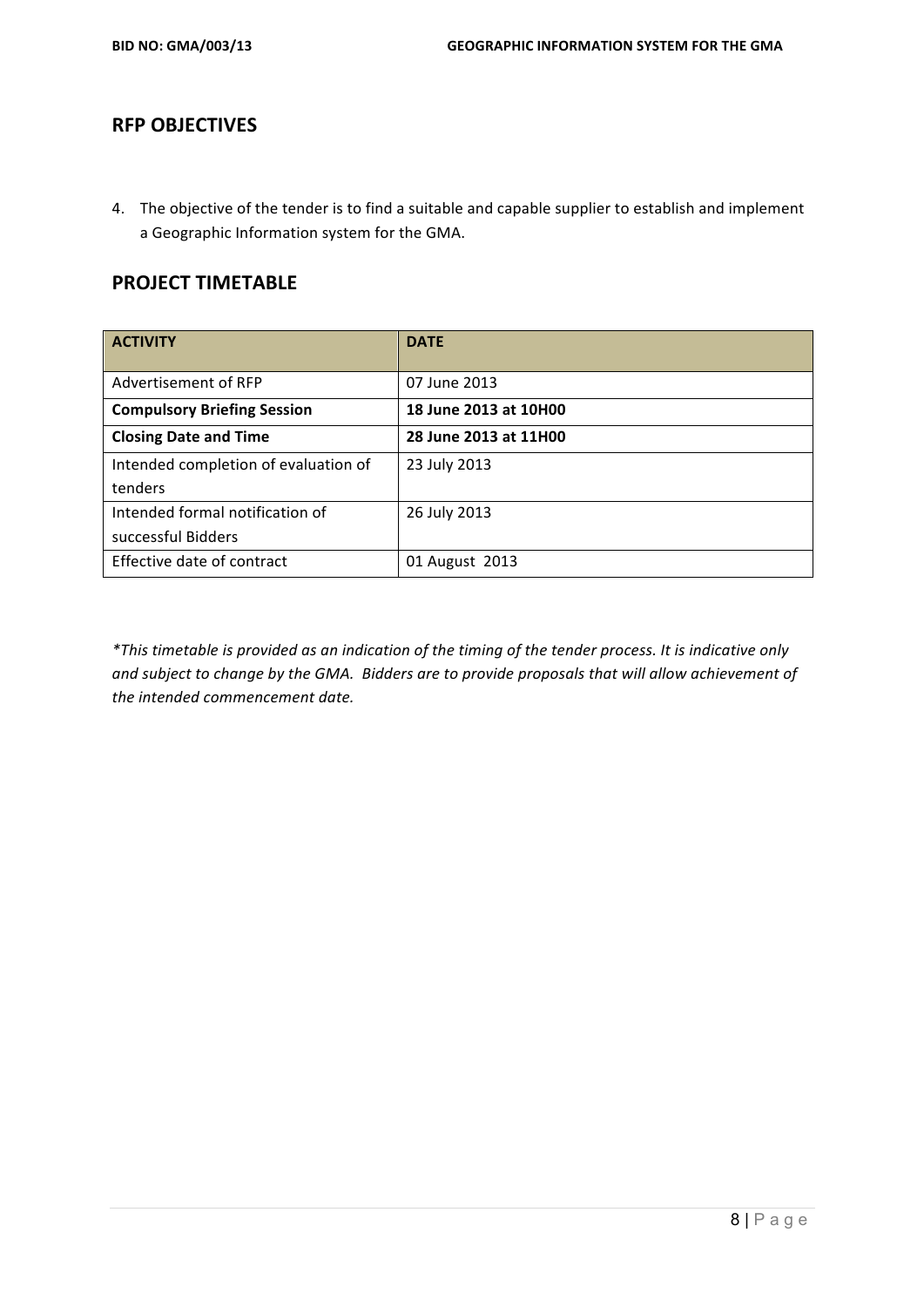# **SUBMISSION OF TENDERS**

## **Hardcopy Submission**

| Physical Address of Tender Box      | 44 Grand Central Boulevard, Midrand (Off R101 Old |
|-------------------------------------|---------------------------------------------------|
|                                     | Johannesburg Road)                                |
| Hours of access to Tender Box       | Between 07:00 and 16:00 (Weekdays only)           |
| Information to be marked on package | <b>Gautrain Management Agency</b>                 |
| containing Tender                   | <b>SCM Unit</b>                                   |
|                                     | RFP Ref. No. GMA 003/13                           |
|                                     | Name of Bidder                                    |

#### **Electronic Submission**

| E-mail Address      | tenders@gautrainpo.co.za                   |
|---------------------|--------------------------------------------|
| Access restrictions | Mailbox will expire at 11H00, 28 June 2013 |

- 5. Bidders are to provide one (1) original and three (3) hard copies of the Bidders Response (Bid).
- 6. Bidders must include an electronic copy of the Bidders Response for each proposal in PDF or Microsoft Office 2007 format in the hardcopy submission. All responses must be submitted in a sealed envelope in accordance with the conditions of Tendering and on the official forms included in this document.
- 7. All documents must be virus checked by the Bidder before lodgement. In this case of inconsistency between the electronic and hardcopy submissions, the hardcopy submission will prevail.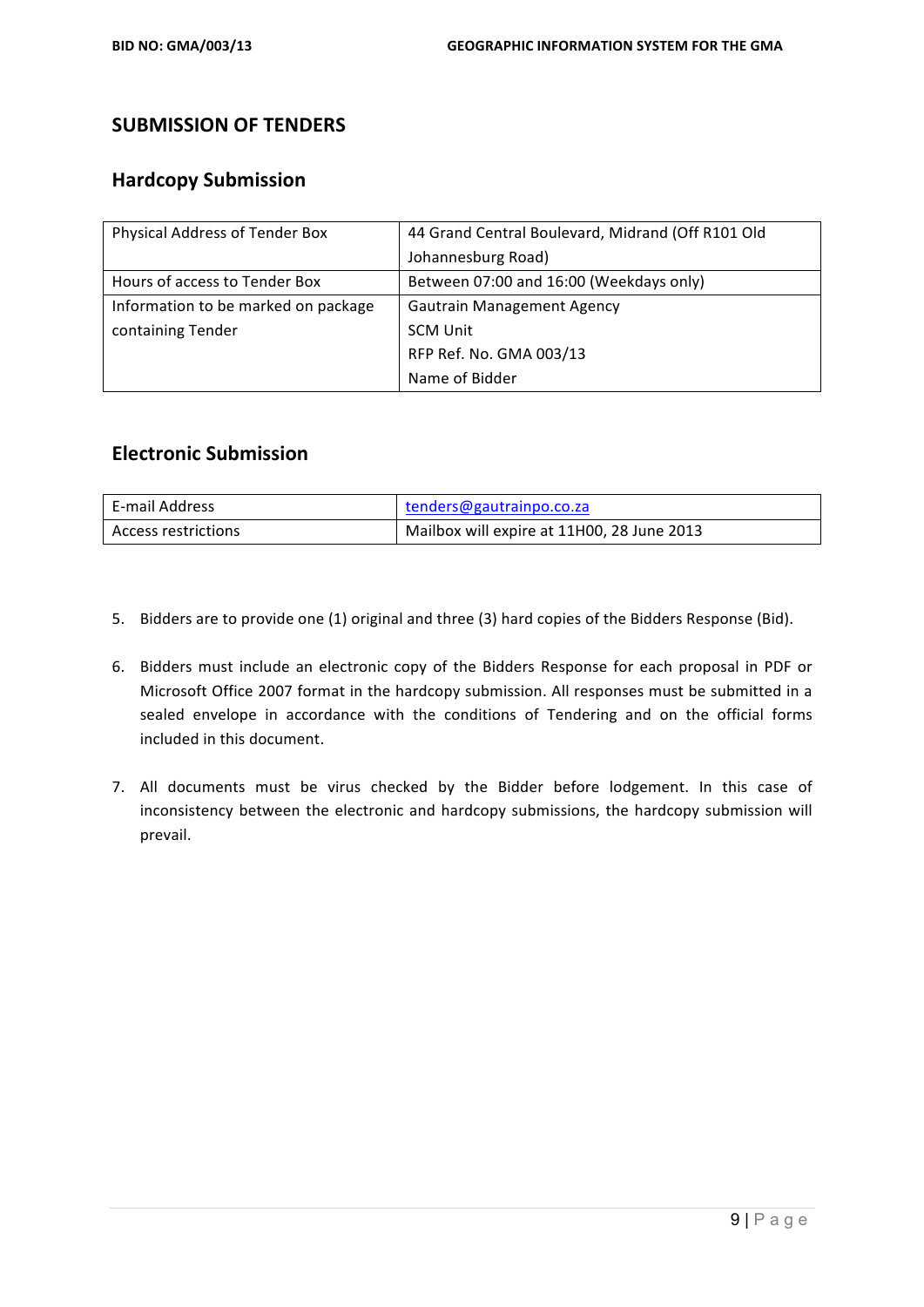# **RULES GOVERNING THIS RFP AND THE TENDERING PROCESS**

#### **APPLICATION OF RULES**

- 8. Participation in the tender process is subject to compliance with the rules contained in this RFP Part A.
- 9. All persons (whether or not a Participant in this tender process) having obtained or received this RFP may only use it, and the information contained therein, in compliance with the rules contained in this RFP Part A.
- 10. All Bidders are deemed to accept the rules contained in this RFP Part A.
- 11. The rules contained in this RFP Part A apply to:
	- a. The RFP and any other information given, received or made available in connection with this RFP, and any revisions or annexure;
	- b. the Tendering Process; and
	- c. any communications (including any briefings, presentations, meetings and negotiations) relating to the RFP or the Tendering Process.

#### **REQUEST FOR PROPOSAL**

# **STATUS OF REQUEST FOR PROPOSAL**

- 12. This RFP is an invitation for service provider/s to submit a proposal(s) for the provision of the services as set out in the Specification contained in this RFP Part B. Accordingly, this RFP must not be construed, interpreted, or relied upon, whether expressly or implied, as an offer capable of acceptance by any person(s), or as creating any form of contractual, promissory or other rights.
- 13. No binding contract or other understanding for the supply of the Services will exist between the GMA and any Bidder unless and until the Agency has executed a formal written contract with the successful Bidder.

# **ACCURACY OF REQUEST FOR PROPOSAL**

14. Whilst all due care has been taken in connection with the preparation of this RFP, the GMA makes no representations or warranties that the content in this RFP or any information communicated to or provided to Bidders during the Tendering Process is, or will be, accurate,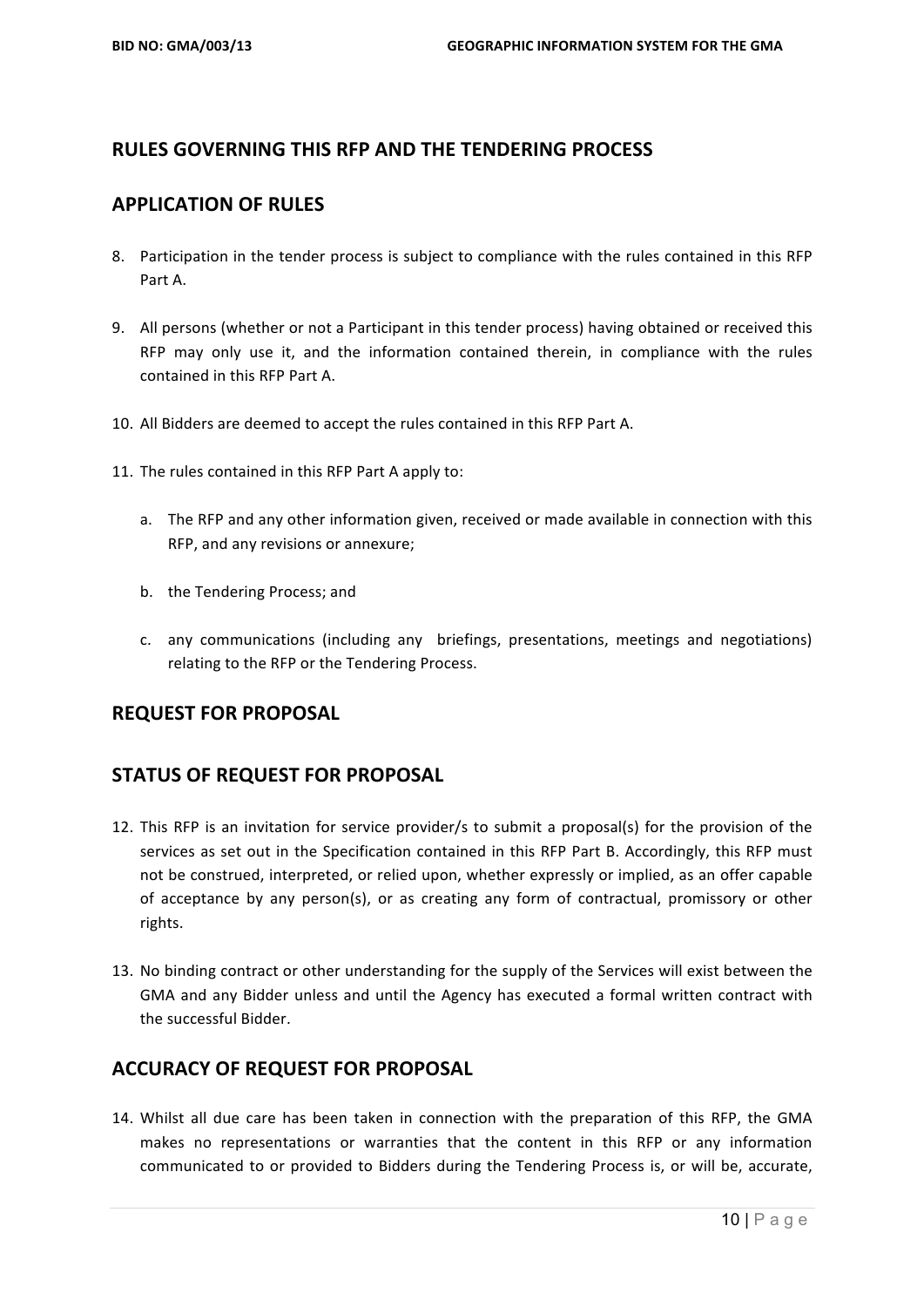current or complete. The GMA, and its officers, employees and advisors will not be liable with respect to any information communicated which is not accurate, current or complete.

- 15. If a Bidder finds or reasonably believes it has found any discrepancy, ambiguity, error or inconsistency in this RFP or any other information provided by the GMA (other than minor clerical matters), the Bidder must promptly notify the Agency in writing of such discrepancy, ambiguity, error or inconsistency in order to afford the GMA an opportunity to consider what corrective action is necessary (if any).
- 16. Any actual discrepancy, ambiguity, error or inconsistency in this RFP or any other information provided by the GMA will, if possible, be corrected and provided to all Bidders without attribution to the Bidder who provided the written notice.

## **ADDITIONS AND AMENDMENTS TO THE RFP**

- 17. The GMA reserves the right to change any information in, or to issue any addendum to this RFP before the Closing Time. The GMA and its officers, employees and advisors will not be liable in connection with either the exercise of, or failure to exercise this right.
- 18. If the GMA exercises its right to change information in terms of clause 22, it may seek amended Tenders from all Bidders.

#### **REPRESENTATIONS**

19. No representations made by or on behalf of the GMA in relation to this RFP will be binding on the GMA unless that representation is expressly incorporated into the contract ultimately entered into between the GMA and the successful Bidder.

#### **CONFIDENTIALITY**

20. All persons (including all Bidders) obtaining or receiving this RFP and any other information in connection with this RFP or the Tendering Process must keep the contents of the RFP and other such information confidential, and not disclose or use the information except as required for the purpose of developing a proposal in response to this RFP.

#### **COMMUNICATIONS DURING THE TENDERING PROCESS**

# **REQUESTS FOR CLARIFICATION OR FURTHER INFORMATION**

21. All communication and attempts to solicit information of any kind relative to this tender should be in writing and channelled to the Supply Chain Management Unit via email to: **tenderenquiries@gautrainpo.co.za**.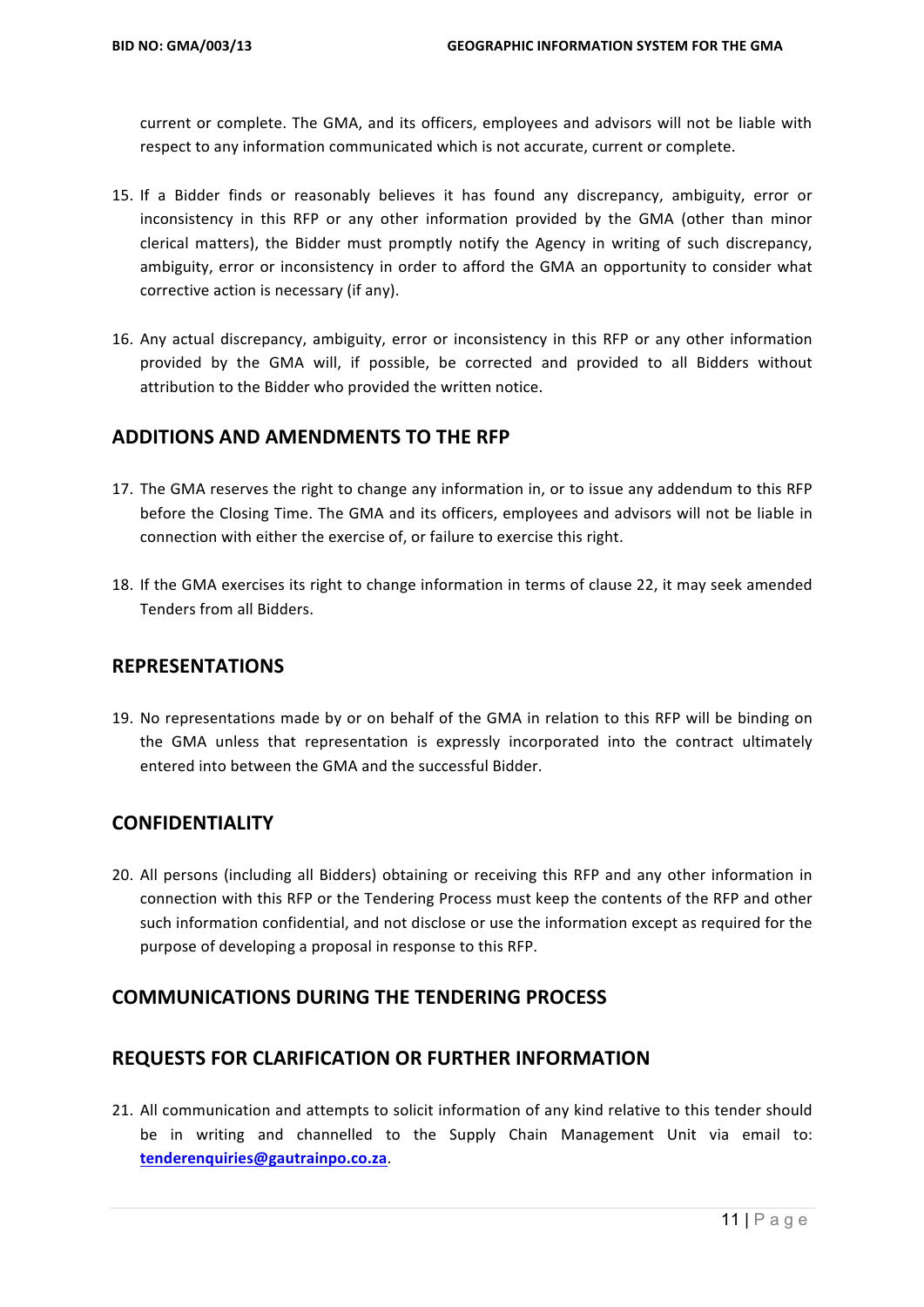- 22. Any communication by a Bidder to the GMA will be effective upon receipt by the SCM Unit (provided such communication is in the required format).
- 23. The GMA has restricted the period during which it will accept questions or requests for further information or clarification and reserves the right not to respond to any enquiry or request, irrespective of when such enquiry or request is received.
- 24. Except where the GMA is of the opinion that issues raised apply only to an individual Bidder, questions submitted and answers provided will be made available to all Bidders by e-mail, as well as on the GMA's website without identifying the person or organisation which submitted the question.
- 25. In all other instances, the GMA may directly provide any written notification or response to a Bidder by email to the address of the Bidder (as notified by the Bidder to the SCM Unit).
- 26. A Bidder may, by notifying the SCM Unit in writing, withdraw a question submitted in accordance with clause 30, in circumstances where the Bidder does not wish the GMA to publish its response to the question to all Bidders.

#### **UNAUTHORISED COMMUNICATIONS**

- 27. Bidders may not contact (including promotional or advertising activities) any GMA staff or Advisors of GMA except through the channel in clause 21 above on any matter pertaining to the bid from the time when bid is advertised to the time the bid is awarded. Communicating with any GMA staff or Advisors of GMA except through the channel in clause 21 above will be perceived as an effort by a bidder to influence bid evaluation, bid comparisons or bid award decisions in any manner, and will result in rejection of the bid concerned. Nothing in this clause is intended to prevent communications with staff of, or advisors of the GMA to the extent that such communications do not relate to this RFP or the Tendering Process.
- 28. Bidders must not otherwise engage in any activities that may be perceived as, or that may have the effect of, influencing the outcomes of the Tendering Process in any way.

#### **IMPROPER ASSISTANCE, FRAUD AND CORRUPTION**

- 29. Bidders may not seek or obtain the assistance of employees, contractors or advisor's of the GMA in the preparation of their tender responses.
- 30. The GMA may in its absolute discretion, immediately disqualify a Bidder that it believes has sought or obtained such improper assistance.
- 31. Bidders are to be familiar with the implications of contravening the Prevention and Combating of Corrupt Activities Act, No. 12 of 2004 and any other relevant legislation.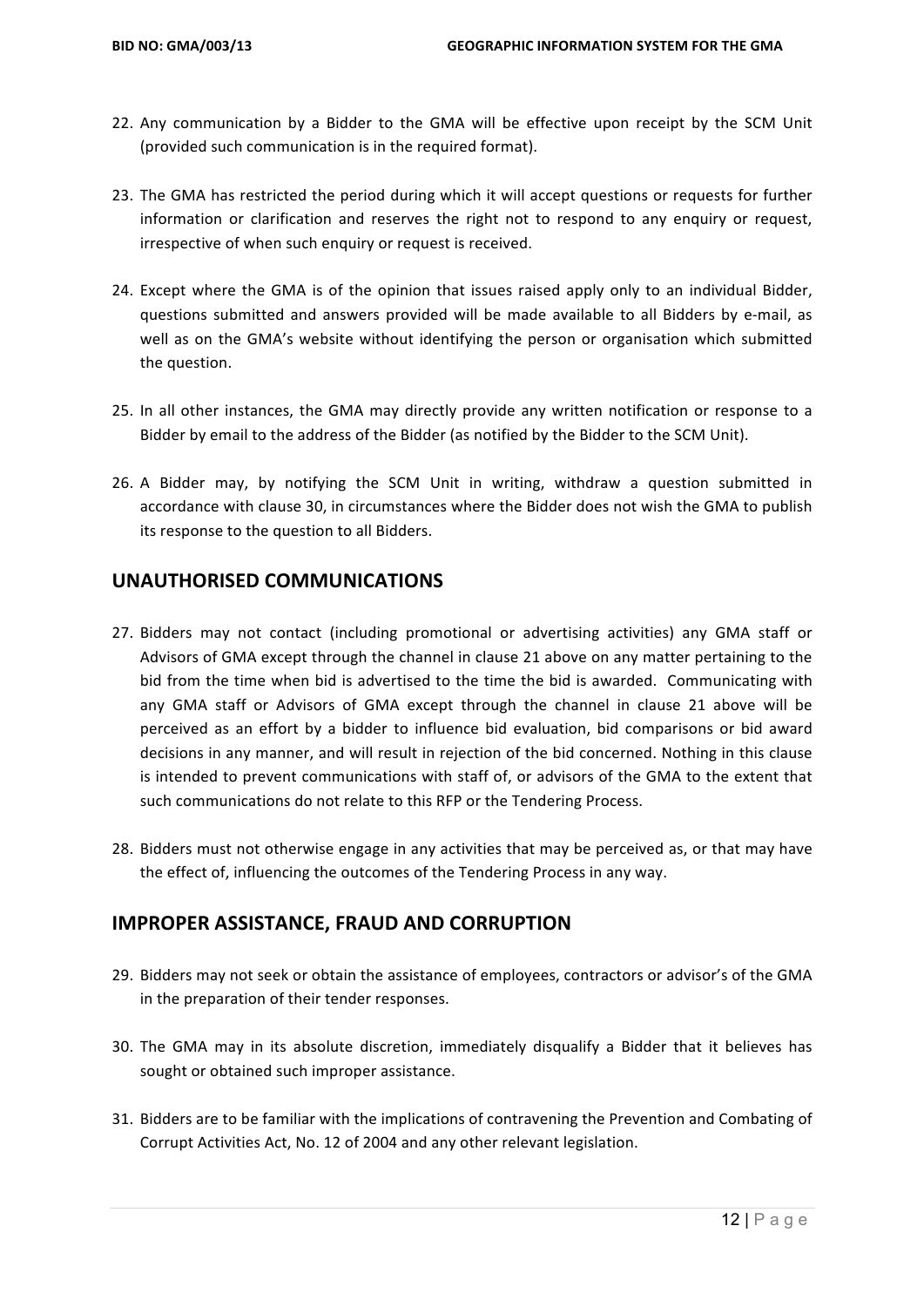# **ANTI-COMPETITIVE CONDUCT**

- 32. Bidders and their respective officers, employees, agents and advisors must not engage in any collusion, anti-competitive conduct or any other similar conduct in respect of this Tendering Process with any other Bidder or any other person(s) in relation to:
	- a. The preparation or lodgement of their Tender
	- b. the evaluation and clarification of their Tender; and
	- c. the conduct of negotiations with the GMA.
- 33. For the purposes of clause 38, collusion, anti-competitive conduct or any other similar conduct may include disclosure, exchange and clarification of information whether or not such information is confidential to the GMA or any other Bidder or any other person or organisation.
- 34. In addition to any other remedies available to it under law or contract, the GMA may, in its absolute discretion, immediately disqualify a Bidder that it believes has engaged in any collusive, anti-competitive conduct or any other similar conduct during the entire Tendering Process.

#### **COMPLAINTS ABOUT THE TENDERING PROCESS**

- 35. Any complaint about the RFP or the Tendering Process must be submitted to the SCM Unit in writing, (preferably by email), immediately upon the cause of the complaint arising or becoming known to the Bidder.
- 36. The written complaint must set out:
	- a. The basis for the complaint, specifying the issues involved;
	- b. how the subject of the complaint affect the organisation or person making the complaint;
	- c. any relevant background information; and
	- d. the outcome desired by the person or organisation making the complaint.
- 37. If the matter relates to the conduct of an official, employee or advisor of the GMA, the complaint should be addressed in writing marked for the attention of the Chief Executive Officer of the GMA, and delivered to the physical address of the GMA, as notified.

#### **CONFLICT OF INTEREST**

- 38. A Bidder must not, and must ensure that its officers, employees, agents and advisors do not place themselves in a position that may give rise to actual, potential or perceived conflict of interest between the interests of the GMA and/or the Gauteng Provincial Government and the Bidders interests during the Tender Process.
- 39. The Bidders Response in this RFP Part C requires the Bidder to provide details of any interests, relationships or clients which may or do give rise to a conflict of interest in relation to the supply of the services under any contract that may result from this RFP.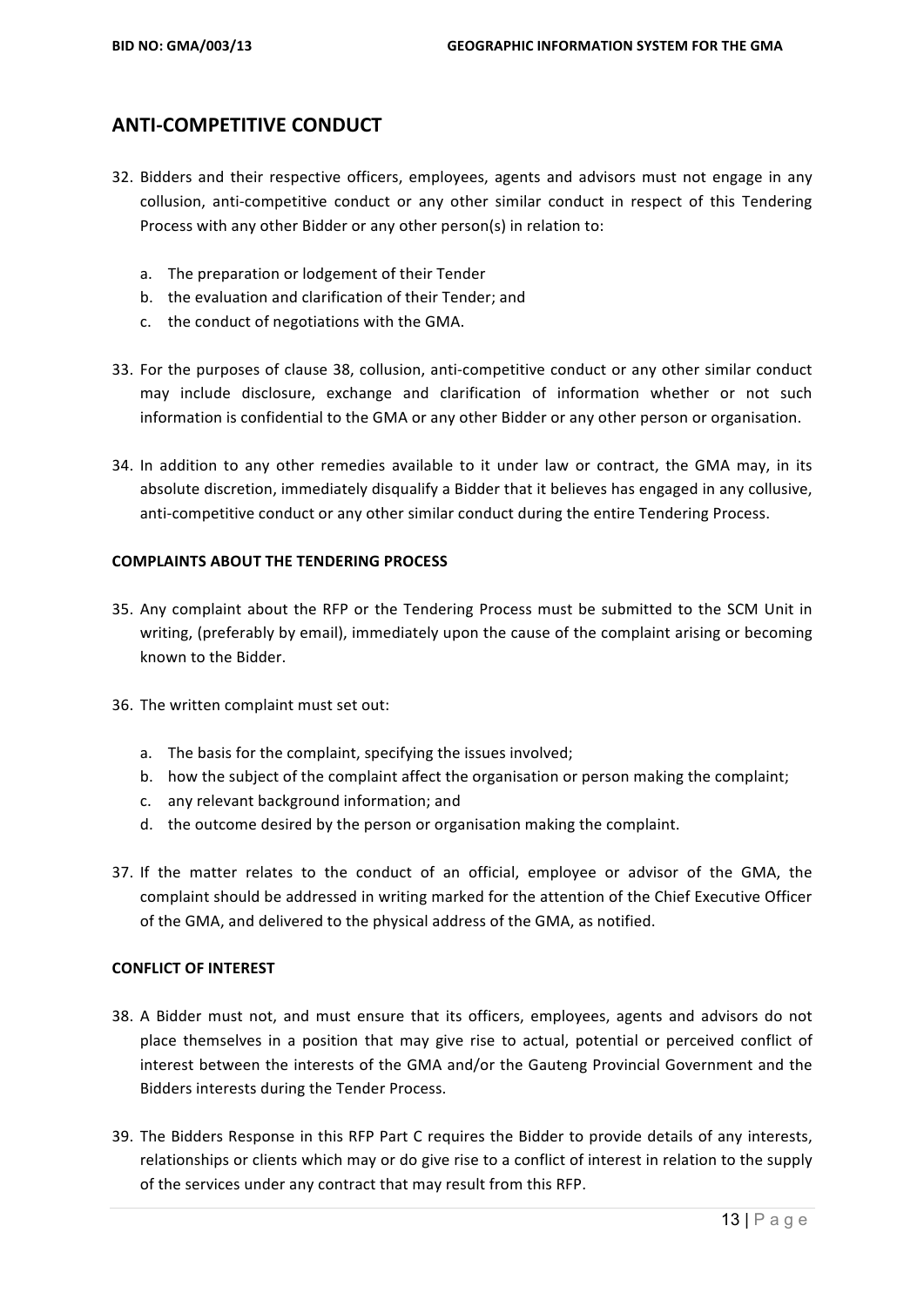- 40. If the Bidder submits its Tender and a subsequent conflict of interest arises, or is likely to arise, which was not disclosed in the Tender, the Bidder must notify the GMA immediately in writing of that conflict.
- 41. The GMA may immediately disqualify a Bidder from the Tendering Process if the Bidder fails to notify the GMA of the conflict as required.

#### **LATE TENDERS**

- 42. Tenders must be lodged by the Closing Time. Where a tender document is not in the tender box at the time of the bid closing, such a bid document will be regarded as a late bid. Late bids will not be considered.
- 43. Tenders lodged after the Closing Time or lodged at a location or in a manner that is contrary to that specified in this RFP will be disqualified from the Tendering Process and will be ineligible for consideration.
- 44. The determination of the GMA as to the actual time that a Tender is lodged is final. Subject to clause 49, all Tenders lodged in the Tender Box after the Closing Time will be recorded by the GMA and will only be opened for the purposes of identifying a business name and address of the Bidder. The GMA will inform a Bidder whose Tender was lodged after the Closing Time of its ineligibility for consideration. The general operating practice is for the late tender to be returned within 5 (Five) working days of receipt or within 5 (Five) working days after determination not to accept a late tender.

#### **TENDER DOCUMENTS**

#### **BIDDERS RESPONSIBILITIES**

- 51. Bidders are responsible for:
	- a. Examining this RFP and any documents referenced or attached to this RFP and any other information made or to be made available by the GMA to Bidders in connection with this RFP;
	- b. fully informing themselves in relation to all matters arising from this RFP, including all matters regarding the GMA's requirements for the provision of the Services;
	- c. ensuring that their Tenders are accurate and complete;
	- d. making their own enquiries and assessing all risks regarding this RFP, and fully considering and incorporating the impact of any known and unknown risks into their Tender;
	- e. ensuring that they comply with all applicable laws in regards to the Tendering Process particularly as specified by National Treasury Regulations, Guidelines, Instruction Notes and Practice Notes and other relevant legislation as published from time to time in the Government Gazette:
	- f. submitting an Original Valid Tax Clearance Certificate; and

Failure to provide the required information could result in disqualification of the bidder.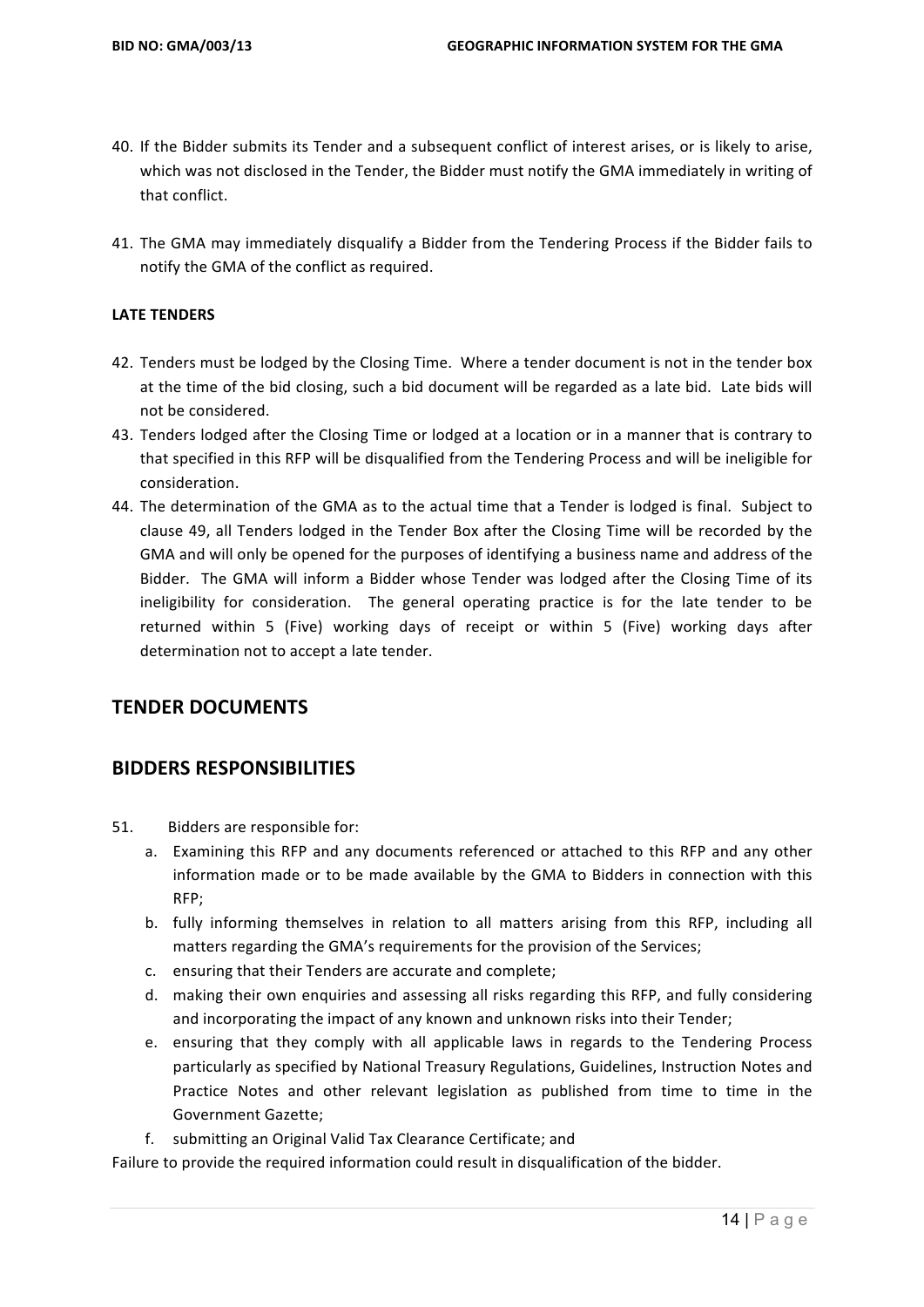#### **PREPARATION OF TENDERS**

- 52. Bidders must ensure that:
- a. Their Tender is submitted in the required format as stipulated in this RFP Part C; and
- b. all the required information fields in RFP Part C are completed in full and contain the information requested by the GMA.

*Note* to Bidders: The GMA may in its absolute discretion reject a Tender that does not include the *information requested.*

53. Unnecessarily elaborate responses or other presentations beyond that which is sufficient to present a complete and effective tender proposal are not desired or required. Elaborate and expensive visual and other presentation aids are not necessary.

54.

# **ILLEGIBLE CONTENT, ALTERATION AND ERASURES**

- 55. Incomplete Tenders may be disqualified or evaluated solely on information contained in the Tender.
- 56. The GMA may disregard any content in a Tender that is illegible and will be under no obligation whatsoever to seek clarification from the Bidder.
- 57. The GMA is entitled to amend any bid conditions, validity period, specifications, or extend the closing date of bids before the closing date. All bidders, to whom the bid documents have been issued, will be advised in writing of such amendments in good time.

#### **OBLIGATION TO NOTIFY ERRORS**

58. Amended bids may be sent, together with the original bid, in an envelope marked "Amendment to bid" and should be placed in the bid box before the closing date and time. An amendment bids without original bid document will not be considered.

# **RESPONSIBILITY FOR TENDERING COSTS**

- 59. The Bidders participation or involvement in any stage of the Tendering Process is at the Bidders sole risk, cost and expense. The GMA will not be held responsible for, or pay for, any expense or loss that may be incurred by Bidders in relation to the preparation or lodgement of their Tender.
- 60. The GMA is not liable to the Bidder for any costs on the basis of any contractual, or promissory or restitutionary grounds whatsoever as a consequence of any matter relating to the Bidders participation in the Tendering Process, including without limitation, instances where:
- a. The Bidder is not engaged to perform under any contract; or
- b. the GMA exercises any right under this RFP or at law.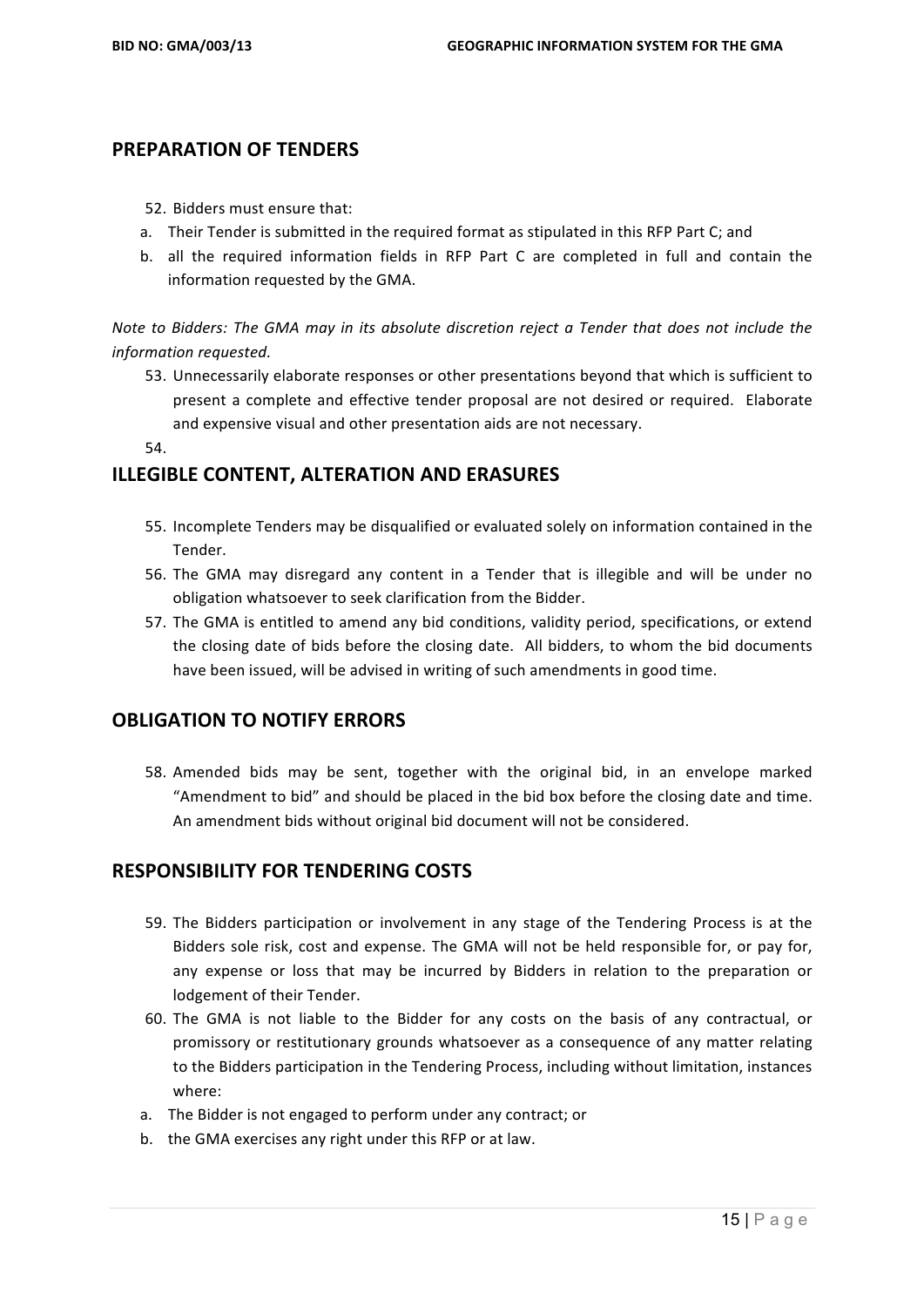#### **DISCLOSURE OF TENDER CONTENTS AND TENDER INFORMATION**

- 61. All Tenders received by the GMA will be treated as confidential. The GMA will not disclose any Tender contents and Tender information, except:
- a. As required by law;
- b. for the purpose of investigations by other government authorities having relevant jurisdiction;
- c. to external consultants and advisors of the GMA engaged to assist with the Tendering Process; or
- d. for the general information of Bidders required to be disclosed as per National Treasury Regulations, Guidelines, Instruction Notes or Practice Notes.

#### **USE OF TENDERS**

- 62. Upon submission in accordance with the requirements of submission of Tenders, all Tenders submitted become the property of the GMA. Bidders will retain all ownership rights in any intellectual property contained in the Tender.
- 63. Each Bidder, by submission of their Tender, is deemed to have licensed the GMA to reproduce the whole, or any portion, of their Tender for the purposes of enabling the GMA to evaluate the Tender.
- 64. Further, in submitting a Tender, the Bidder accepts that the GMA shall, in accordance with the requirements of Treasury Regulation No. 16A.6.3(d) and the National Treasury Instruction Note on *Enhancing Compliance Monitoring and Improving Transparency and Accountability in Supply Chain Management, publish (on the internet or otherwise):*
- a. The names of all Bidders that submitted bids in relation to this RFP within 10 (Ten) working days after the closing date of this RFP, if the bid is above the threshold value of R500 000; and
- b. on award of the bid, the name of the successful Bidder, the contract price, B-BBEE level of contribution status, the contract number and description of the contract awarded.

#### **PERIOD OF VALIDITY**

65. All Tenders received must remain valid and open for acceptance for a minimum of 90 (Ninety) days from the Closing Time. This period may be extended by written mutual agreement between the GMA and the Bidder.

#### **STATUS OF TENDER**

- 66. Each Tender constitutes an irrevocable offer by the Bidder to the GMA to provide the Services required and otherwise to satisfy the requirements of the Specification as set out in this RFP Part B.
- 67. A Tender must not be conditional on:
- a. The Board approval of the Bidder or any related governing body of the Bidder being obtained;
- b. the Bidder conducting due diligence or any other form of enquiry or investigation;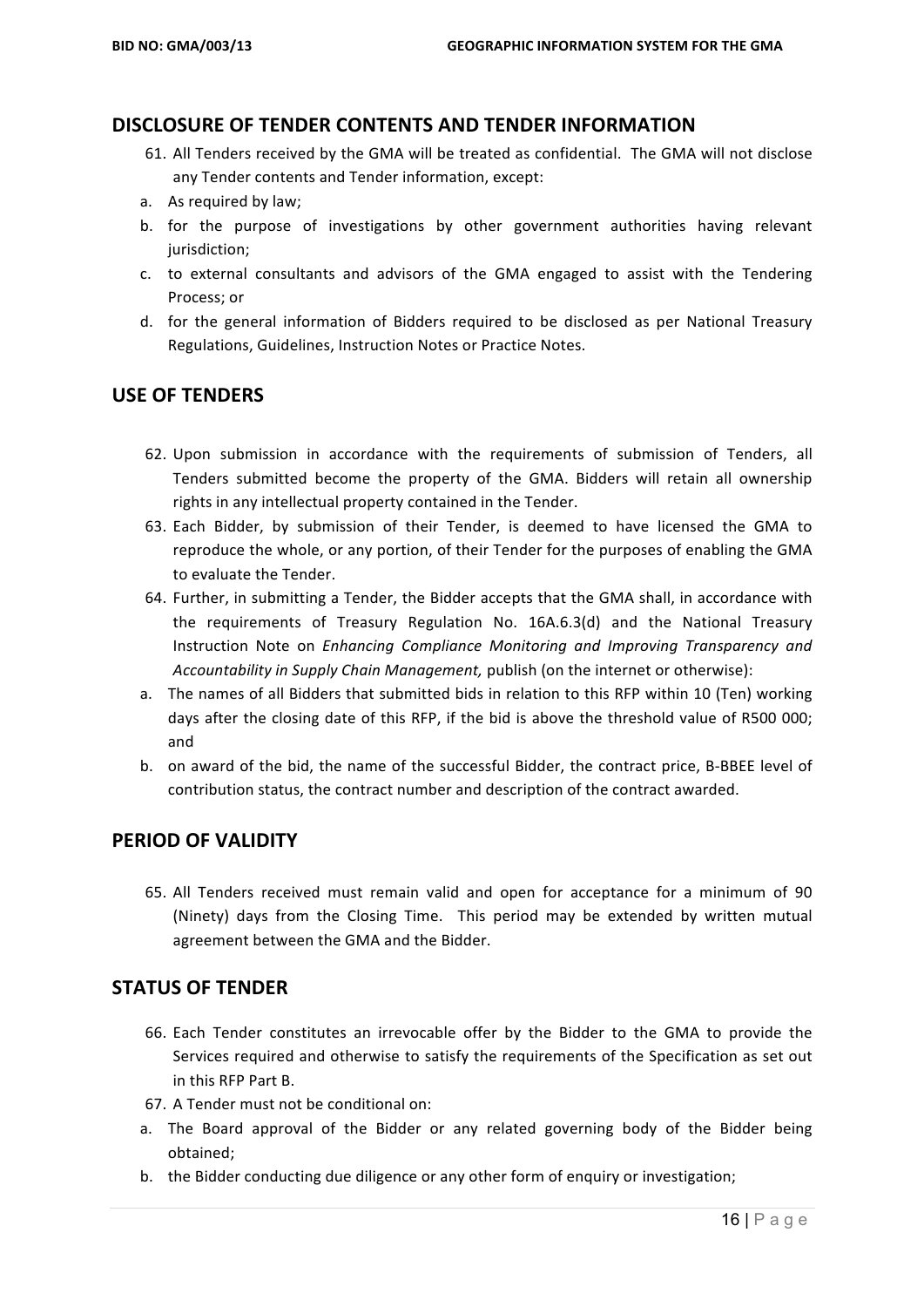- c. the Bidder (or any other party) obtaining any regulatory approval or consent;
- d. the Bidder obtaining the consent or approval of any third party; or
- e. the Bidder stating that it wishes to discuss or negotiate any commercial terms of the contract.
- 68. The GMA may, in its absolute discretion, disregard any tender that is, or is stated to be, subject to any one or more of the conditions detailed above (or any other relevant conditions).
- 69. The GMA reserves the right to accept a Tender in part or in whole or to negotiate with a Bidder in accordance with the clause 88 (Unreasonable disadvantage) of this RFP Part A.

#### **TENDER RESPONSE**

# **COMPLIANCE WITH SPECIFICATION**

- 70. Under Part C of this RFP, a Bidder must submit a tabulated statement showing its level of compliance to the Specification contained in this RFP Part B.
- 71. In particular, Bidders must state if they will not comply with the Specification, or will only comply with the Specification subject to conditions. Full details of the non-compliance (including the nature and extent of the non-compliance and any reasons for such noncompliance) must be stated in the space provided in the tabulated statement.
- 72. No response is required in respect of a particular section of the Specification where Bidders will comply with the Specification. Only sections that Bidders have not complied with, or will only comply with subject to conditions, should be noted in the tabulated statement.
- 73. The GMA is prepared to contemplate minor variations or departures from the Specification proposed by Bidders.
- 74. However, Bidders should note that significant or substantive variations or departures from the Specifications will not be viewed favourably unless the Bidder is able to clearly demonstrate to the satisfaction of the GMA the necessity for such variations or departures.

*Note to Bidders: The GMA will assume that a Bidders Response complies in all relevant respects with* the Specification unless the Bidder states otherwise. Failure to notify the GMA of any non*compliance may result in a Bidders Response being disregarded.* 

75. For the purposes of clauses 70,71 and 72:

- Yes/Complies means that in all respects the Bidders Response meets or otherwise satisfies all specified outputs, characteristics or performance standards.
- **Will comply subject to conditions** means that the specified outputs, characteristics or performance standards can only be met by the Bidder subject to certain conditions.
- **No/Will not comply** means that the specified outputs, characteristics or performance standards is not met by the Bidders Response.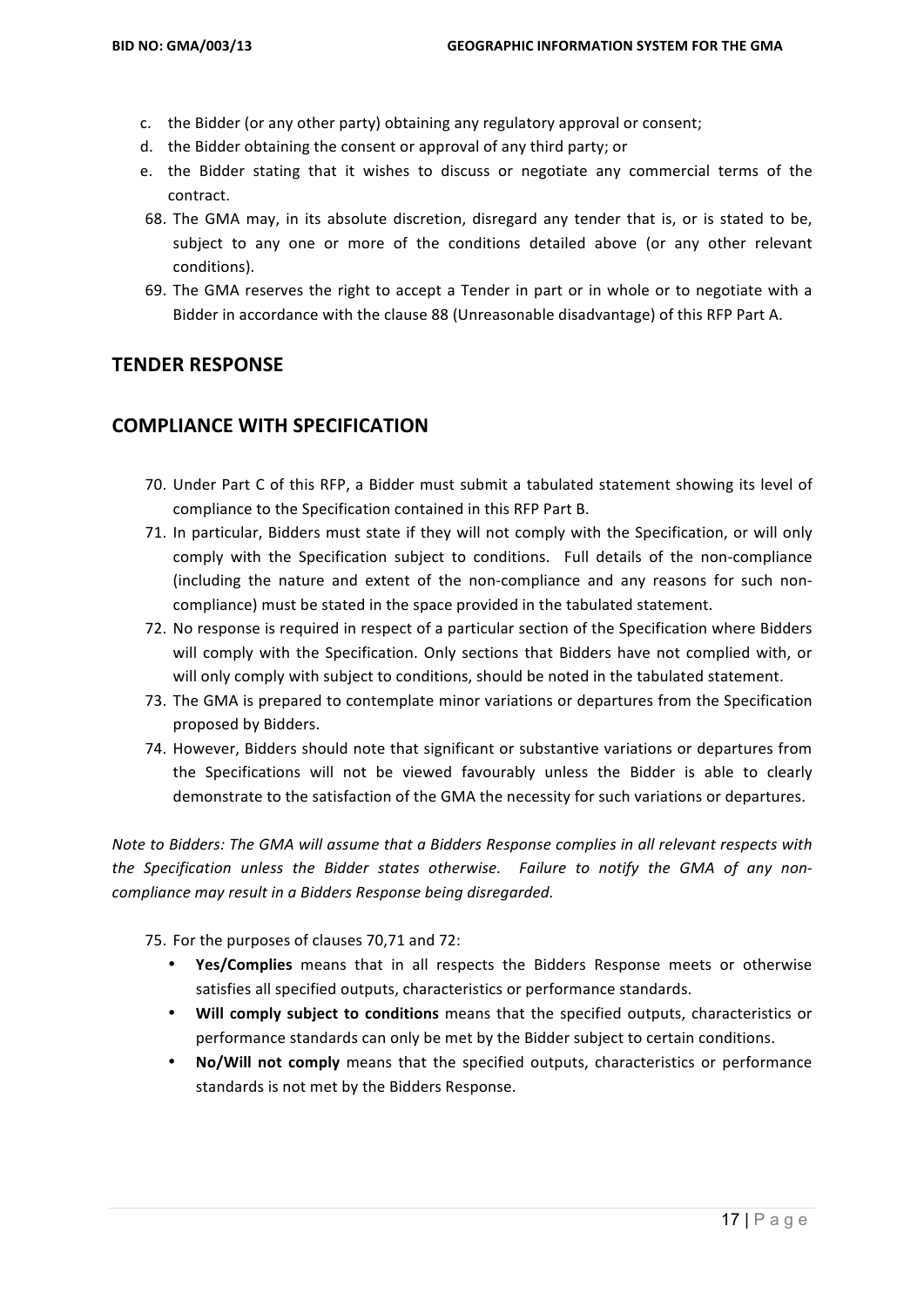## **GENERAL**

- 76. Indefinite responses such as "noted", "to be discussed" or "to be negotiated" are not acceptable.
- 77. Where the Bidder is unwilling to accept a specified condition, the non-acceptance must be clearly and expressly stated. Prominence must be given to the statement detailing the nonacceptance. It is not sufficient that the statement appears only as part of an attachment to the Tender, or be included in a general statement of the Bidders usual operating conditions.
- 78. An incomplete Tender may be disqualified or assessed solely on the information completed or received with the Tender.

## **ALTERNATIVE TENDER**

- 79. A Bidder may submit an alternative proposal. An alternative proposal will only be accepted if:
- a. The Bidder also provides a conforming Bidders Response; and
- b. The alternative proposal is clearly identified as an "Alternative Tender".
- 80. An Alternative Tender may:
- a. Not comply with the Specifications for the relevant Services due to inherent design or capability in the operation of the Services; or
- b. Provide the Services in a manner different to that specified in this RFP Part B.

#### **INNOVATIVE SOLUTIONS**

- 81. Bidders are encouraged to offer options or solutions which may, in an innovative way. contribute to the GMA's ability to carry out its operations in a more cost-effective manner.
- 82. These options or solutions may be related to:
- a. The outputs, functional, performance and technical aspects of the requirement; or
- b. Opportunities for more advantageous commercial arrangements.
- 83. Any such options or solutions will be considered by the GMA on a "commercial in confidence" basis if so requested by the Bidder.
- 84. Where a Bidder submits an offer which meets the requirements of this RFP in an alternative and practical manner, the Tender must also include any supplementary material (including such pricing and costing details as may be necessary to enable the GMA to fully assess the financial impact of the alternative proposal), which demonstrates in detail that such an alternative will fully achieve and/or exceed all the specified requirements, together with references as to why the additional features may be advantageous.
- 85. The GMA reserves the right to consider such offers on their merits or not to consider them at all.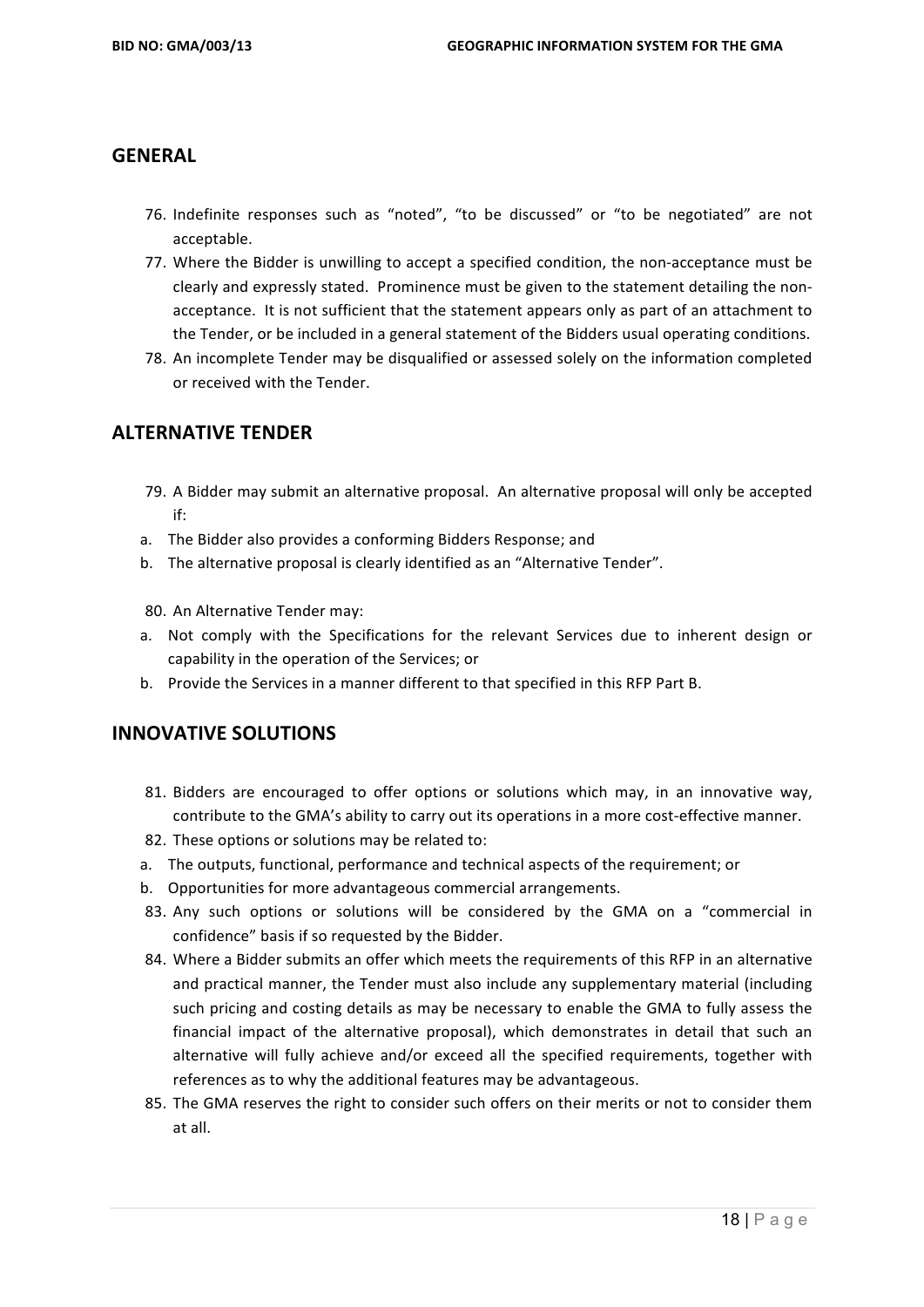# **CONTRACT DISCLOSURE REQUIREMENTS**

#### **DISCLOSURE OF INFORMATION**

- 86. The Conditions of Tendering include a provision for the disclosure of contract information (refer to this RFP Part A dealing with "Use of Tenders").
- 87. If a Bidder wishes to withhold the disclosure of specific contract information, the Bidder must clearly outline how the release of this information will expose trade secrets, business strategy or unique methodologies that may expose the business unreasonably to disadvantage.

# **TRADE SECRETS**

- 88. In considering whether specific information should be categorised as a trade secret, Bidders' should assess:
- a. The extent to which it is known outside of the Bidders business:
- b. the extent to which it is known by the persons engaged in the Bidders business;
- c. any measures taken to guard its secrecy;
- d. its value to the Bidders business and to any competitors;
- e. the amount of money and effort invested in developing the information; and
- f. the ease or difficulty with which others may acquire or develop this information.

#### **UNREASONABLE DISADVANTAGE**

- 89. In determining whether disclosure of specific information will expose a Bidders business unreasonably to disadvantage, the following should be considered:
	- a. Whether the information is generally available to competitors; and
	- b. Whether it could be disclosed without causing substantial harm to the competitive position of the business.

The GMA will consider these applications in the Tender evaluation and negotiations (if any) with Bidders.

# **EVALUATION OF TENDERS**

#### **EVALUATION PROCESS**

- 90. Following the Closing Time, the GMA intends to evaluate the Tenders received.
- 91. Tenders will be evaluated against the Evaluation Criteria specified under the section "Evaluation Criteria Format".
- 92. Without limiting the GMA's rights in the RFP, the GMA may at any time during the Tendering Process choose to:
- a. Shortlist one or more Bidders; and
- b. accept one or more of the Tenders.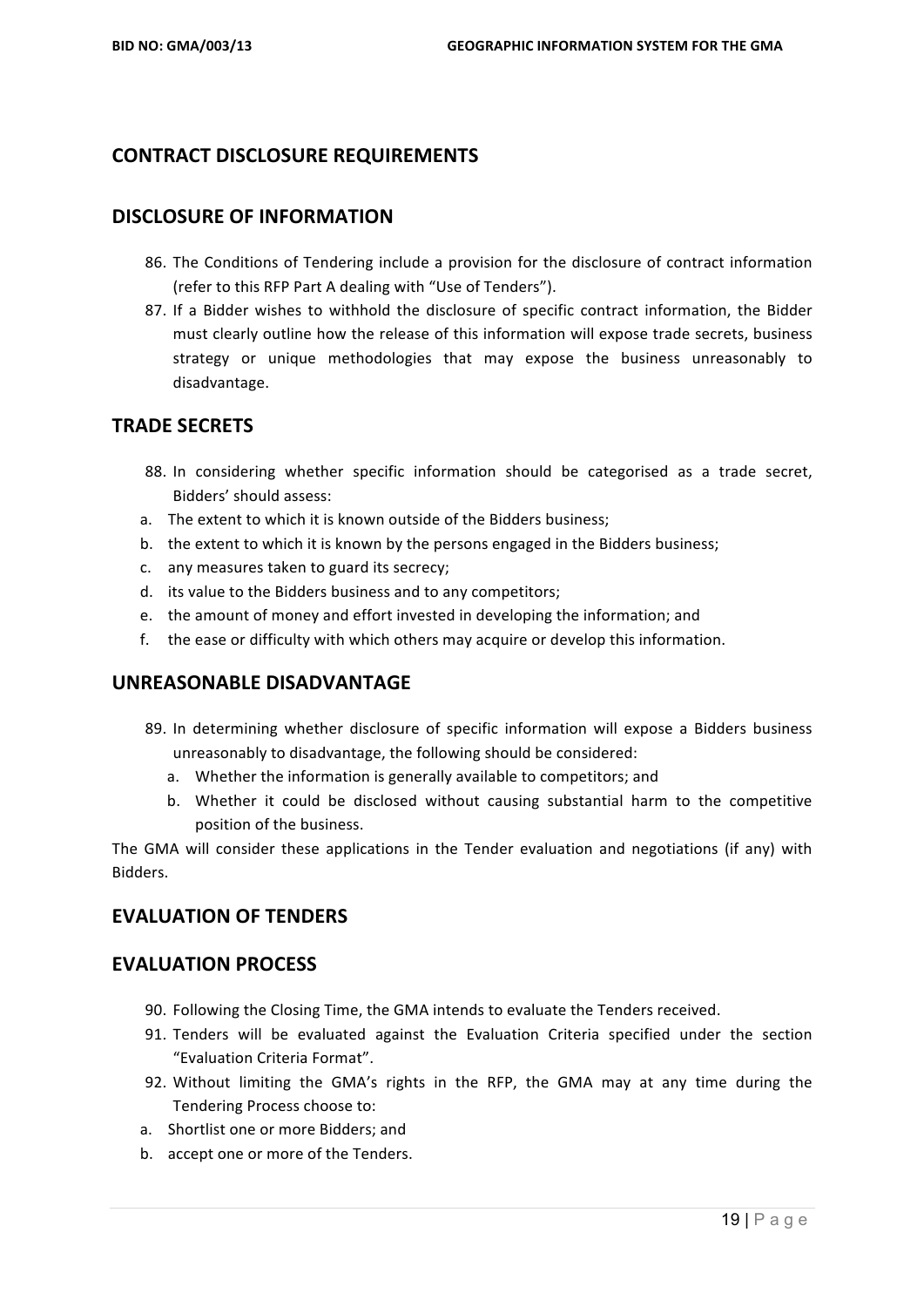- 93. Unless the Evaluation Criteria explicitly require, the GMA may, but is not in any way bound to, shortlist, to select as successful, or to accept the Tender offering the lowest price.
- 94. Should the GMA choose to include a short listing stage in its evaluation process, the GMA is not, at any time, required to notify Bidders or any other person or organisation interested in submitting a Tender.
- 95. A Bidders Response will not be deemed to be unsuccessful until such time as the Bidder is formally notified of that fact by the GMA. The commencement of negotiations by the GMA with one or more other Bidders is not to be taken as an indication that any particular Bidders Response has not been successful.

#### **EVALUATION CRITERIA FORMAT**

- 96. The evaluation criteria is weighted to reflect the importance of project requirements noted in the Specifications:
- 97. In evaluating Bidders Responses, the GMA will have regard to:
- a. Specific evaluation criteria identified in the list below;
- b. the overall value for money proposition presented in the Bidders Response; and
- c. particular weighting assigned to any or all of the evaluation criteria specified below.
- 98. For the purposes of this RFP clause 98, 'value for money' is a measurement of financial and non-financial factors, including:
- a. Quality levels; and
- b. performance standards.
- 99. Value for money will be assessed on a 'whole of life' basis (including the transitioning-in, the contract term and the transitioning-out phases of the relationship between the GMA and a Bidder), with a view to long-term sustainability of the value for money proposition and with a focus on ensuring that value for money outcomes are promoted and protected following the conclusion of any contract that may result from this RFP.
- 100. Administrative compliance will be determined in accordance with the conditions listed in this RFP.
- 101. The evaluation criteria will be in line with the PPPFA, 2000 (Act No. 5 of 2000) and Preferential Procurement Regulations 2011.
- 102. Evaluation will be based on a point system and two-stage evaluation process. As a pre-requisite, a bid must comply with the requirements of the bid solicitation and meet the minimum threshold of the functionality evaluation criteria to be declared responsive and qualify to the next evaluation stage.
- 103. The value of this bid is estimated to be above R 1,000,000 and therefore the 90/10 preference point system shall apply. The following is the weighting awarded for each element, and the threshold score.

| <b>Evaluation element</b>          | Weighting | <b>Threshold score</b> |
|------------------------------------|-----------|------------------------|
| Technical proposal (Functionality) | 100       | 80 Points              |
| <b>Evaluation element</b>          | Weighting | <b>Threshold score</b> |
| <b>B-BBEE</b> proposal             | 10        | N/A                    |
| Price proposal                     | 90        | N/A                    |
| <b>Total</b>                       | 100       |                        |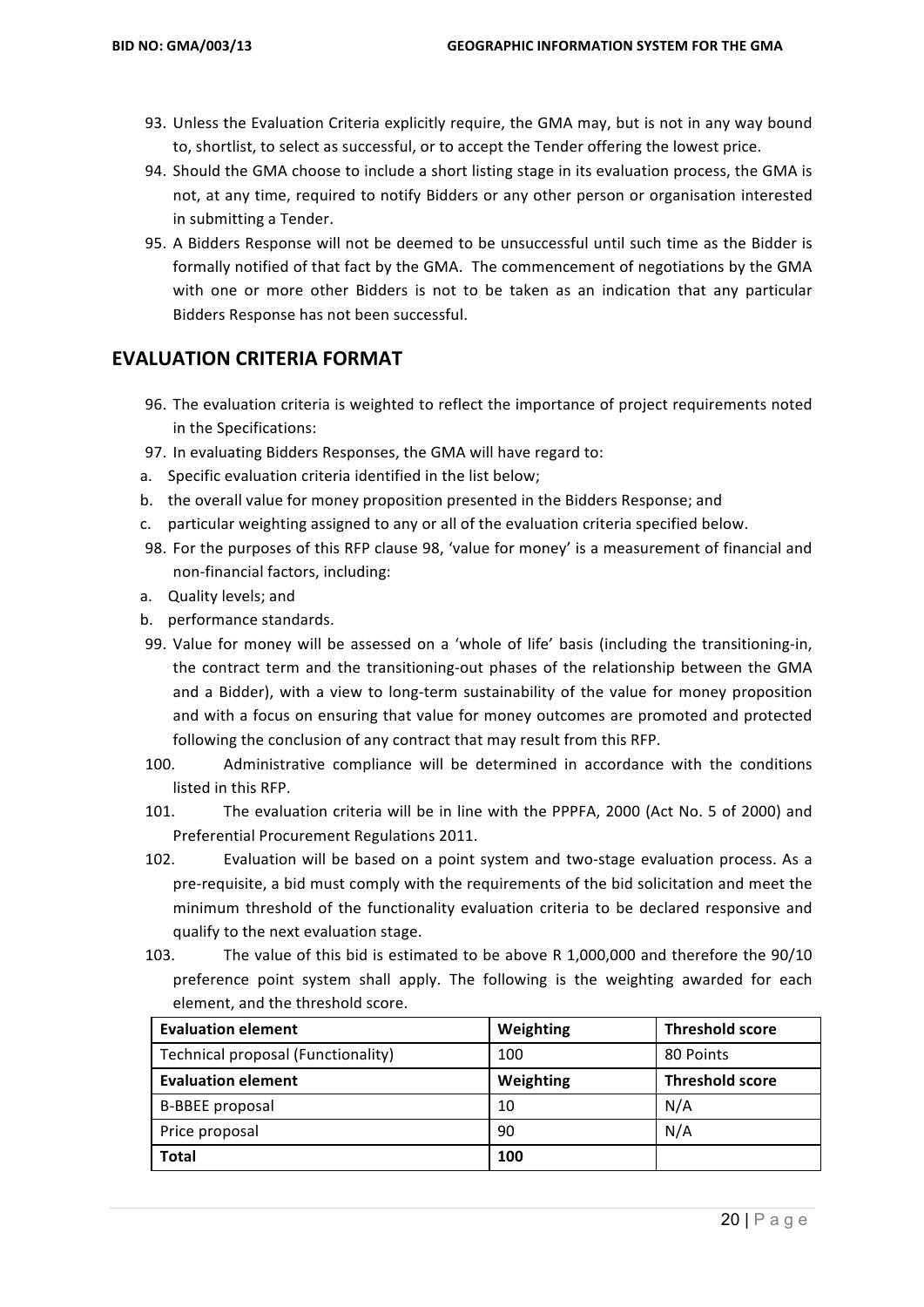#### **FUNCTIONALITY EVALUATION**

104. The evaluation criteria for measuring functionality, and the weighting attached to each criterion is listed in the table below:

| <b>Functionality</b>                                                                    | <b>Sub-Weighting</b> | <b>Total Weighting</b> |
|-----------------------------------------------------------------------------------------|----------------------|------------------------|
| Proposal and methodology:                                                               |                      | 55                     |
| - Proposal presentation and completeness                                                | 5                    |                        |
| - System Architecture                                                                   | 10                   |                        |
| - Application/Software functionality                                                    | 10                   |                        |
| - Base data to be provided                                                              | 5                    |                        |
| - Training Plan                                                                         | 5                    |                        |
| - System delivery process                                                               | 10                   |                        |
| - Compliance of hardware and software to<br>specifications                              | 10                   |                        |
| <b>Detailed Costing</b>                                                                 |                      | 5                      |
| <b>Implementation Plan and Timelines</b>                                                |                      | 10                     |
| <b>System Development Experience:</b>                                                   |                      | 10                     |
| - Company track record                                                                  | 5                    |                        |
| - Detailed description of similar projects and<br>project outcome (1 point per project) | 5                    |                        |
| System Integration with ProjectWise and Maximo                                          |                      | 10                     |
| Innovation strategy / System enhancement                                                |                      | 10                     |
| <b>Total Score</b>                                                                      |                      | 100                    |
| <b>Minimum Score Required</b>                                                           |                      | 80                     |

- 105. A minimum threshold for functionality of eighty (80) points is required. Bids that do not meet this threshold will automatically be disqualified from further evaluation.
- 106. Thereafter, only the qualifying bids will be evaluated in terms of the 90/10 preference point system, where a maximum of 90 points are allocated for price and a maximum of 10 points are allocated in respect of the level of B-BBEE contribution of the bidder.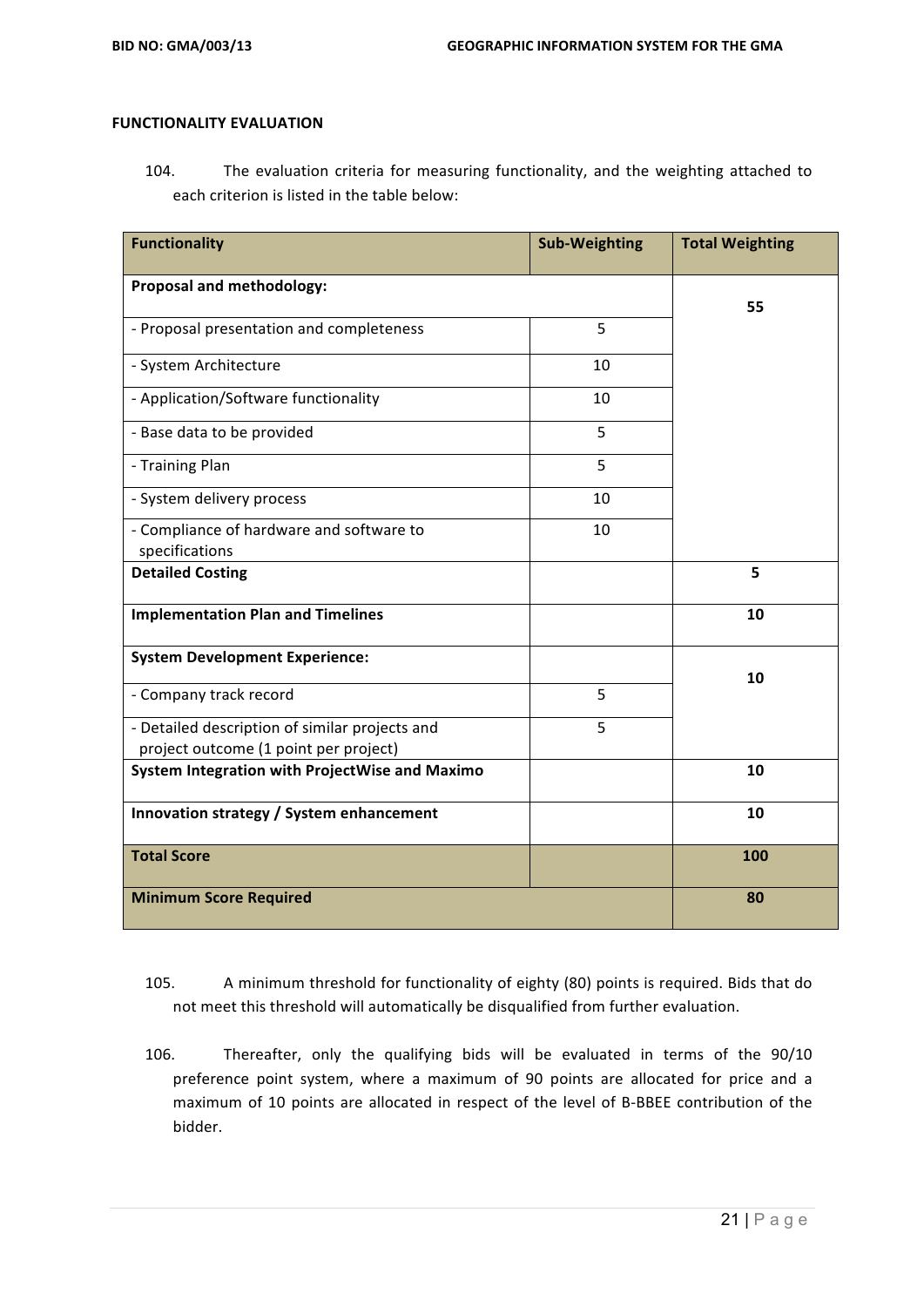## **PRICE EVALUATION**

107. Price points will be calculated on the total price proposed for the deliverable as per specification. 

#### **B-BBEE EVALUATION**

108. 10 points are allocated. B-BBEE rating certificates are applicable and points allocated in terms of the BBBEE Codes of Good Practice guideline as indicated in the following table.

109. Bidders must submit valid BBBEE Certificates & Statements which will be verified.

| <b>CONTRIBUTOR LEVEL</b> | <b>B-BBEE RECOGNITION LEVEL</b> |
|--------------------------|---------------------------------|
|                          | 10                              |
|                          | q                               |
|                          | 8                               |
|                          | 5                               |
| 5                        |                                 |
| 6                        |                                 |
|                          |                                 |
| 8                        |                                 |
| Non-Compliant            |                                 |

#### **POINTS AWARDED FOR B-BBEE STATUS LEVEL OF CONTRIBUTION**

110. The preference points claimed by each bidder for attaining the B-BBEE Status Level of Contributor will be allocated to each qualifying bid when determining the total bid score under the preference points system. The points scored by a bidder in respect of the level of B-BBEE contribution contemplated in Annexure E, will be added to the points scored for price, calculated as described in Annexure E.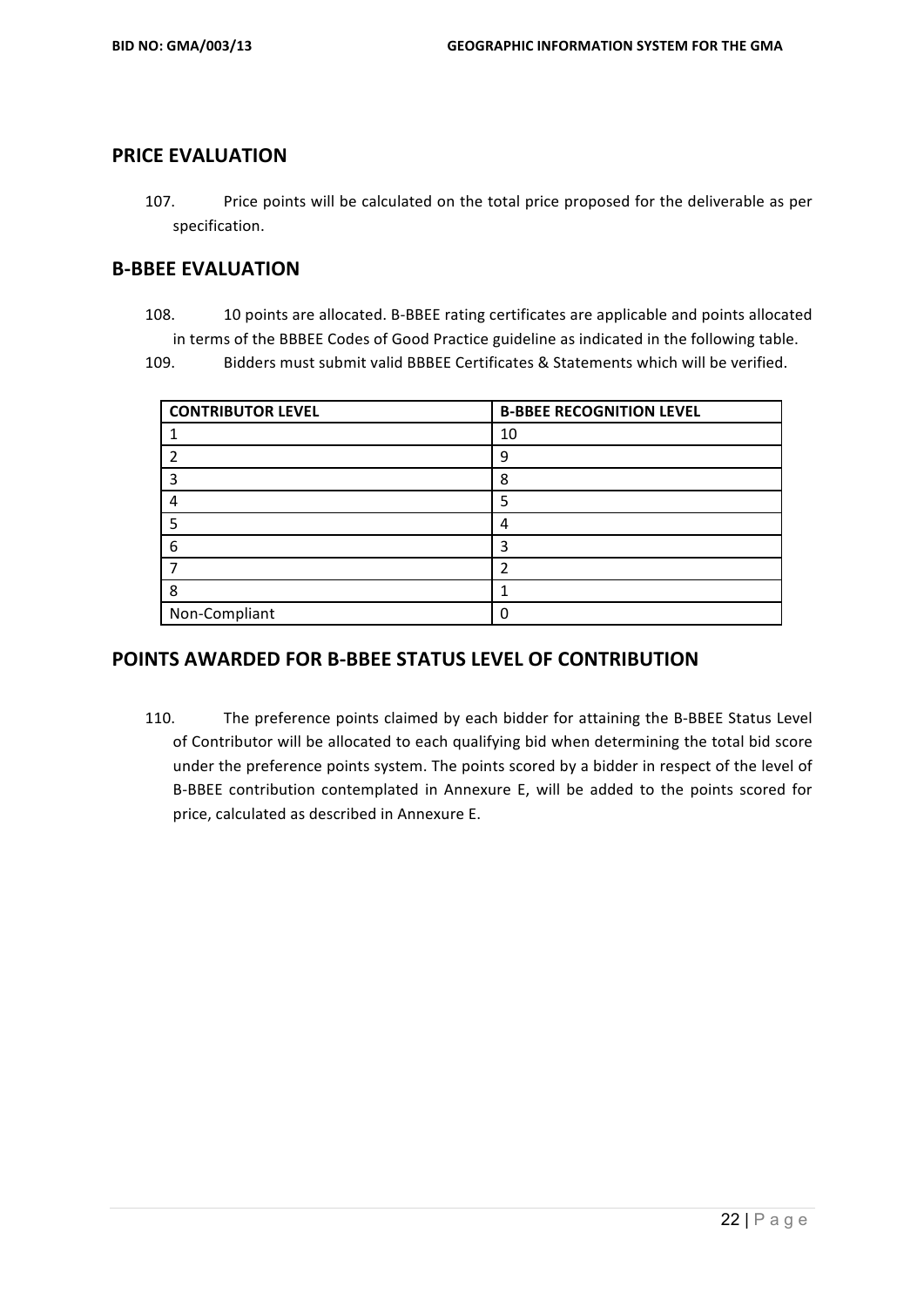## **CLARIFICATION OF TENDERS**

- 111. The GMA may seek clarification from and enter into discussions with any or all of the Bidders in relation to their Tender. The GMA may use such information in interpreting the Tender and evaluating the cost and risk in accepting the Tender. Failure to supply clarification to the satisfaction of the GMA may render the Tender liable to disqualification.
- 112. The GMA is under no obligation to seek clarification of anything in a Tender and reserves the right to disregard any clarification that the GMA considers to be unsolicited or otherwise impermissible in accordance with the rules set out in this RFP.

#### **DISCUSSION WITH BIDDERS**

- 113. The GMA may elect to engage in detailed discussions with any one or more Bidders, with a view to maximising the benefits of this RFP as measured against the evaluation criteria and in fully understanding a Bidders offer.
- 114. In its absolute discretion, the GMA may invite some or all Bidders to give a presentation to the GMA in relation to their submissions, that may include a demonstration of software, programs or unique methodologies proposed, if applicable.
- 115. The GMA is under no obligation to undertake discussions with, or to invite any presentations from Bidders.
- 116. In addition to presentations and discussions, the GMA may request some or all Bidders to:
- a. Conduct a site visit, if applicable;
- b. provide references or additional information; and/or
- c. make themselves available for panel interviews.

#### **BEST AND FINAL OFFERS**

- 117. Bidders or where the Tendering Process involves a short listing process, shortlisted Bidders may be invited by the GMA to submit a best and final offer in relation to all or certain aspects of their respective Tenders.
- 118. The GMA is under no obligation to give Bidders the opportunity to submit a best and final offer. If the GMA chooses to give Bidders the opportunity to submit a best and final offer, it is under no obligation to give notification before the Closing Time that such opportunity will be given.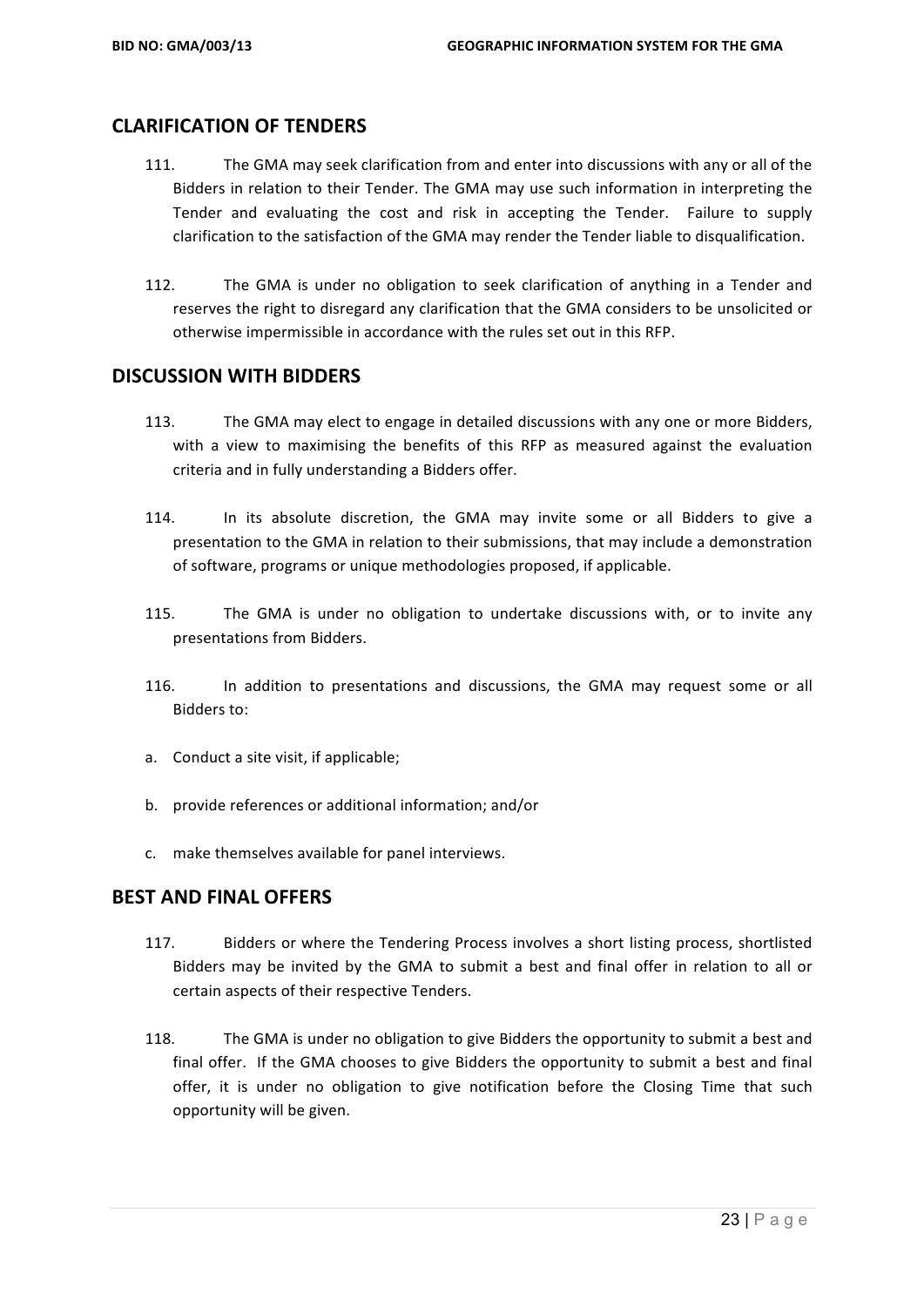119. Notwithstanding the possibility that the GMA may give Bidders the opportunity to submit a best and final offer, Bidders should be aware that the GMA will, in conducting its evaluation of Tenders, rely on all information (including all representations) contained in such Tenders. Bidders are therefore encouraged to submit their best and final offers in the first instance.

#### **SUCCESSFUL TENDERS**

#### **NO LEGALLY BINDING CONTRACT**

120. Selection as a successful Bidder does not give rise to a contract (express or implied) between the successful Bidder and the GMA for the supply of the Services. No legal relationship will exist between the GMA and a successful Bidder for the supply of the Services until such time as a binding contract is executed by them.

#### **PRE-CONTRACTUAL NEGOTIATIONS**

- 121. The GMA may, in its absolute discretion, decide not to enter into pre-contractual negotiations with a successful Bidder.
- 122. A Bidder is bound by its Tender and all other documents forming part of the Bidders Response and, if selected as a successful Bidder, must enter into a contract on the basis of the Tender without negotiation.

#### **NO OBLIGATION TO ENTER INTO CONTRACT**

- 123. The GMA is under no obligation to appoint a successful Bidder or Bidders (as the case may be), or to enter into a contract with a successful Bidder or any other person, if it is unable to identify a Tender that complies in all relevant respects with the requirements of the GMA, or if due to changed circumstances, there is no longer a need for the Services requested, or if funds are no longer available to cover the total envisaged expenditure. For the avoidance of any doubt, in these circumstances the GMA will be free to proceed via any alternative process.
- 124. The GMA may conduct a debriefing session for all Bidders (successful and unsuccessful). Attendance at such debriefing session is optional.

#### **ADDITIONAL RULES**

125. It is a condition of the tendering process that Bidders will be required to complete all the forms annexed to this RFP Part C.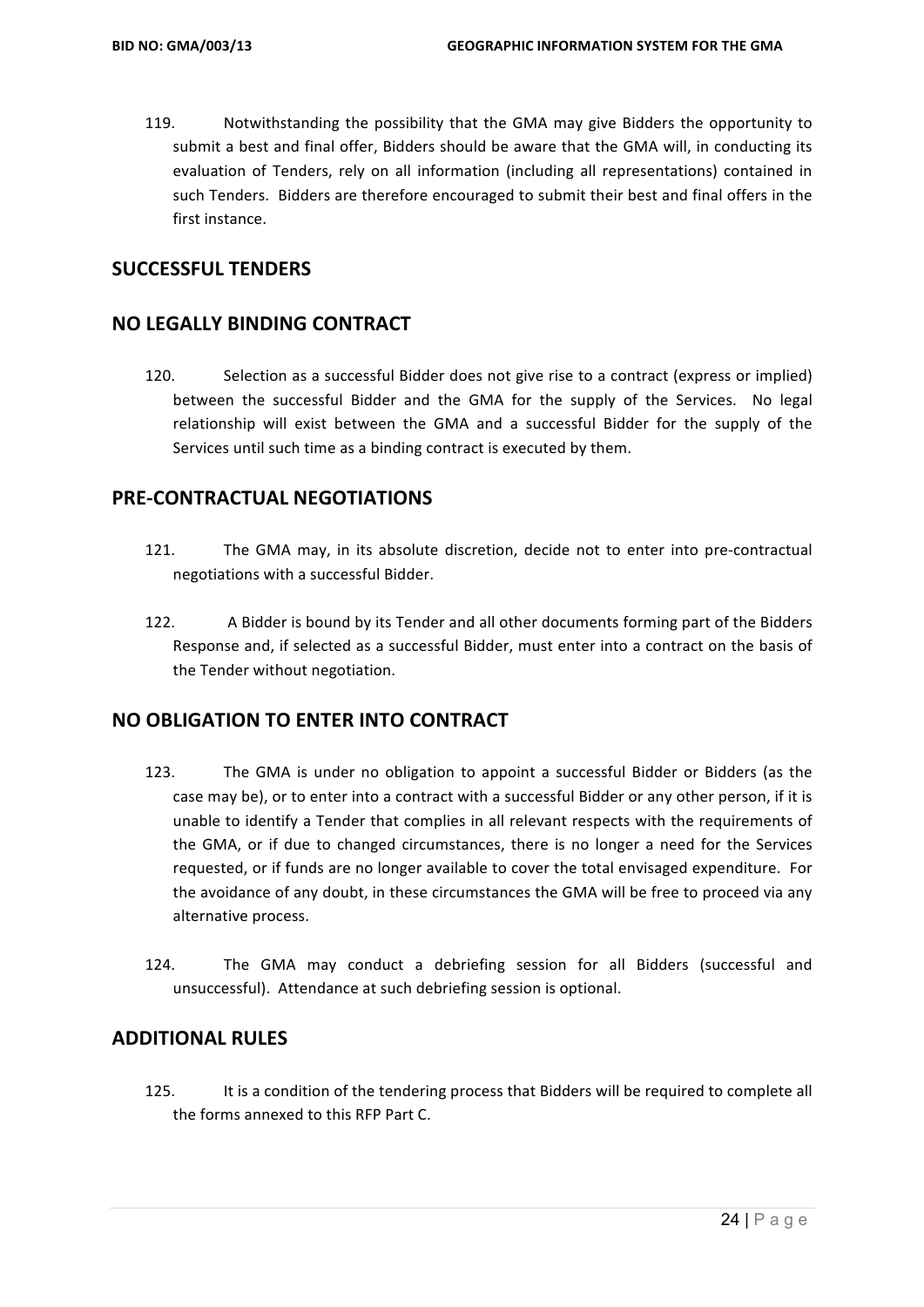126. A Bidder who does not submit all the information as required by the GMA will be disqualified from the Tendering Process.

#### **BIDDER WARRANTIES**

- 127. By submitting a Tender, a Bidder warrants that:
- a. In lodging its Tender it did not rely on any express or implied statement, warranty or representation, whether oral, written, or otherwise made by or on behalf of the GMA, its officers, employees, or advisers other than any statement, warranty or representation expressly contained in the RFP;
- b. it did not use the improper assistance of GMA employees or information unlawfully obtained from the GMA in compiling its Tender:
- c. it is responsible for all costs and expenses related to the preparation and lodgement of its Tender, any subsequent negotiation, and any future process connected with or relating to the Tendering Process;
- d. it otherwise accepts and will comply with the rules set out in this RFP; and
- e. it will provide additional information in a timely manner as requested by the GMA to clarify any matters contained in the Tender.

#### **GMA'S RIGHTS**

- 128. Notwithstanding anything else in this RFP, and without limiting its rights at law or otherwise, the GMA reserves the right, in its absolute discretion at any time, to:
- a. Cease to proceed with, or suspend the Tendering Process prior to the execution of a formal written contract;
- b. alter the structure and/or the timing of this RFP or the Tendering Process;
- c. vary or extend any time or date specified in this RFP for all or any Bidder or other persons;
- d. terminate the participation of any Bidder or any other person in the Tendering Process;
- e. require additional information or clarification from any Bidder or any other person or provide additional information or clarification:
- f. call for new Tenders:
- g. reject any Tender received after the Closing Time;
- h. reject any Tender that does not comply with the requirements of this RFP; or
- i. consider and accept or reject any alternative tender.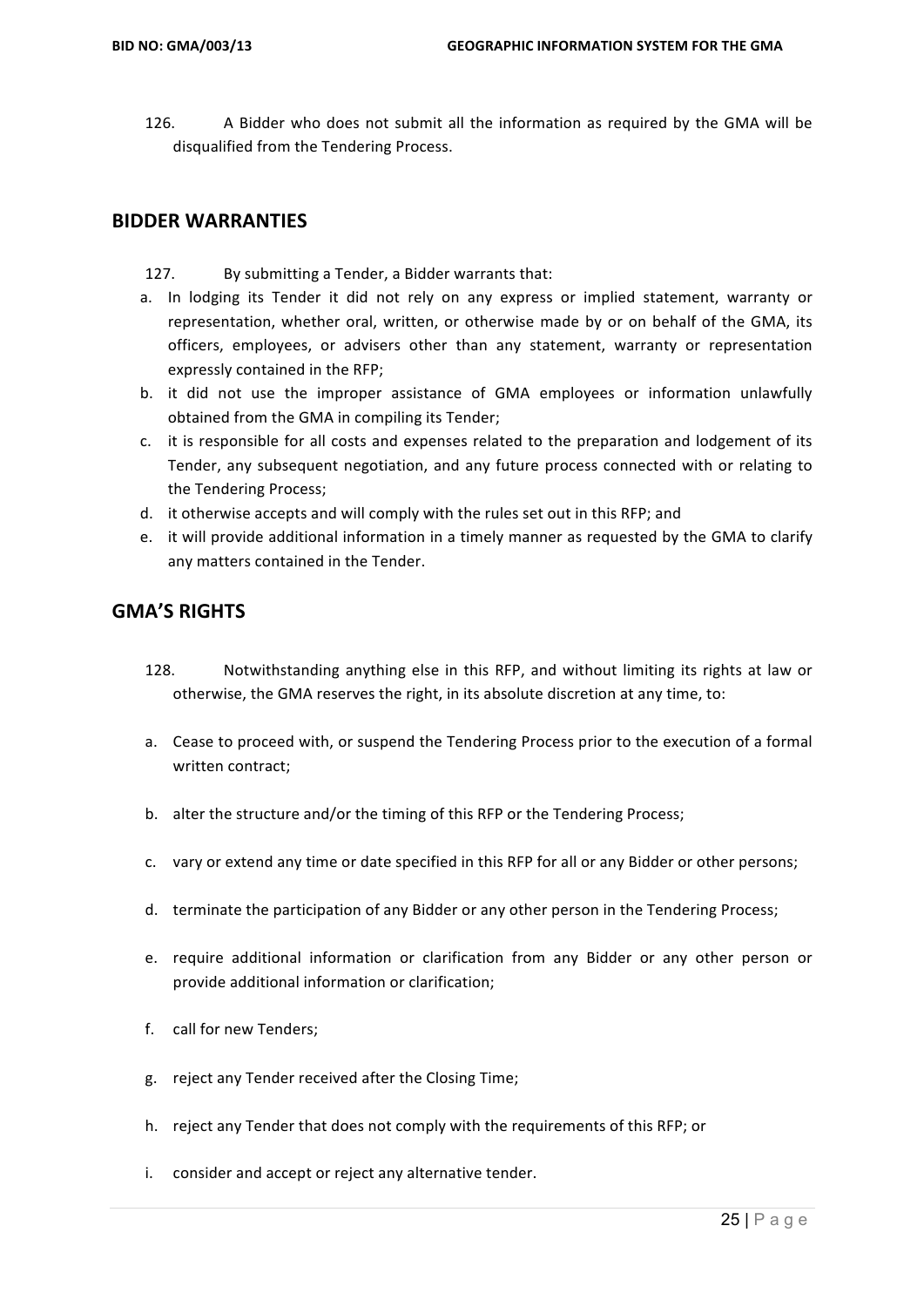#### **GOVERNING LAWS**

- 129. This RFP and the Tendering Process is governed by the laws applying in the Republic of South Africa.
- 130. Each Bidder must comply with all relevant laws in preparing and lodging its Tender and in taking part in the Tendering Process.
- 131. All tenders must be completed using the English language and all costing must be in South African Rands.

#### **INCONSISTENCY**

128 If there is any inconsistency between any parts of this RFP, a descending order of precedence must be accorded to:

(a) the conditions of tendering in Part A and Part B of this RFP, and any annexure or attachments;

(b) the Bidders response in Part C of this RFP;

(c) any other part of this RFP, so that the provision in the higher ranked document, to the extent of the inconsistency, prevails.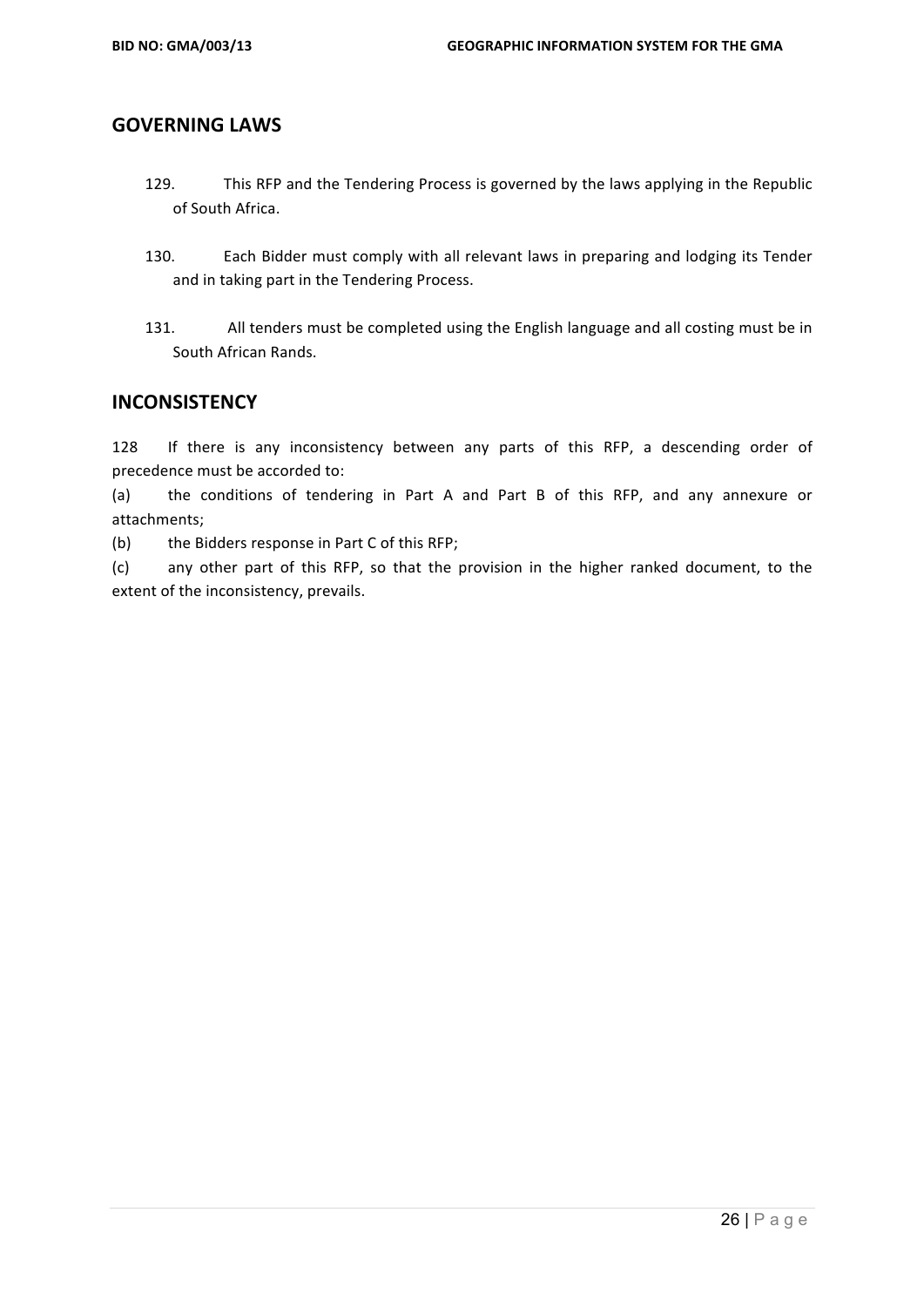# **RFP - PART B:**

#### **TENDER SPECIFICATION**

#### **1. Introduction**

The Gautrain Management Agency (GMA) was established in terms of the Gautrain Management Act No. 5 of 2006 in order to manage, coordinate and oversee the Gautrain Project and to act on behalf of the Province in managing the relationship between the Province and the Concessionaire in terms of the Concession Agreement (CA). The development phase of the Project was concluded and the entire system of the Gautrain Project is now in operational phase.

The GMA has the following objectives and functions with regards to the management of the assets of the project:

- Manage assets relating to the Project and promote their preservation and maintenance;
- Protect the rail reserve and other provincial transport infrastructure involved in the Project in terms of the Gauteng Transport Infrastructure Act No. 8 of 2001;
- Establish and operate information and management system for the Project;
- Liaise and exchange information with institutions, authorities or professional bodies; and
- Enhance the integration of the Project with other transport services and public transport plans.

The consolidation of all infrastructure data into a GIS will facilitate effective and efficient use of project information to enhance the protection of the rail reserve, the management of fixed assets, support future transport planning initiatives and provide a platform for data analysis. It is therefore, critical that the GMA establishes a Geographic Information System (GIS) for spatial representation of asset locations, asset attributes, asset descriptions and their relationship with other spatial data components (i.e. cadastral, transport infrastructure, utilities etc.).

# **2. Background**

The Gautrain system consist of 80 (eighty) kilometres of the rail network and 10 (ten) station which traverses across 3 (three) Metropolitan Municipalities (City of Johannesburg, City of Tshwane and Ekurhuleni). The Gautrain system was designed and constructed within a rail reserve as proclaimed. Forming part of the Gautrain system at each of the Gautrain stations is parking as well as the feeder and distribution service provided either with buses or a shuttle service. The management of the assets, integration of the Gautrain system with the existing public transport and the monitoring land use changes is crucial.

All the project information obtained during the development phase of the project is currently stored in Projectwise data management system which is based on Microsoft SQL 2005. The Concessionaire uses Maximo for asset management and maintenance. The current system however does not support operational requirements. The GMA requires a system that will meet the following objectives: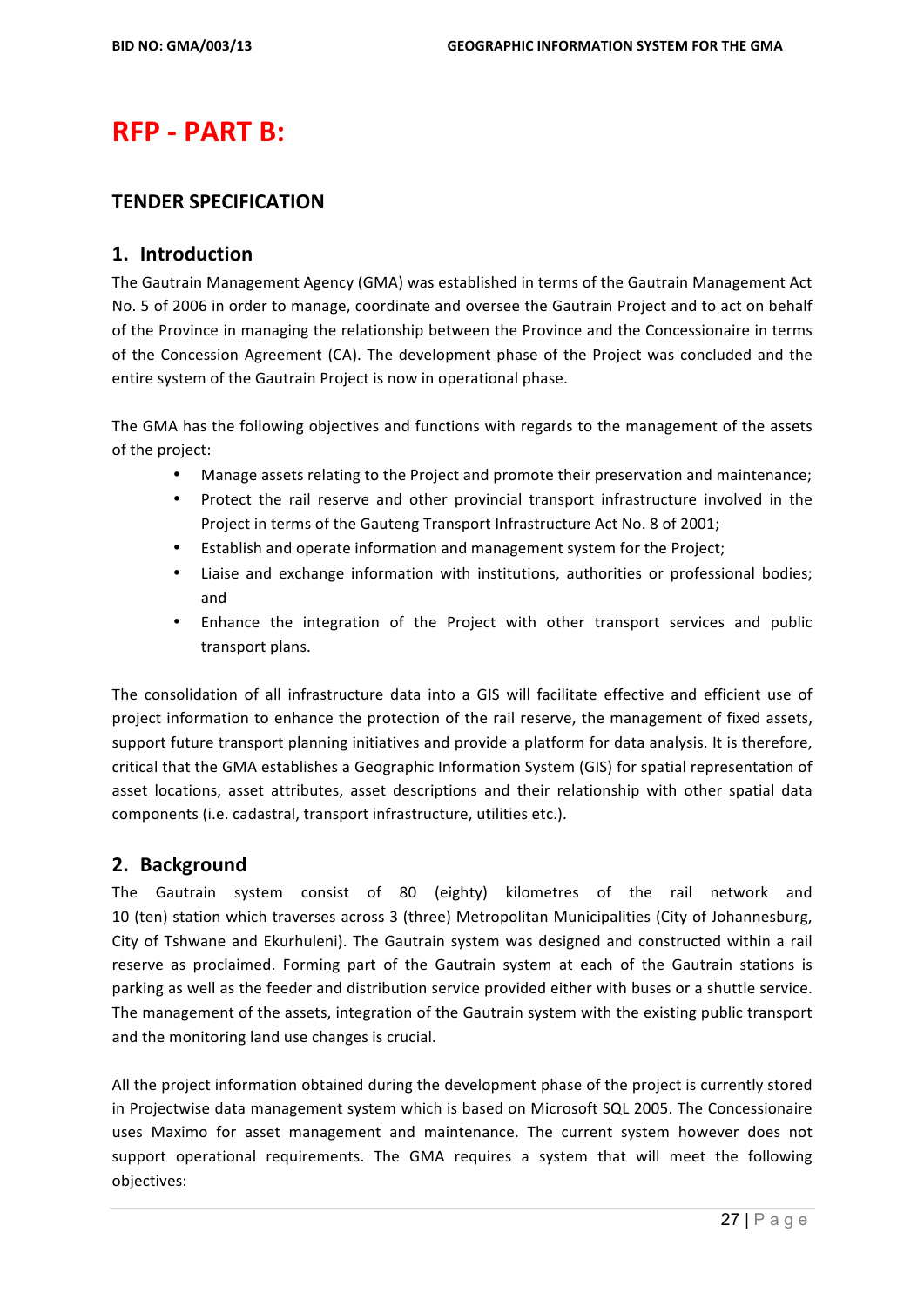- Provide a means for data capture, storage, search and distribution;
- Provide capacity to integrate information from various sources;
- Ability to maximise efficiency of planning and decision making; and
- Provide data analysis tools.

It is envisage that the establishment of a GIS will provide required tools for the effective management of the Gautrain system information and will provide operational, technical and strategic information to GMA personnel.

## **3. Project Objectives**

The primary objective of this project is to develop and implement a fully functional GIS solution that will meet the operational requirements of the GMA. The business requirements should be confirmed at the commencement of the project. The GIS will be used capture, store, search the following information and analysis thereof:

- Land  $-$  the position and extent of the rail reserve in relation to the existing cadastral information, the position of the proposed developments and their impact to the Gautrain system and other related property information.
- Assets  $-$  the geographic position and description of the Gautrain system asset information including the rail reserve palisade fence, station buildings, parking, rail tracks, signalling system, underground services and utilities.
- Transport existing transport infrastructure and specific public transport routes
- $\bullet$  Environmental geological and dolomitic datasets
- Reporting tools to capture, analyse, and transmit data reports for effective decision making

The GMA invites suitably qualified service providers to submit bids for the provision of a Geographic Information System (GIS) solution. The service provider will be required to provide all the elements of GIS which includes hardware, software, data and data guidelines/specification/standards/procedures. As part of this project the training of GIS users will be required and should form part of the proposal. The proposals submitted by the bidders should outline in detail the proposed GIS solution including the system development and implementation stages that will be undertaken during this project.

#### **4. Scope of Work**

The service provider will be required to provide details on the following elements of the GIS solution:

- System architecture  $-$  detailed technical and system architecture of the GIS system, including different technology options.
	- $\circ$  The system to operate across a range of common industry databases, e.g. Oracle, SQL server;
	- $\circ$  The system must have the ability to accept data from external and remote sources;
	- $\circ$  The system should be modular and have an open architecture that permits the integration of additional modules;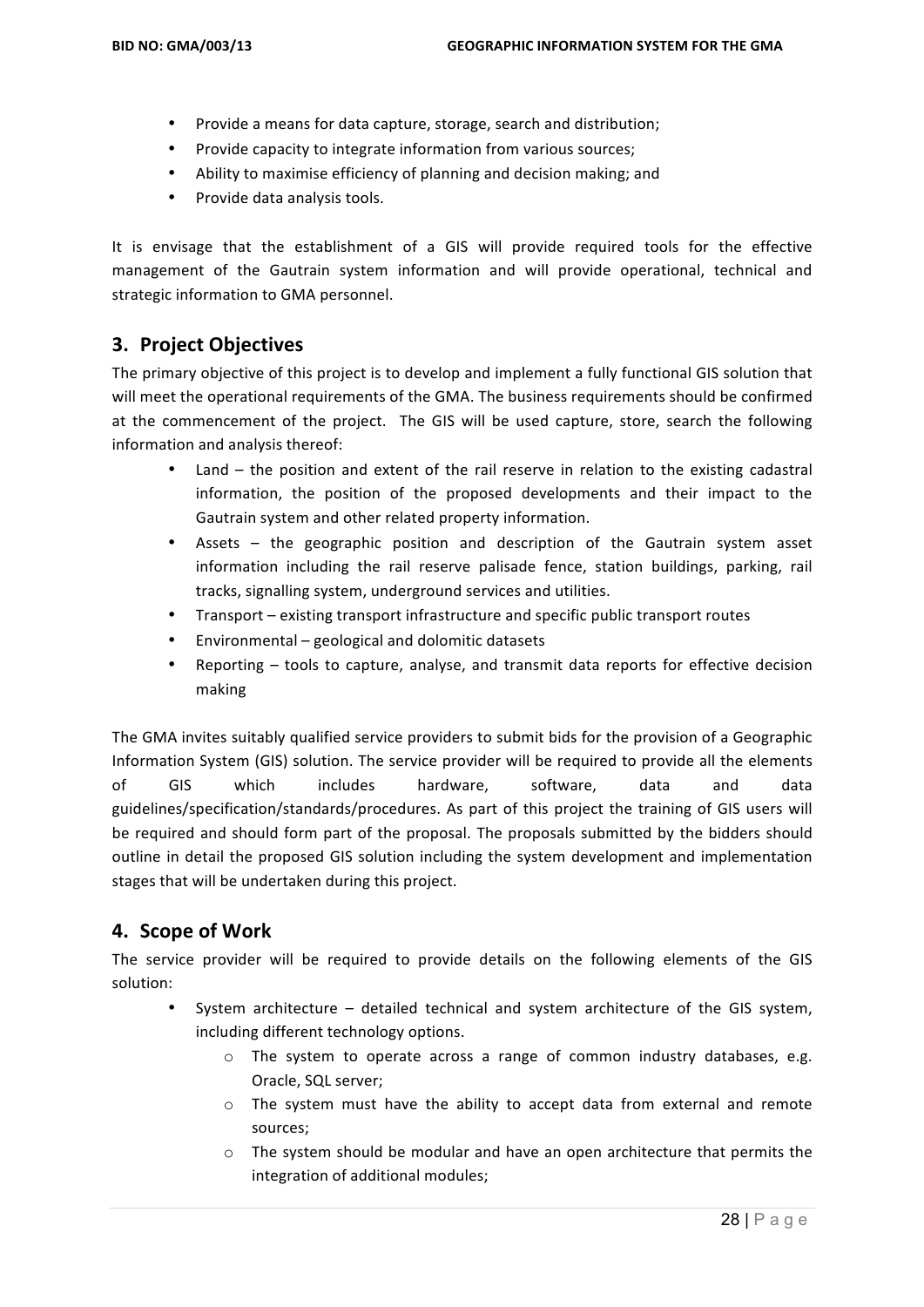- $\circ$  Connectivity to the system must include web/internet access and access from mobile devices, such as, smartphones, tablets, laptops etc.
- Hardware required servers, list of equipment required for the hardware infrastructure and the scalability options of servers for future upgrades.
- Software software to be provided, software licenses and specifications of Computers, Accessories and peripherals requirements.
- Data the GIS base data will have to be sourced and provided by the service provider including, cadastral data, road network, raster images and other relevant data sets
- Implementation  $Plan all$  the project activities, duration, dependency and the responsible person for each activity. The dates of all project milestones must also be provided.
- Communication Plan listing all stakeholders in the project, defining their role and contact information
- Training Plan details on the training programme that will be required per user group (administrator, analyst and viewers)
- System manuals, operations manuals and user manuals
- System Delivery Process  $-$  the delivery process of the GIS solution and activities to be undertaken should be specified in detail. This should include installation, testing and implementation of supplied equipment, user training, user acceptance, system acceptance, system integration, and quality assurance and variation management.

The service provider will be required to use their experience and expertise to propose a GIS solution that meets the requirements of the GMA and compatible with industry standards. As part of the project data standards and procedures will have to be developed in order to preserve the quality of data in the GIS. It should also be emphasized that the innovation strategy and future development or enhancement of the GIS should be described in detail in order to provide insight for the GMA on future opportunities for system development. The project development and implementation will be under the oversight the GIS Project Steering Committee which will be established at the commencement of the project.

# **5. Deliverables**

The service provider will be required to deliver a fully integrated, bug free and functional GIS system to meet the requirements of the GMA. The following GIS system elements must be delivered:

#### **5.1. Hardware**

The server(s) are required on which the GIS will operate including storage and  $/$  or application servers. The information provided on the proposal should be detailed in order to be scrutinized by the GMA IT Department Proposed hardware must comply with the following specifications:

# **5.1.1 Server(s)**

- Hardware platform: Hewlett-Packard (HP) DL380 Generation 8 Performance series or higher model servers;
- Server(s) must be Energy Star compliant;
- Minimum of 64 GB 1600MHz RAM;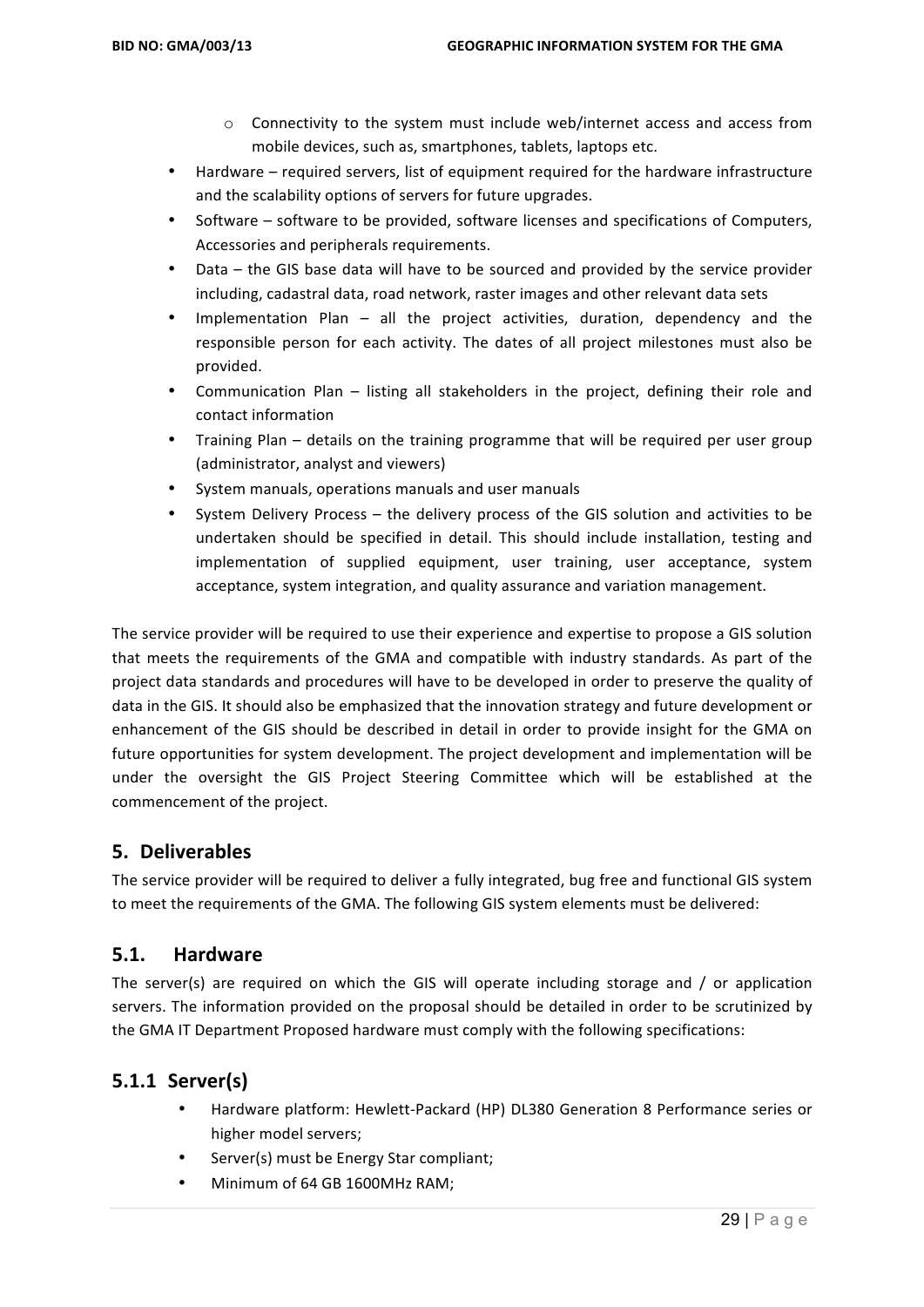- DVD-RW drive;
- HP Smart Array HDD controller with 2GB FBWC;
- HP 1GB and 10 GB Ethernet adapter(s);
- Dual (Redundant) Power Supplies;

If internal server storage is to be used: Minimum  $8 \times 1$ TB HP SAS SFF 7.2K HDD's (2 x HDD configured as RAID 1(mirroring) and the rest of the HDD's either as multiple RAID1 sets or as RAID 5)

# **5.1.2 External Storage (if required)**

- Hardware platform: Hewlett-Packard (HP) MSA P2000 (rack mount) or higher;
- Connectivity to server via dedicated Fibre Channel with provision for redundant connections and failover;
- Please note: There are no existing Fibre Channel switch infrastructure in place.

#### **5.2. Software**

The GIS application with the functions and tools to capture, store, search, analyse and display data. Clearly indicate the client software / application requirements for workstations.

The underlying system architecture must comply with the following specifications:

- Microsoft Windows Server 2008 R2 64-bit or later (servers)
- Microsoft SQL Server 2008 64-bit or later (Preferred)
- Microsoft Windows 7 64-bit (client workstations)
- Microsoft Internet Explorer 8 or higher
- Support for Apple IOS and Android OS (for smart phones and tablets)
- Relevant Microsoft software licenses must be provided;
- Relevant Database software licenses must be provided;
- Please note: The GMA has existing MS Windows Server and SQL CAL's which can be *used with the new server(s*);
- Support for Microsoft Active Directory
- Login authentication to the application via Microsoft Active Directory (preferred)
- In the event that login authentication via Microsoft Active Directory is not supported, the application must have enforceable login account password rules such as:
- o Password complexity and length; and
- o Automatic expiration of passwords to force periodic password changes.

#### **5.3. Data**

Spatial data to form the base map of the GIS system within the Gauteng including land parcels, transportation, land use, raster images etc. The compulsory datasets to be provided by the service provider includes rail reserve, cadastral information, transportation, dolomitic area, environmental and Gautrain assets within the rail reserve. Additional information that might be useful to the GMA can also be provided.

#### **5.4. Manuals**

Systems Manual – detailing the hardware and system software documentation and guidelines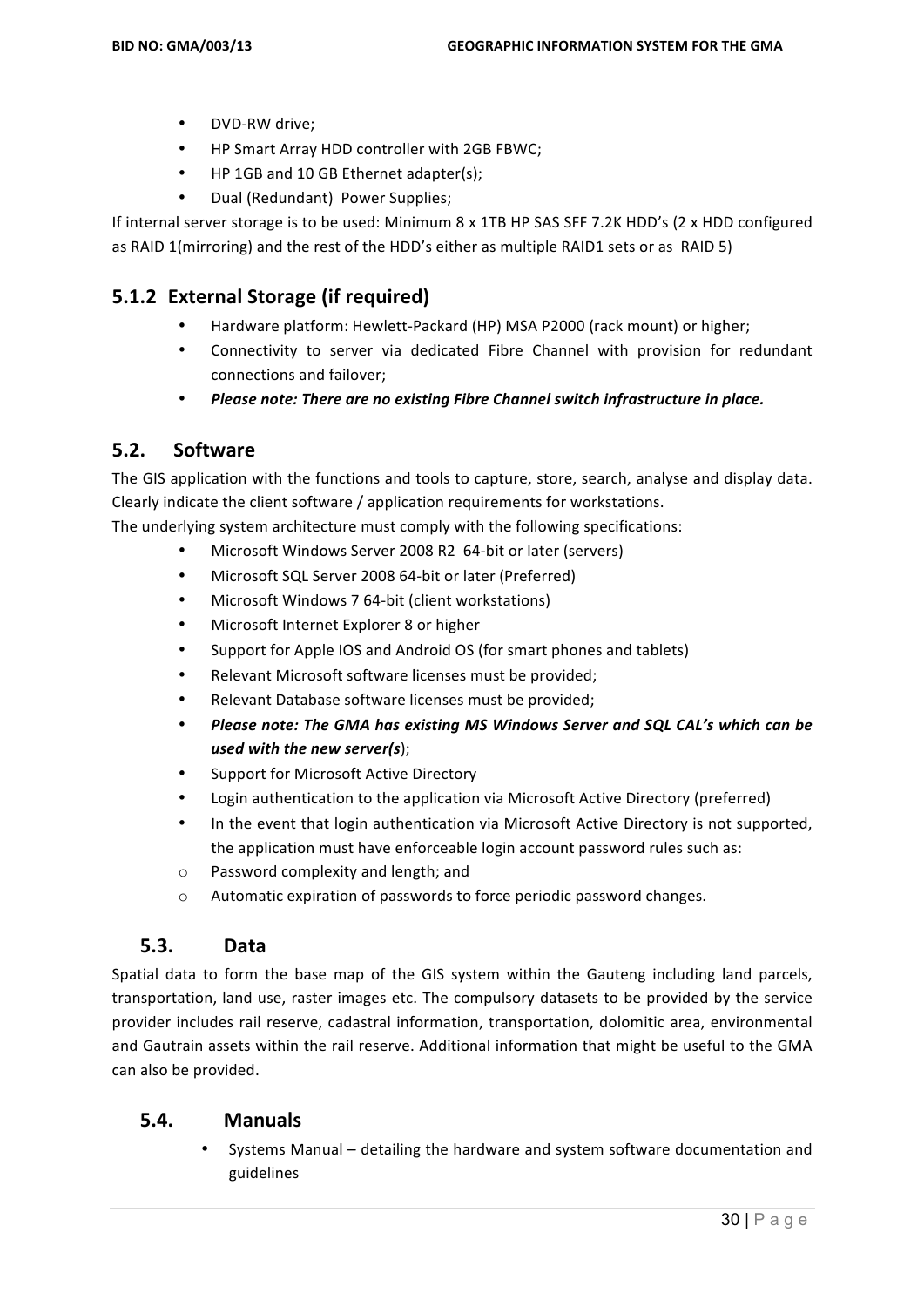- Operations Manual detailing the instructions for installing the application, troubleshooting, interpreting message logs and Frequently Asked Questions (FAQ)
- User Manual providing detailed instructions on how to use the system/software, how to access information, capture data, analyse and interpret outputs from the application

#### **5.5. Training**

Training for users and administrators should be provided by the service provider and the Training Plan should be provided in the proposal.

## **6. Time Frame**

It is envisaged that the project duration will be between  $4 - 6$  months from the commencement date.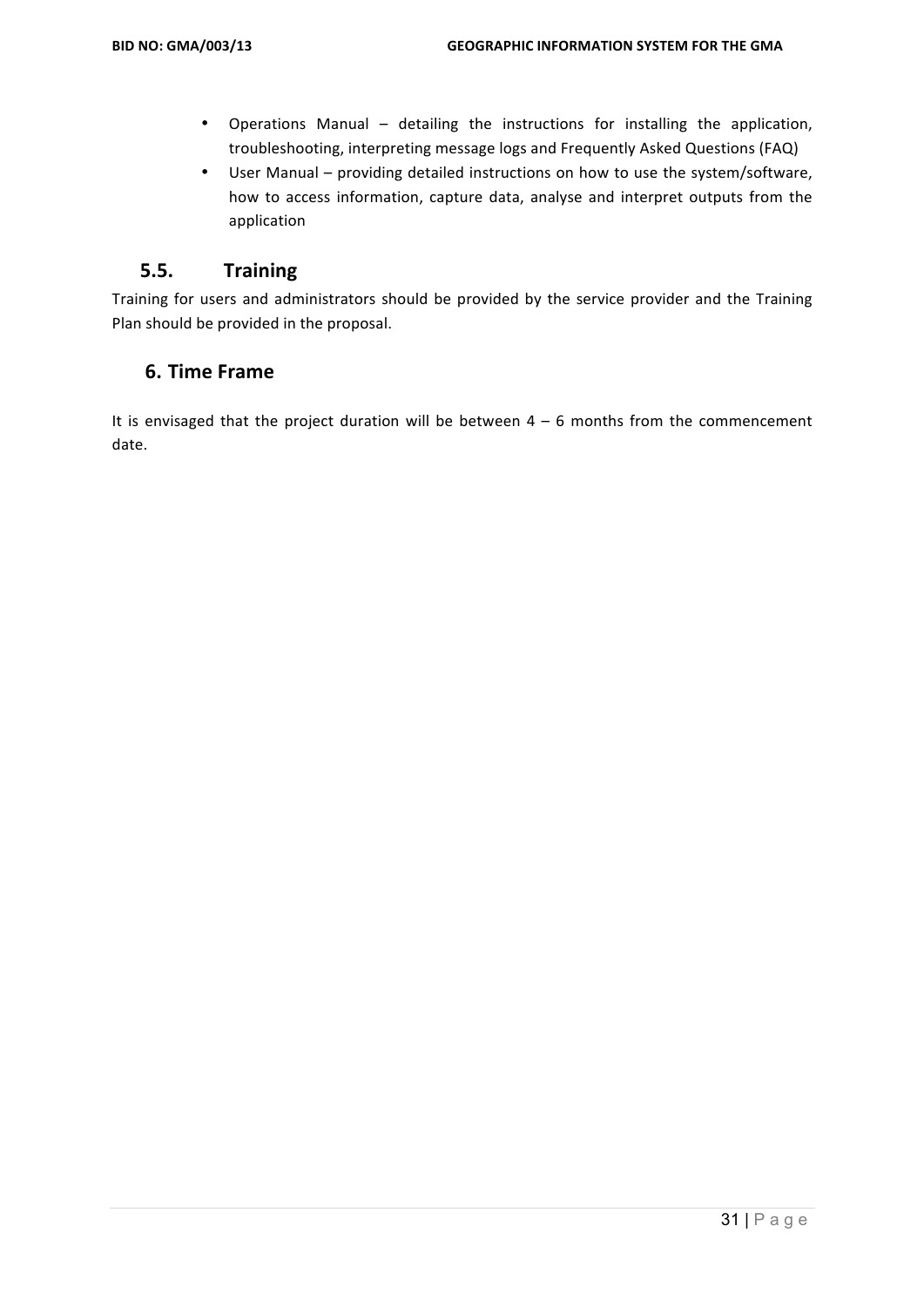# **RFP - PART C:**

# **BIDDERS DECARATION**

All responses must be provided within the specified boxes, must comply with the word and page limits imposed and must respond to this RFP Part B in accordance with the Conditions of Tendering in this RFP Part A. All Annexures form part of the Bidders Response and must be completed in full and signed.

| <b>BIDDERS DECLARATION</b>                                                                                                           |  |  |  |  |
|--------------------------------------------------------------------------------------------------------------------------------------|--|--|--|--|
| certify that:                                                                                                                        |  |  |  |  |
| I have read, understood and accept the conditions contained in this RFP.<br>$\Box$                                                   |  |  |  |  |
| I have supplied all the required information, and all the information submitted as part of the RFP<br>$\Box$<br>is true and correct. |  |  |  |  |
| <b>NAME OF THE BIDDER</b>                                                                                                            |  |  |  |  |
| <b>IDENTITY NUMBER</b>                                                                                                               |  |  |  |  |
| <b>POSITION</b>                                                                                                                      |  |  |  |  |
| <b>AUTHORISED SIGNATORY</b>                                                                                                          |  |  |  |  |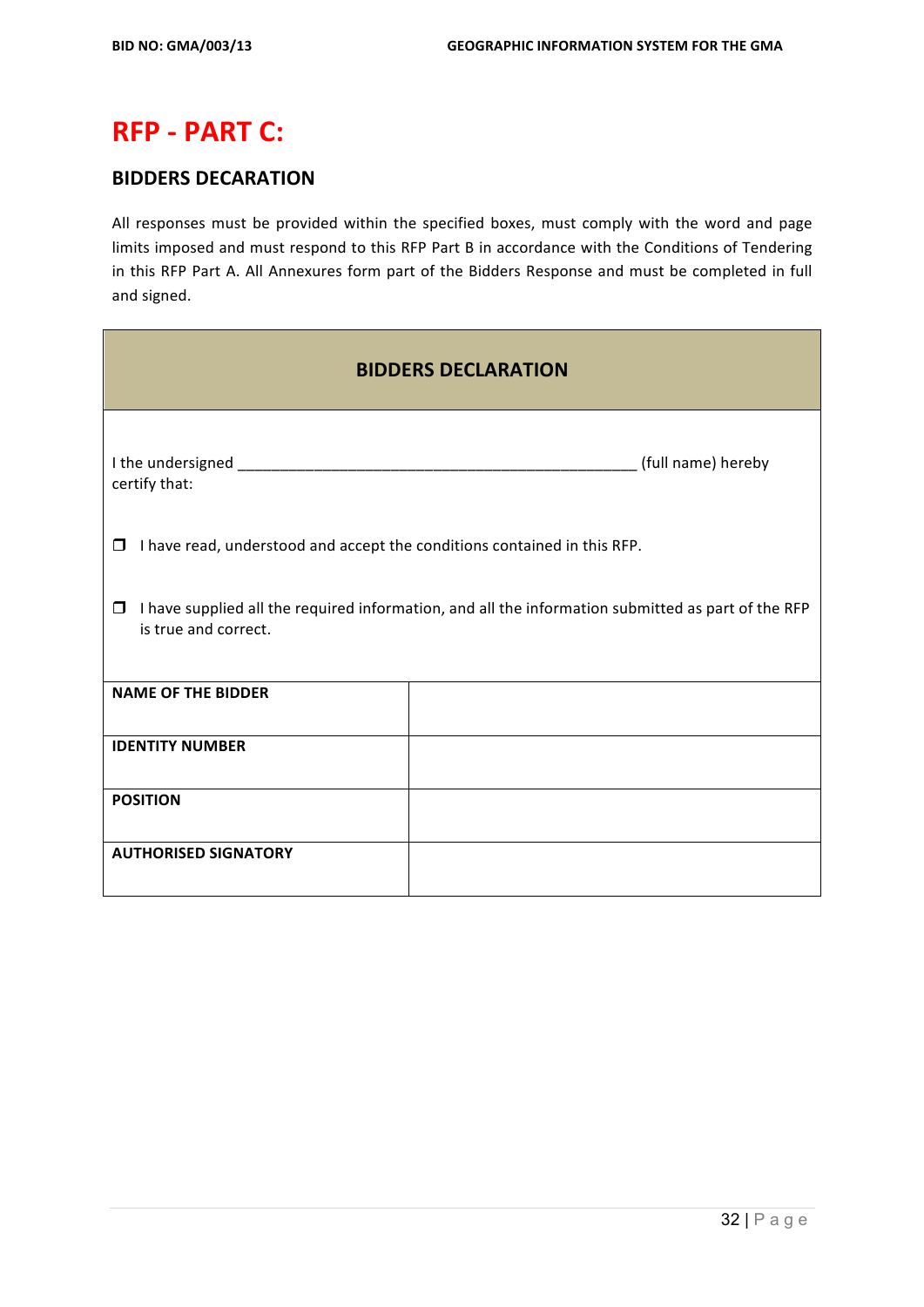| <b>BIDDERS RESPONSE</b>           |             |               |  |  |
|-----------------------------------|-------------|---------------|--|--|
| <b>FULL NAME</b>                  |             |               |  |  |
| <b>POSTAL ADDRESS</b>             |             |               |  |  |
| PHYSICAL ADDRESS                  |             |               |  |  |
| <b>ENTITY REGISTRATION NUMBER</b> |             |               |  |  |
| <b>VAT REGISTRATION NUMBER</b>    |             |               |  |  |
| <b>CONTACT PERSON'S FULL NAME</b> |             |               |  |  |
| <b>TELEPHONE NUMBER 1</b>         | <b>CODE</b> | <b>NUMBER</b> |  |  |
| <b>TELEPHONE NUMBER 2</b>         | <b>CODE</b> | <b>NUMBER</b> |  |  |
| <b>FACSIMILE NUMBER</b>           | <b>CODE</b> | <b>NUMBER</b> |  |  |
| <b>CELLULAR PHONE NUMBER</b>      |             |               |  |  |
| <b>E-MAIL ADDRESS</b>             |             |               |  |  |
| <b>TAX CLEARANCE CERTIFICATE</b>  | <b>YES</b>  | <b>NO</b>     |  |  |
| FULL NAME OF AUTHORISED AGENT     |             |               |  |  |
| TITLE OF AUTHORISED AGENT         |             |               |  |  |
| SIGNATURE OF AUTHORISED AGENT     |             |               |  |  |
| <b>DATE OF SIGNATURE</b>          |             |               |  |  |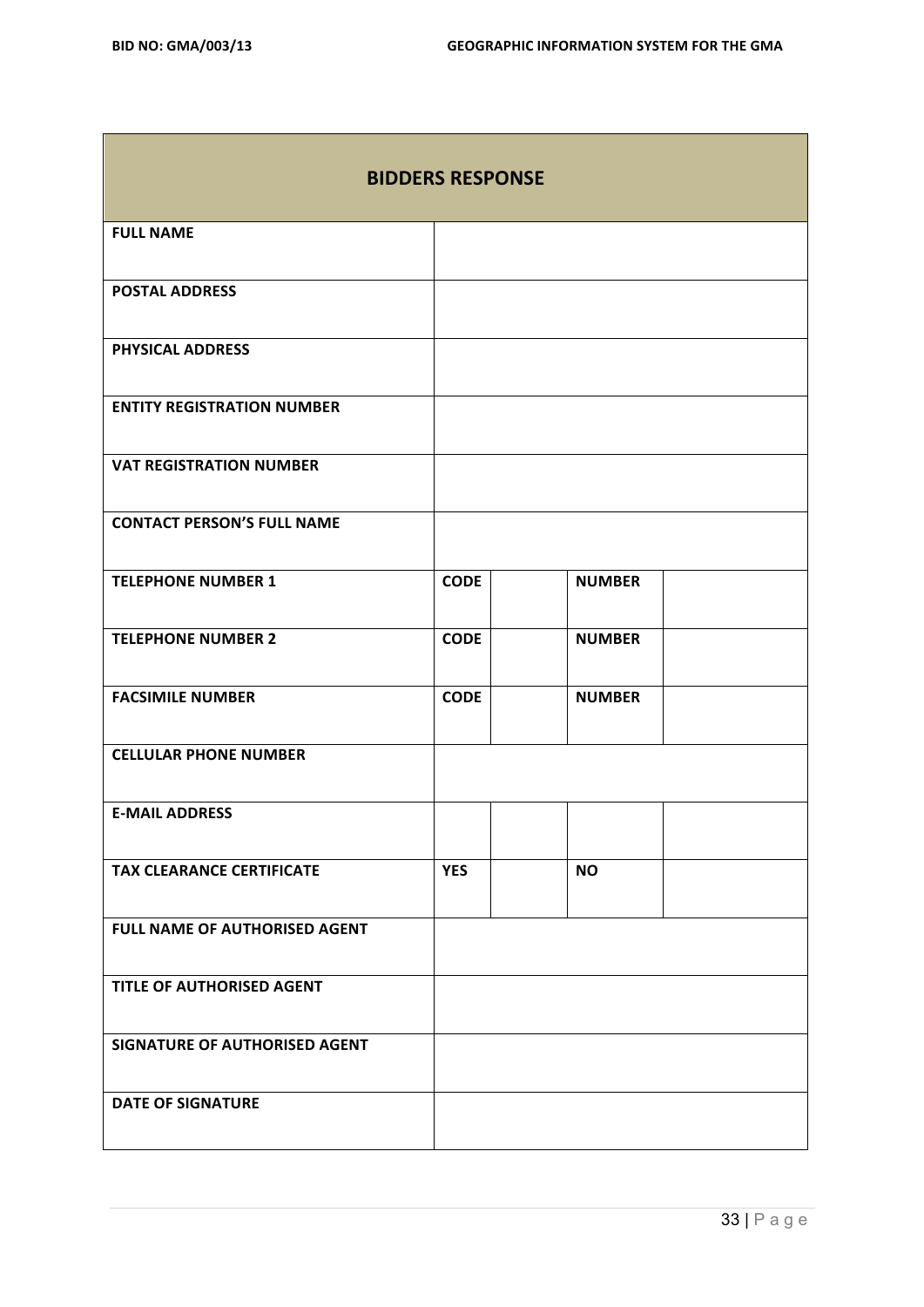| <b>TOTAL BID PRICE</b>                                                                                                                                                                                                                                                                                                                                                                                              |                               |
|---------------------------------------------------------------------------------------------------------------------------------------------------------------------------------------------------------------------------------------------------------------------------------------------------------------------------------------------------------------------------------------------------------------------|-------------------------------|
|                                                                                                                                                                                                                                                                                                                                                                                                                     |                               |
| <b>ALTERNATIVE TENDER</b>                                                                                                                                                                                                                                                                                                                                                                                           | Word limit - [500] words      |
| Where a Bidder also submits an Alternative<br>Tender, it must include any supplementary<br>material, together with associated prices,<br>which demonstrates in detail that such an<br>alternative will fully achieve and/ or exceed<br>all<br>the specifications or requirements<br>together with references as to why the<br>alternative proposal/s may be advantageous.<br>This should be cross-referenced to the |                               |
| Specification.                                                                                                                                                                                                                                                                                                                                                                                                      |                               |
| <b>CONFLICT OF INTEREST</b>                                                                                                                                                                                                                                                                                                                                                                                         |                               |
| Provide details of any interests, relationships<br>or clients which may give rise to a conflict of<br>interest and the area of expertise in which<br>that conflict of interest may arise.                                                                                                                                                                                                                           | Complete as attached in SBD 4 |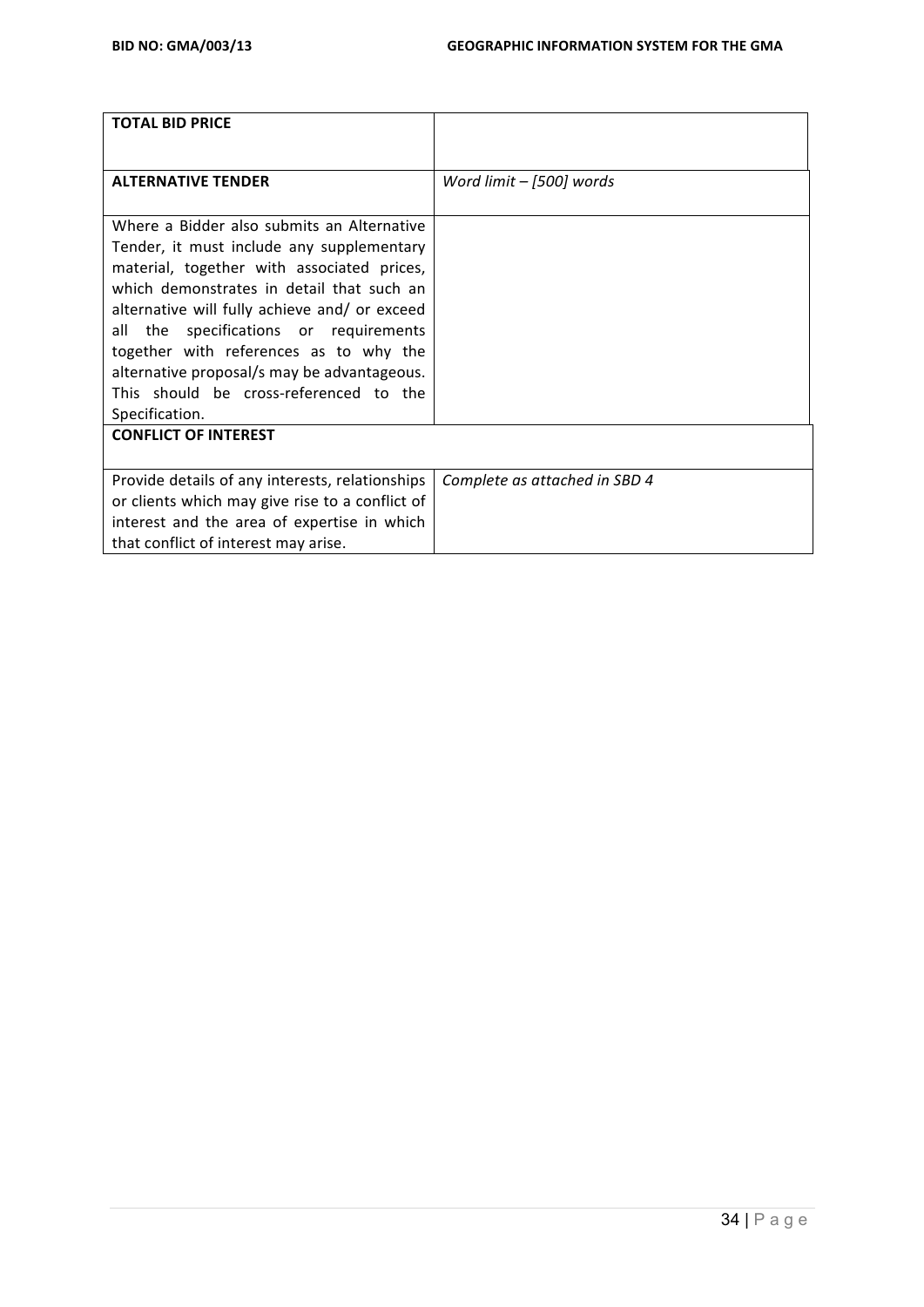#### **SBD 2**

## **A1. TAX CLEARANCE CERTIFICATE REQUIREMENTS**

It is a condition of bid that the taxes of the successful bidder must be in order, or that satisfactory arrangements have been made with South African Revenue Service (SARS) to meet the Bidders tax **obligations.**

1 In order to meet this requirement bidders are required to complete in full the form TCC 001 "Application for a Tax Clearance Certificate" and submit it to any SARS branch office nationally. The Tax Clearance Certificate Requirements are also applicable to foreign bidders / individuals who wish to submit bids.

2 SARS will then furnish the bidder with a Tax Clearance Certificate that will be valid for a period of 1 (one) year from the date of approval.

3 The original Tax Clearance Certificate must be submitted together with the bid. Failure to submit the original and valid Tax Clearance Certificate will result in the invalidation of the bid. Certified copies of the Tax Clearance Certificate will not be acceptable.

4 In bids where Consortia / Joint Ventures / Sub-contractors are involved, each party must submit a separate Tax Clearance Certificate.

5 Copies of the TCC 001 "Application for a Tax Clearance Certificate" form are available from any SARS branch office nationally or on the website www.sars.gov.za.

6 Applications for the Tax Clearance Certificates may also be made via eFiling. In order to use this provision, taxpayers will need to register with SARS as eFilers through the website www.sars.gov.za

#### **A2. FINANCIAL VIABILITY REQUIREMENTS**

1. Are there any significant events, matters, occurrences or circumstances which have arisen since the end of your last financial year which may significantly affect operations and your ability to operate as a going concern.

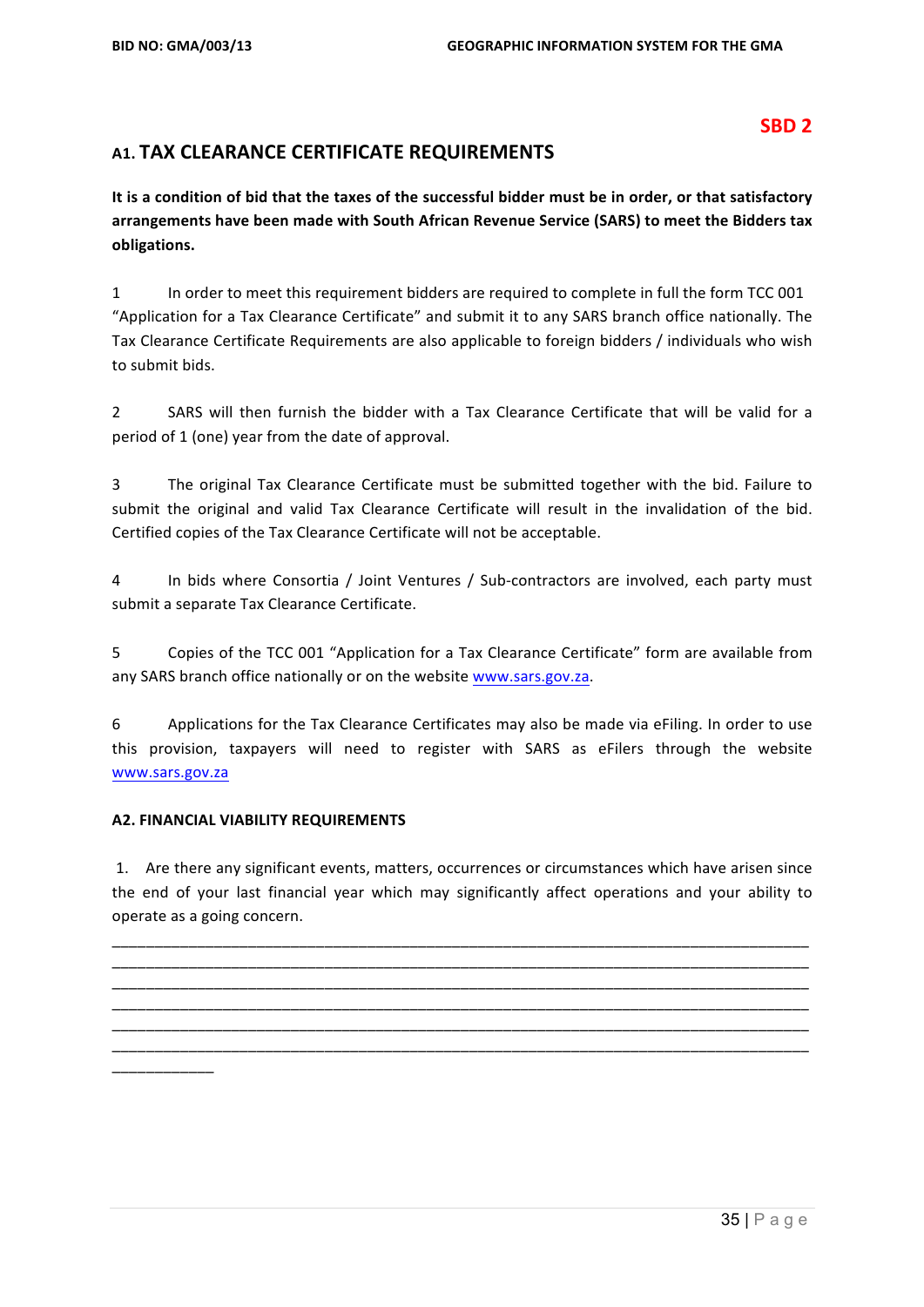#### **SBD 3.1**

#### **PRICING SCHEDULE**

|                        | Ref Number: GMA/003/13    |
|------------------------|---------------------------|
| Closing Time: 11H00 AM | Closing Date 28 June 2013 |

#### OFFER TO BE VALID FOR 90 DAYS FROM THE CLOSING DATE OF BID.

Bidders are required to indicate total cost including all applicable fees and taxes.

| <b>BID PRICE EXCLUDING 14% VAT</b> |   |
|------------------------------------|---|
| <b>14% VAT</b>                     |   |
| TOTAL BID PPRICE                   | R |

Bidders are required to submit a separate detailed price proposal.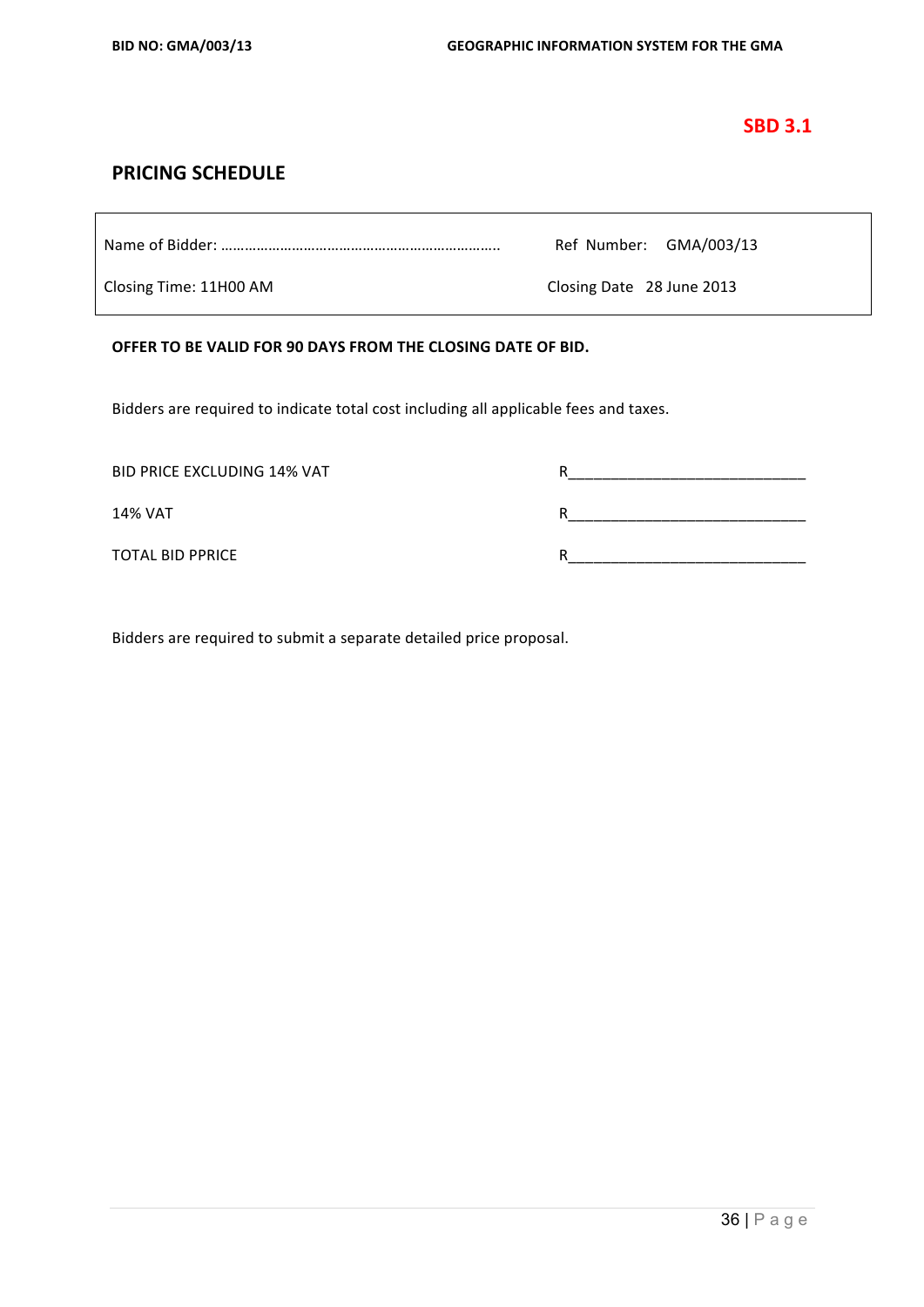#### **SBD 3.2**

#### **PRICING DECLARATION**

#### Dear Sir/Madam

After having carefully read through and examined this RFP Reference Number GMA/003/13 in its entirety together with all the provisions contained in each section of the RFP document,

We hereby offer to establish and implement a GIS system for the GMA as detailed in Specification section of the REQUEST FOR PROPOSAL document:

| IN AMOUNT: |                 |
|------------|-----------------|
| R          | (including VAT) |
| IN WORDS:  |                 |
| R          | (including VAT) |

We confirm that this price covers all costs associated with the establishment and implementation of a GIS system for the GMA as per the requirements in the specification.

We confirm that GMA will incur no additional costs whatsoever over and above this amount.

We undertake to hold this offer open for acceptance for a period of 90 (Ninety) days from the date of submission of offers. We further undertake that upon final acceptance of our offer, we will commence with the provision of service when required to do so by the Client.

Moreover, we agree that until formal Contract Documents have been prepared and executed, this Form of Tender, together with a written acceptance from the Client shall constitute a binding agreement between us, governed by the terms and conditions set out in this REQUEST FOR PROPOSAL.

We understand that you are not bound to accept the lowest or any offer and that we must bear all costs which we have incurred in connection with preparing and submitting this tender.

We hereby undertake for the period during which this tender remains open for acceptance not to divulge to any persons, other than the persons to which the tender is submitted, any information relating to the submission of this tender or the details therein except where such is necessary for the submission of this tender.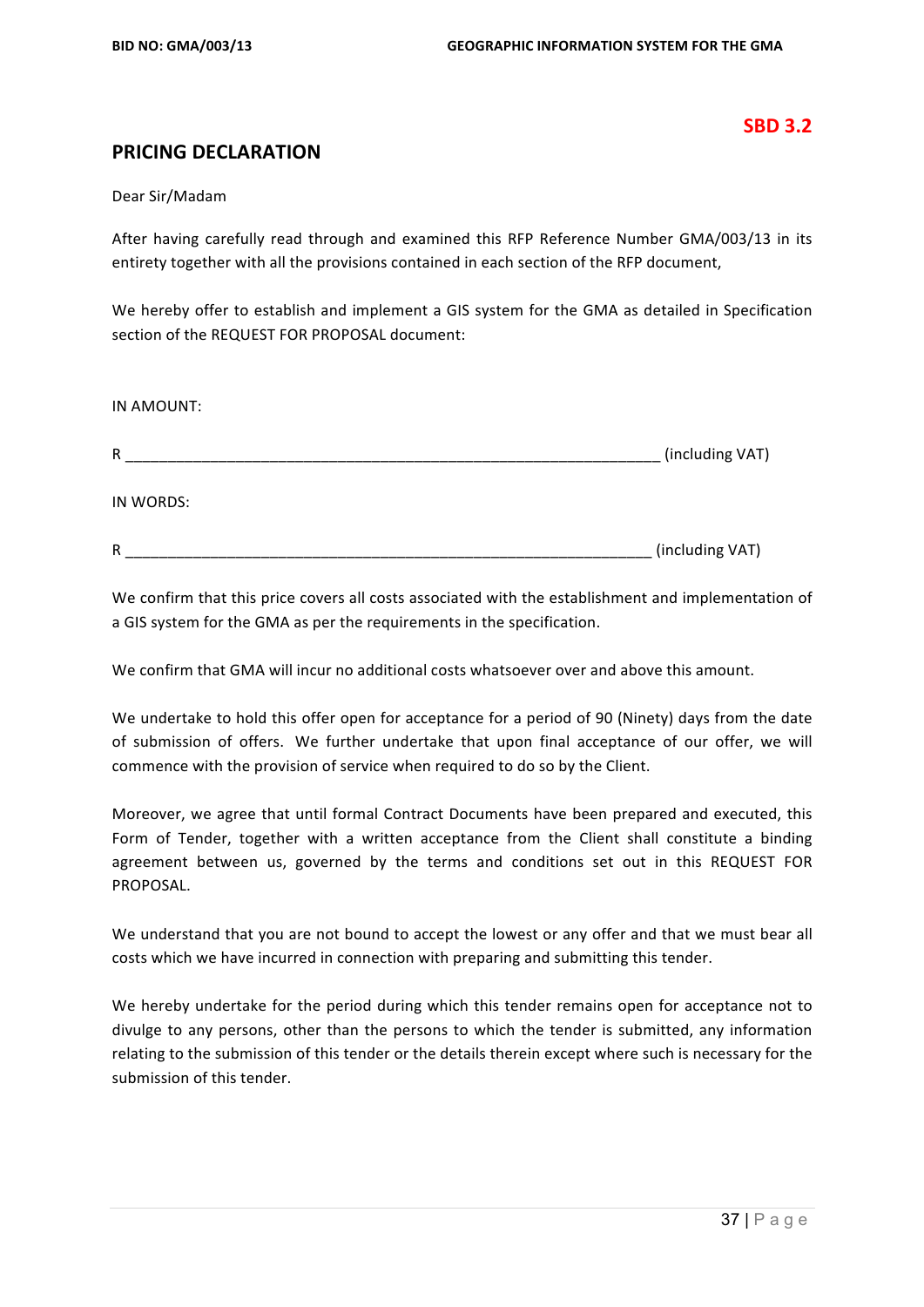# **PRICE DECLARATION (MANDATORY INFORMATION)**

| certify that:                                                                                                                                           | (full name) hereby                                                                        |  |  |  |  |
|---------------------------------------------------------------------------------------------------------------------------------------------------------|-------------------------------------------------------------------------------------------|--|--|--|--|
| □<br>Section of this RFP.                                                                                                                               | I have read, understood and unconditionally accept that the conditions contained in above |  |  |  |  |
| I have supplied all the required information, and all the information submitted as part of the<br>□<br>Pricing Section of this RFP is true and correct. |                                                                                           |  |  |  |  |
|                                                                                                                                                         |                                                                                           |  |  |  |  |
| <b>NAME OF BIDDER</b>                                                                                                                                   |                                                                                           |  |  |  |  |
| <b>IDENTITY NUMBER</b>                                                                                                                                  |                                                                                           |  |  |  |  |
| <b>POSITION</b>                                                                                                                                         |                                                                                           |  |  |  |  |
| <b>SIGNATURE OF AUTHORISED</b><br><b>SIGNATORY</b>                                                                                                      |                                                                                           |  |  |  |  |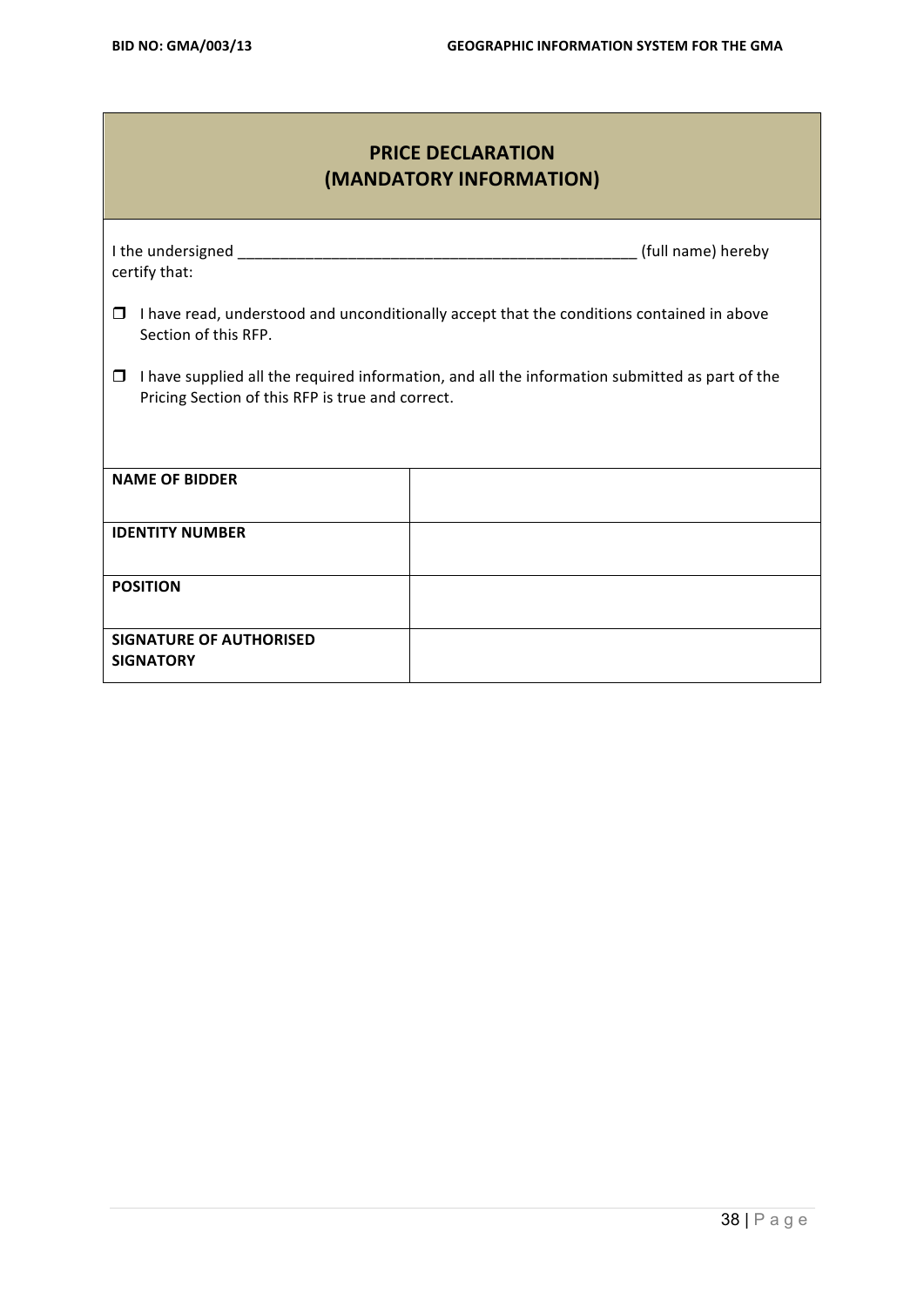**YES/NO**

#### **SBD 4**

#### **DECLARATION OF INTEREST**

1. Any legal person, including persons employed by the state<sup>1</sup>, or persons having a kinship with persons employed by the state, including a blood relationship, may make an offer or offers in terms of this invitation to bid (includes an advertised competitive bid, a limited bid, a proposal or written price quotation). In view of possible allegations of favouritism, should the resulting bid, or part thereof, be awarded to persons employed by the state, or to persons connected with or related to them, it is required that the bidder or his/her authorised representative declare his/her position in relation to the evaluating/adjudicating authority where-

the bidder is employed by the state; and/or

the legal person on whose behalf the bidding document is signed, has a relationship with persons/a person who are/is involved in the evaluation and or adjudication of the bid(s), or where it is known that such a relationship exists between the person or persons for or on whose behalf, the declarant acts and persons who are involved with the evaluation and or adjudication of the bid.

#### 2. **In order to give effect to the above, the following questionnaire must be completed and** submitted with the bid.

| 2.1          | Full                  | Name                                            | 0f | bidder | or      | his | or         | her      | representative:                                                                                                                                                                             |
|--------------|-----------------------|-------------------------------------------------|----|--------|---------|-----|------------|----------|---------------------------------------------------------------------------------------------------------------------------------------------------------------------------------------------|
| 2.2          | Identity              |                                                 |    |        |         |     |            |          |                                                                                                                                                                                             |
| 2.3          | Position              | occupied                                        | in | the    | Company |     | (director, | trustee, | shareholder,                                                                                                                                                                                |
| 2.4          |                       |                                                 |    |        |         |     |            |          | Registration number of company, enterprise, close corporation, partnership agreement or                                                                                                     |
| 2.5          |                       |                                                 |    |        |         |     |            |          |                                                                                                                                                                                             |
| 2.6<br>2.6.1 | in paragraph 3 below. |                                                 |    |        |         |     |            |          | The names of all directors / trustees / shareholders / members, their individual identity<br>numbers, tax reference numbers and, if applicable, employee / PERSAL numbers must be indicated |
| 2.7          | YES/NO                | Are you or any person connected with the bidder |    |        |         |     |            |          | Are you or any person connected with the bidder presently employed by the state?                                                                                                            |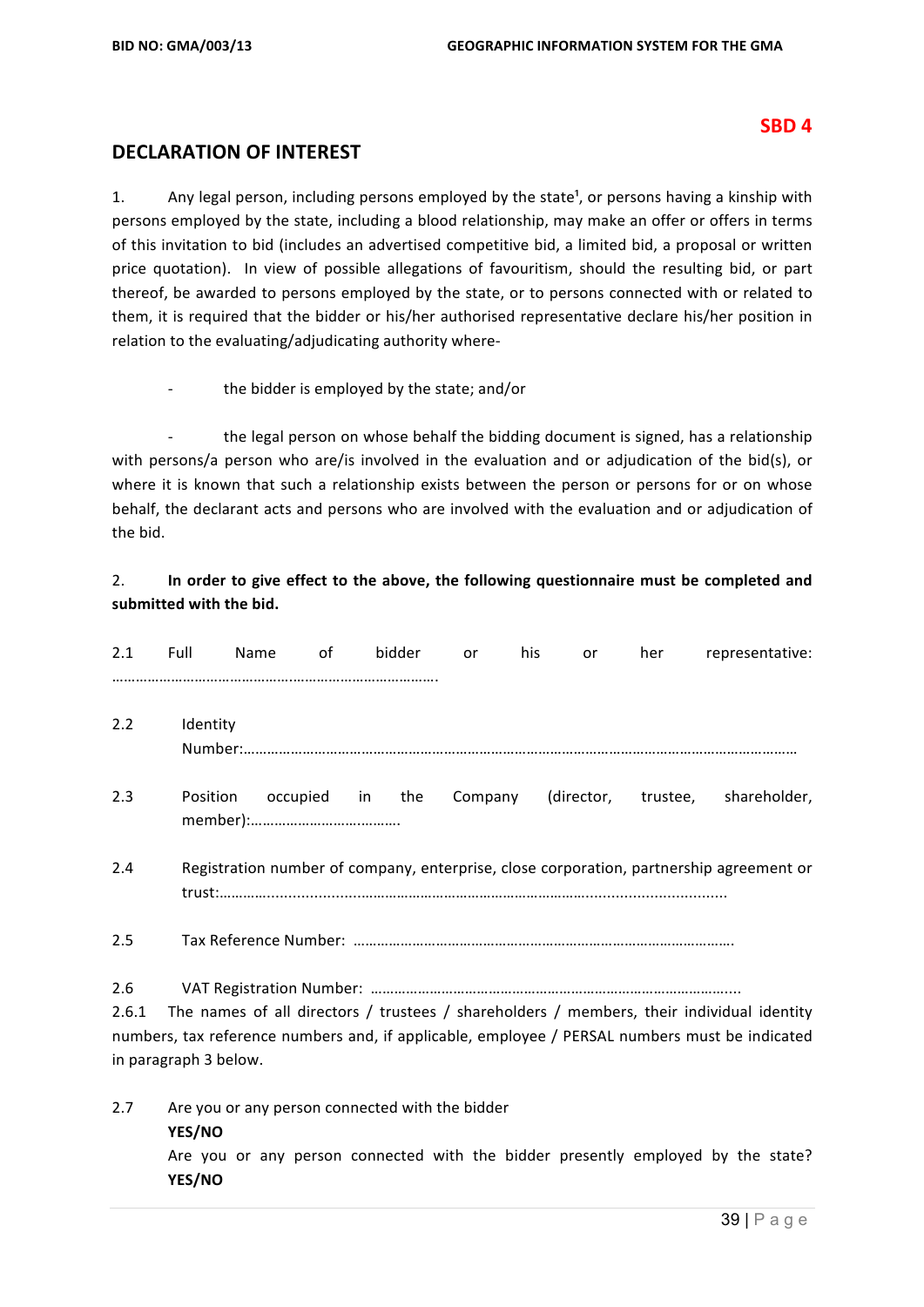$2.7.1$  If so, furnish the following particulars:

| Name of person / director / trustee / shareholder/ member: |  |
|------------------------------------------------------------|--|
| Name of state institution at which you or the person       |  |
| connected to the bidder is employed:                       |  |
| Position occupied in the state institution:                |  |
|                                                            |  |

Any other particulars:

……………………………………………………………… ……………………………………………………………… ………………………………………………………………

2.7.2 If you are presently employed by the state, did you obtain the appropriate authority to undertake remunerative work outside employment in the public sector? **YES/NO** 

2.7.1.1 If yes, did you attach proof of such authority to the bid document? **YES/NO** 

(Note: Failure to submit proof of such authority, where applicable, may result in the disqualification of the bid.

2.7.1.2 If no, furnish reasons for non-submission of such proof:

……………………………………………………………………. ……………………………………………………………………. …………………………………………………………………….

2.8 Did you or your spouse, or any of the company's directors / trustees / shareholders / members or their spouses conduct business with the state in the previous 12 months **YES/NO** 

2.8.1 If so, furnish particulars:

………………………………………………………………….. ………………………………………………………………….. …………………………………………………………………...

2.9 Do you, or any person connected with the bidder, have

#### **YES/NO**

any relationship (family, friend, other) with a person employed by the state and who may be involved with the evaluation and or adjudication of this bid?

2.9.1 If so, furnish particulars.

……………………………………………………………... …………………………………………………………..…. ………………………………………………………………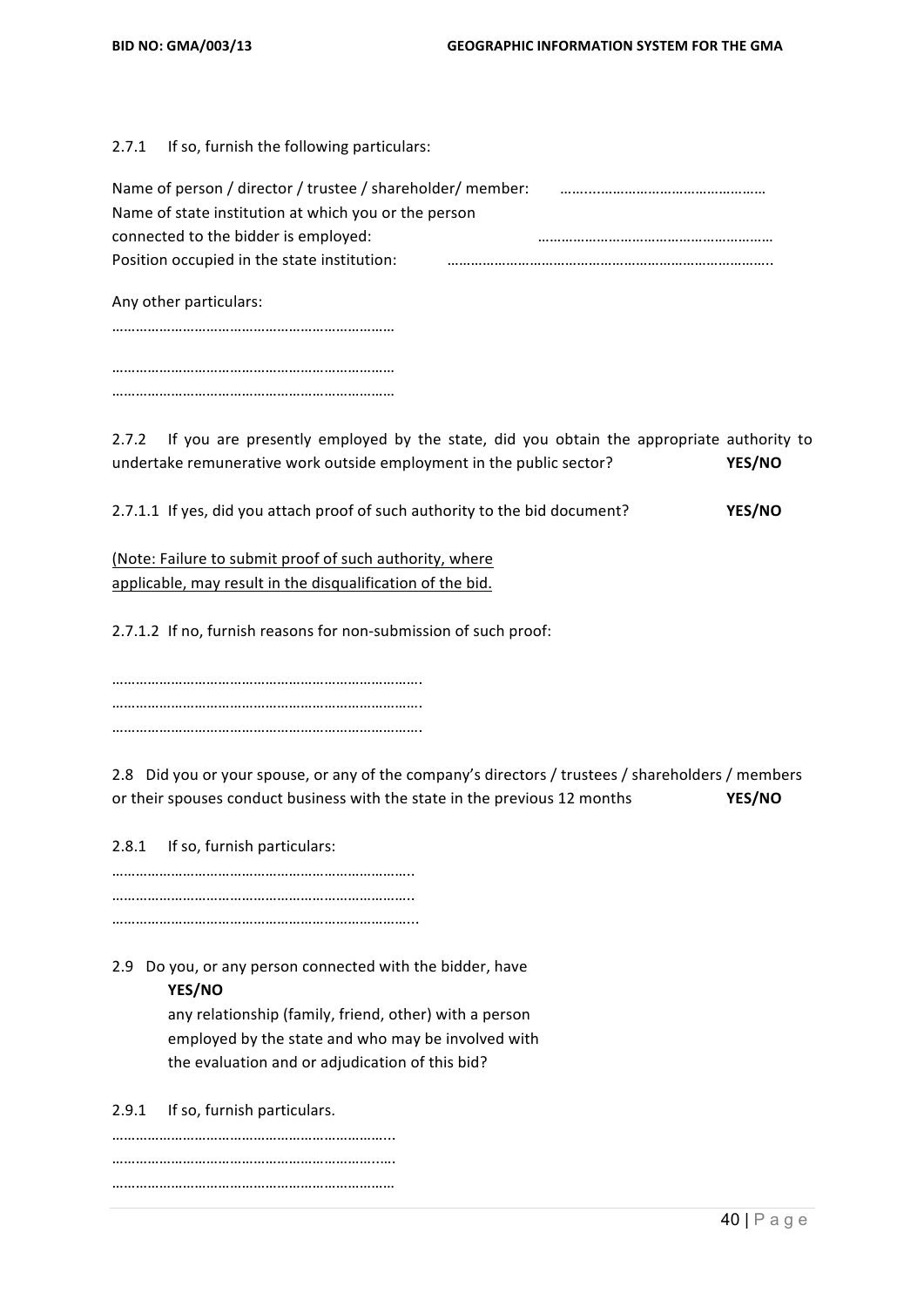2.10 Are you, or any person connected with the bidder, aware of any relationship (family, friend, other) between any other bidder and any person employed by the state who may be involved with the evaluation and or adjudication of this bid? **YES/NO**

2.10.1 If so, furnish particulars.

2.11 Do you or any of the directors / trustees / shareholders / members **YES/NO** of the company have any interest in any other related companies whether or not they are bidding for this contract?

2.11.1 If so, furnish particulars:

#### **3 Full details of director /trustees/members/shareholders.**

| <b>Full Name</b> | <b>Identity Number</b> | <b>Personal Income Tax</b><br><b>Reference Number</b> | <b>State Employee</b><br><b>Number / PERSAL</b><br><b>Number</b> |
|------------------|------------------------|-------------------------------------------------------|------------------------------------------------------------------|
|                  |                        |                                                       |                                                                  |
|                  |                        |                                                       |                                                                  |
|                  |                        |                                                       |                                                                  |
|                  |                        |                                                       |                                                                  |
|                  |                        |                                                       |                                                                  |
|                  |                        |                                                       |                                                                  |
|                  |                        |                                                       |                                                                  |
|                  |                        |                                                       |                                                                  |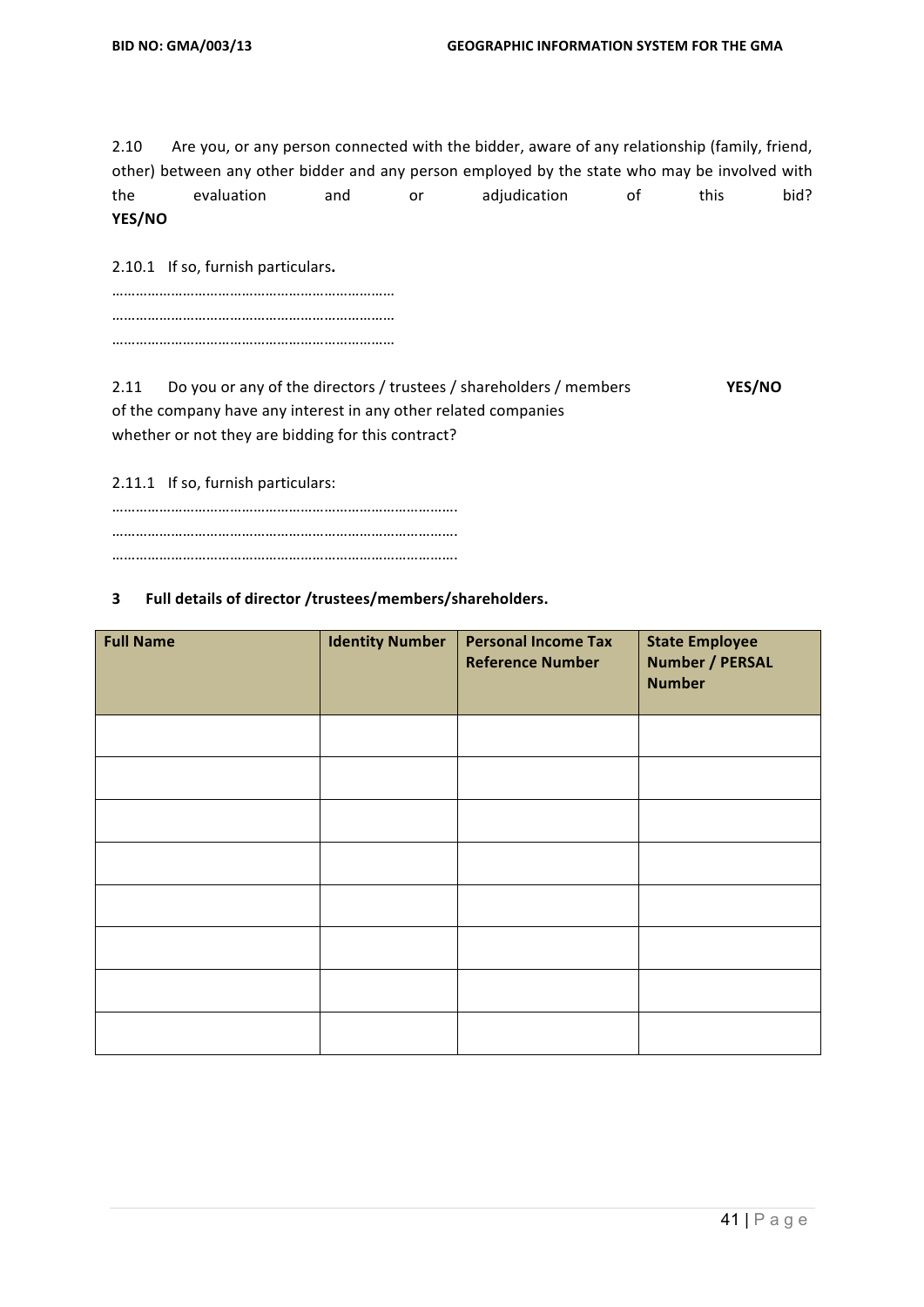|                                                                                                                   | <b>DECLARATION</b>                                                             |  |  |  |
|-------------------------------------------------------------------------------------------------------------------|--------------------------------------------------------------------------------|--|--|--|
|                                                                                                                   |                                                                                |  |  |  |
| $\Box$                                                                                                            | CERTIFY THAT THE INFORMATION FURNISHED IN PARAGRAPHS 2 AND 3 ABOVE IS CORRECT. |  |  |  |
| $\Box$ I ACCEPT THAT THE STATE MAY REJECT THE BID OR ACT AGAINST ME SHOULD THIS<br>DECLARATION PROVE TO BE FALSE. |                                                                                |  |  |  |
|                                                                                                                   |                                                                                |  |  |  |
|                                                                                                                   |                                                                                |  |  |  |
| <b>NAME OF BIDDER</b>                                                                                             |                                                                                |  |  |  |
| <b>IDENTITY NUMBER</b>                                                                                            |                                                                                |  |  |  |
| <b>POSITION</b>                                                                                                   |                                                                                |  |  |  |
| <b>SIGNATURE OF AUTHORISED</b><br><b>SIGNATORY</b>                                                                |                                                                                |  |  |  |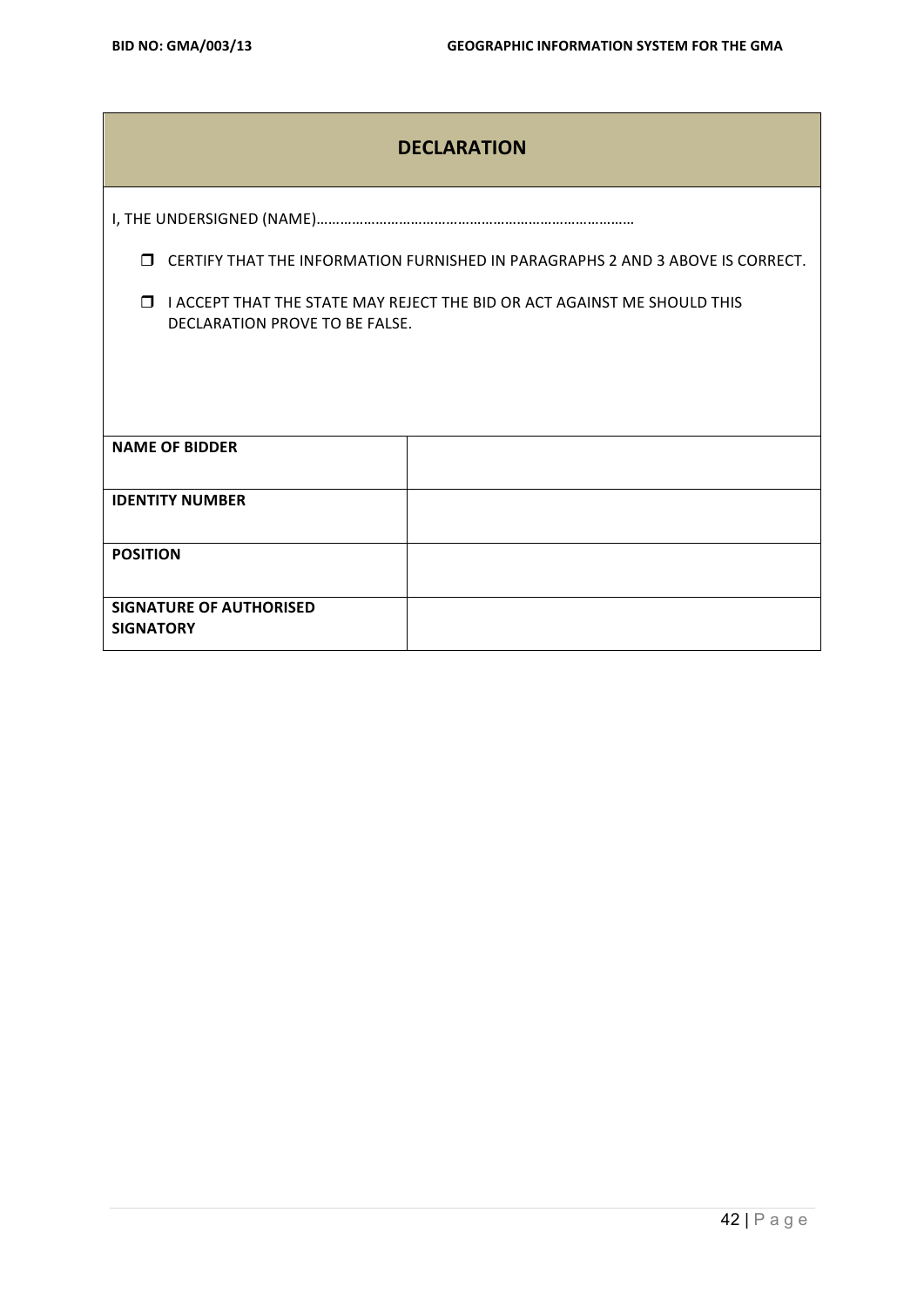#### **SBD 6.1**

# **PREFERENCE POINTS CLAIM FORM IN TERMS OF THE PREFERENTIAL PROCUREMENT REGULATIONS 2011**

This preference form must form part of all bids invited. It contains general information and serves as a claim form for preference points for Broad-Based Black Economic Empowerment (B-BBEE) Status Level of Contribution 

**NB: BEFORE COMPLETING THIS FORM, BIDDERS MUST STUDY THE GENERAL CONDITIONS,** DEFINITIONS AND DIRECTIVES APPLICABLE IN RESPECT OF B-BBEE, AS PRESCRIBED IN THE **PREFERENTIAL PROCUREMENT REGULATIONS, 2011.** 

#### **1. GENERAL CONDITIONS**

- 1.1 The following preference point systems are applicable to all bids:
	- the  $80/20$  system for requirements with a Rand value of up to R1 000 000 (all applicable taxes included); and
	- the 90/10 system for requirements with a Rand value above R1 000 000 (all applicable taxes included).
- 1.2 The value of this bid is estimated to be above R 1,000,000 (all applicable taxes included) and therefore the 90/10 system shall be applicable.
- 1.3 Preference points for this bid shall be awarded for:

| (a) | Price                                      | maximum points | 90 |
|-----|--------------------------------------------|----------------|----|
| (b) | <b>B-BBEE Status Level of Contribution</b> | maximum points |    |

- 1.4 Bidders with annual total revenue of R5 million or less qualify as Exempted Micro Enterprises (EMEs) in terms of the Broad-Based Black Economic Empowerment Act, and must submit a certificate issued by a registered auditor, accounting officer or an accredited verification agency.
- 1.5 Bidders other than Exempted Micro-Enterprises (EMEs) must submit their original and valid B-BBEE status level verification certificate or a certified copy thereof, substantiating their B-BBEE rating.
- 1.6 The submission of such certificates must comply with the requirements of instructions and guidelines issued by National Treasury and be in accordance with notices published by the Department of Trade and Industry in the Government Gazette.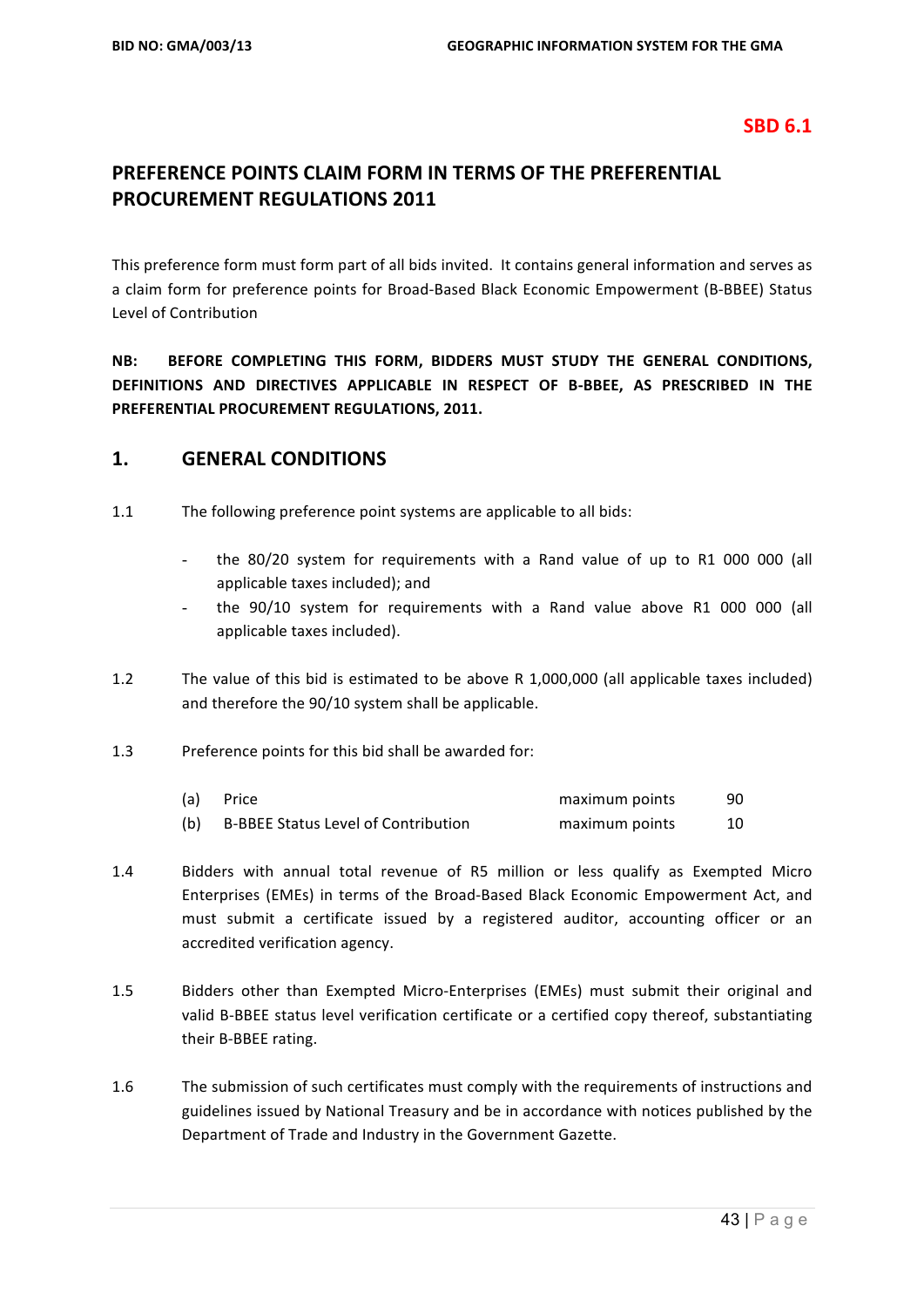1.7 The B-BEEE status level attained by the bidder shall be used to determine the number of points contemplated in section 5.1 below.

1.8 Failure on the part of a bidder to complete and/or to sign this form and submit a B-BBEE Verification Certificate from a Verification Agency accredited by the South African Accreditation System (SANAS) or a Registered Auditor approved by the Independent Regulatory Board of Auditors (IRBA) or an Accounting Officer as contemplated in the Close Corporation Act (CCA) together with the bid will be interpreted to mean that preference points for B-BBEE status level of contribution are not claimed.

1.9. The GMA reserves the right to require of a bidder, either before a bid is adjudicated or at any time subsequently, to substantiate any claim in regard to preferences, in any manner required by the GMA.

#### **2. DEFINITIONS**

2.1 "All applicable taxes" includes value-added tax, pay as you earn, income tax, unemployment insurance fund contributions and skills development levies;

2.2 **"B-BBEE"** means broad-based black economic empowerment as defined in section 1 of the Broad-Based Black Economic Empowerment Act;

2.3 "B-BBEE status level of contributor" means the B-BBEE status received by a measured entity based on its overall performance using the relevant scorecard contained in the Codes of Good Practice on Black Economic Empowerment, issued in terms of section 9(1) of the Broad-Based Black Economic Empowerment Act;

2.4 **"Bid"** means a written offer in a prescribed or stipulated form in response to an invitation by an organ of the state for the provision of services, works or goods, through price quotations, advertised competitive bidding processes or proposals;

**2.5 "Broad-Based Black Economic Empowerment Act"** means the Broad-Based Black Economic Empowerment Act, 2003 (Act No. 53 of 2003);

2.6 **"Comparative price"** means the price after the factors of a non-firm price and all unconditional discounts that can be utilized have been taken into consideration;

2.7 **"Consortium or joint venture"** means an association of persons for the purpose of combining their expertise, property, capital, efforts, skill and knowledge in an activity for the execution of a contract;

2.8 **"Contract"** means the agreement that results from the acceptance of a bid by an organ of state;

2.9 **"EME"** means any enterprise with annual total revenue of R5 million or less;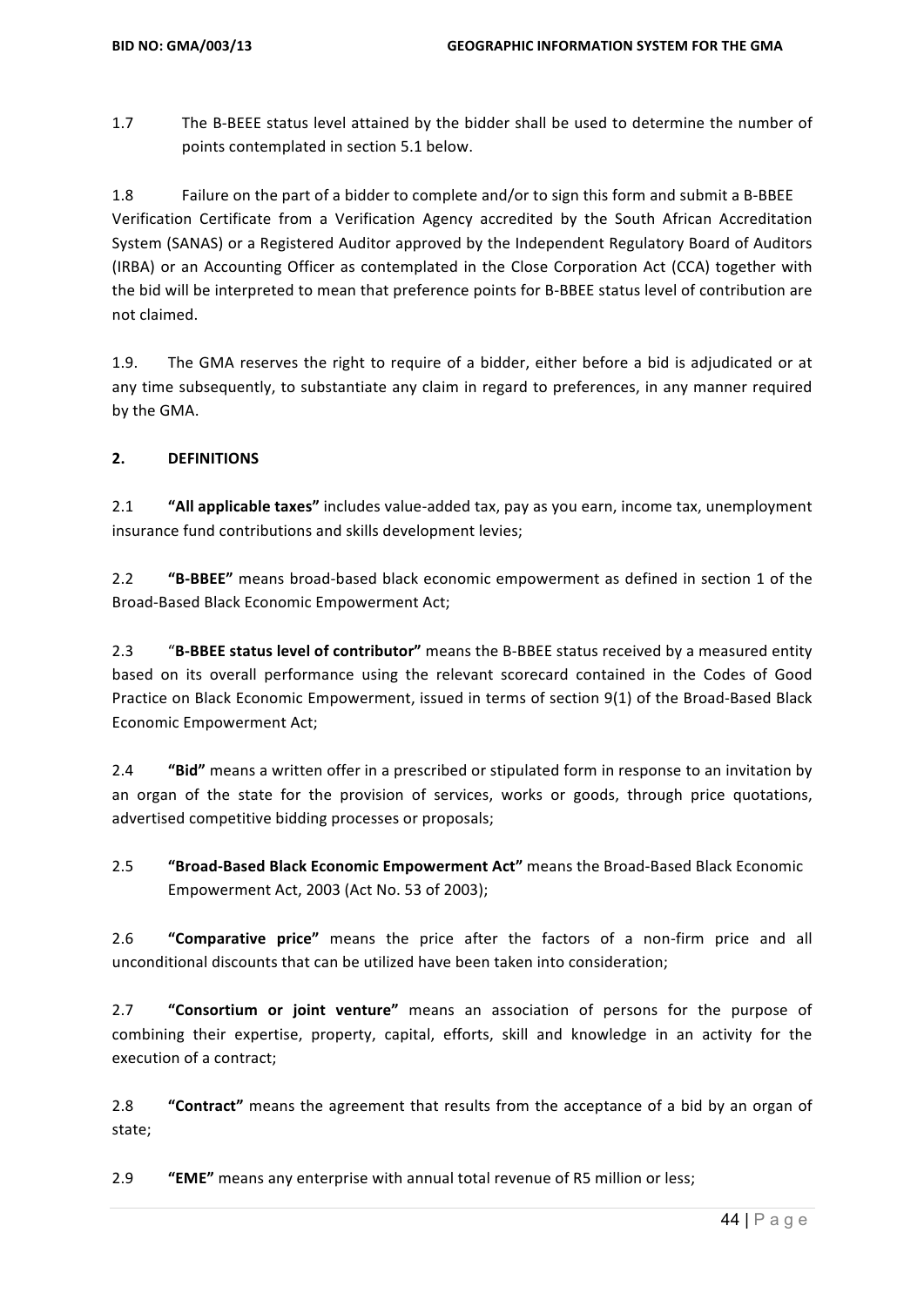2.10 **"Firm price"** means the price that is only subject to adjustments in accordance with the actual increase or decrease resulting from the change, imposition, or abolition of customs or excise duty and any other duty, levy, or tax, which, in terms of the law or regulation, is binding on the contractor and demonstrably has an influence on the price of any supplies, or the rendering costs of any service, for the execution of the contract;

2.11 **"Functionality"** means the measurement according to predetermined norms, as set out in the bid documents, of a service or commodity that is designed to be practical and useful, working or operating, taking into account, among other factors, the quality, reliability, viability and durability of a service and the technical capacity and ability of a bidder;

2.12 **"Non-firm prices"** means all prices other than "firm" prices;

2.13 **"Person"** includes a juristic person;

2.14 **"Rand value"** means the total estimated value of a contract in South African currency, calculated at the time of bid invitations, and includes all applicable taxes and excise duties;

2.15 **"Sub-contract"** means the primary contractor's assigning, leasing, making out work to, or employing, another person to support such primary contractor in the execution of part of a project in terms of the contract;

2.16 **"Total revenue"** bears the same meaning assigned to this expression in the Codes of Good Practice on Black Economic Empowerment, issued in terms of section 9(1) of the Broad-Based Black Economic Empowerment Act and promulgated in the *Government Gazette* on 9 February 2007;

2.17 **"Trust"** means the arrangement through which the property of one person is made over or bequeathed to a trustee to administer such property for the benefit of another person; and

2.18 **"Trustee"** means any person, including the founder of a trust, to whom property is bequeathed in order for such property to be administered for the benefit of another person.

#### **3. ADJUDICATION USING A POINT SYSTEM**

3.1 The bidder obtaining the highest number of total points will be awarded the contract.

3.2 Preference points shall be calculated after prices have been brought to a comparative basis taking into account all factors of non-firm prices and all unconditional discounts;

3.3 Points scored shall be rounded off to the nearest 2 decimal places;

3.4 In the event that two or more bids have scored equal total points, the successful bid shall be the one scoring the highest number of preference points for B-BBEE;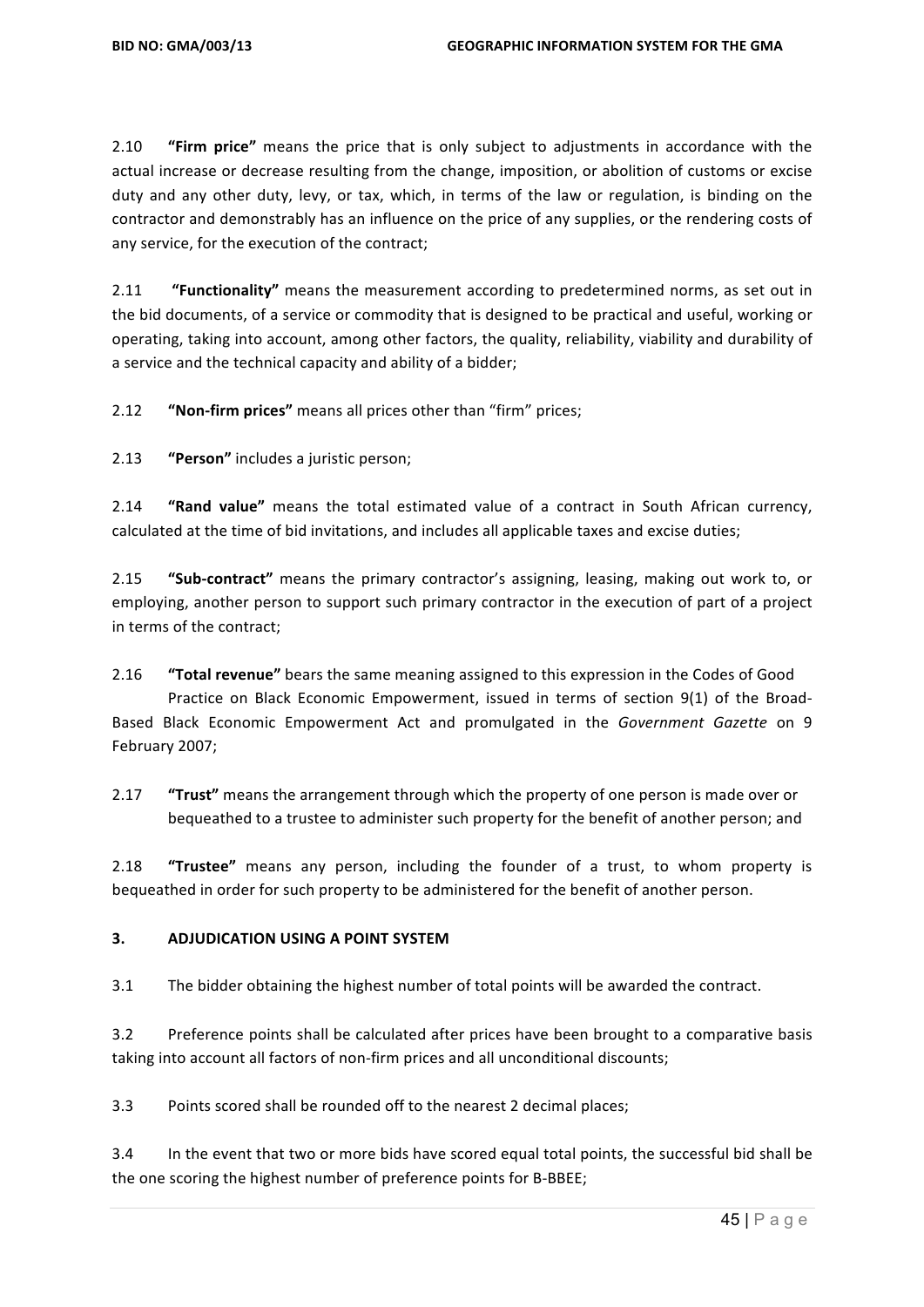3.5 However, when functionality is part of the evaluation process and two or more bids have scored equal points including equal preference points for B-BBEE, the successful bid shall be the one scoring the highest score for functionality; and

3.6 Should two or more bids be equal in all respects, the award shall be decided by the drawing of lots.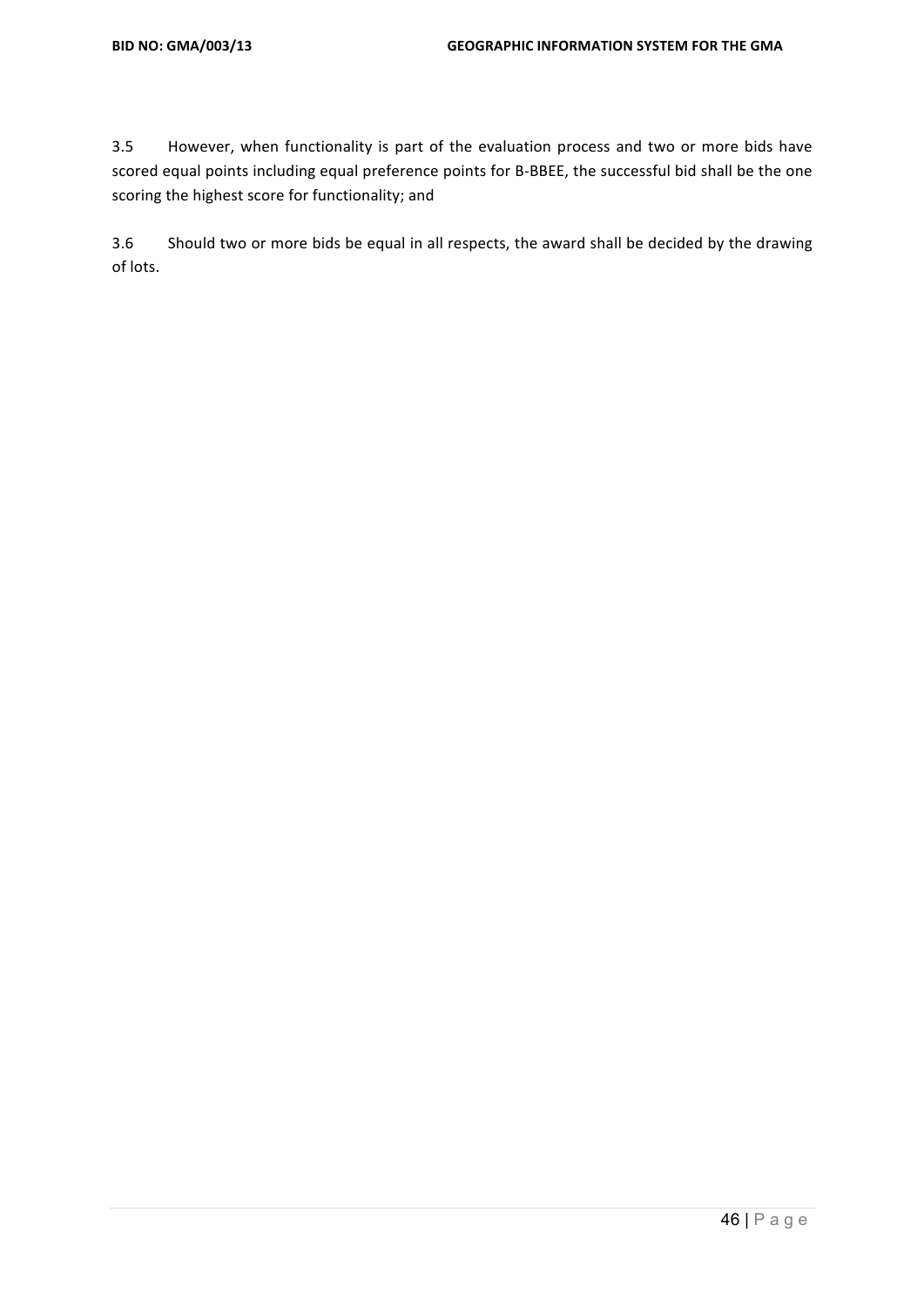#### **4. POINTS AWARDED FOR PRICE**

#### **4.1 THE 90/10 PREFERENCE POINT SYSTEM**

A maximum of 90 points is allocated for price on the following basis:

$$
Ps = 90 \left( 1 - \frac{Pt - P \min}{P \min} \right)
$$

Where

| Ps   | $=$      | Points scored for comparative price of bid under consideration |
|------|----------|----------------------------------------------------------------|
| Pt   | $\equiv$ | Comparative price of bid under consideration                   |
| Pmin | $=$      | Comparative price of lowest acceptable bid                     |

## **5.** Points awarded for B-BBEE Status Level of Contribution

5.1 In terms of Regulation 5 (2) and 6 (2) of the Preferential Procurement Regulations, preference points must be awarded to a bidder for attaining the B-BBEE status level of contributor in accordance with the table below:

|                     | ٠<br>an a |
|---------------------|-----------|
| -<br>۰,<br>۰.<br>M. |           |

| <b>B-BBEE Status Level of Contributor</b> | <b>Number of points</b> |
|-------------------------------------------|-------------------------|
|                                           |                         |
| $\mathbf{1}$                              | 10                      |
| $\overline{2}$                            | 9                       |
| 3                                         | 8                       |
| 4                                         | 5                       |
| 5                                         | $\overline{4}$          |
| $\boldsymbol{6}$                          | $\overline{3}$          |
| $\overline{7}$                            | $\overline{2}$          |
| 8                                         | $\mathbf{1}$            |
|                                           |                         |
| Non-compliant contributor                 | $\mathbf 0$             |

5.3 Bidders who qualify as EMEs in terms of the B-BBEE Act must submit a certificate issued by an Accounting Officer as contemplated in the CCA or a Verification Agency accredited by SANAS or a Registered Auditor. Registered auditors do not need to meet the prerequisite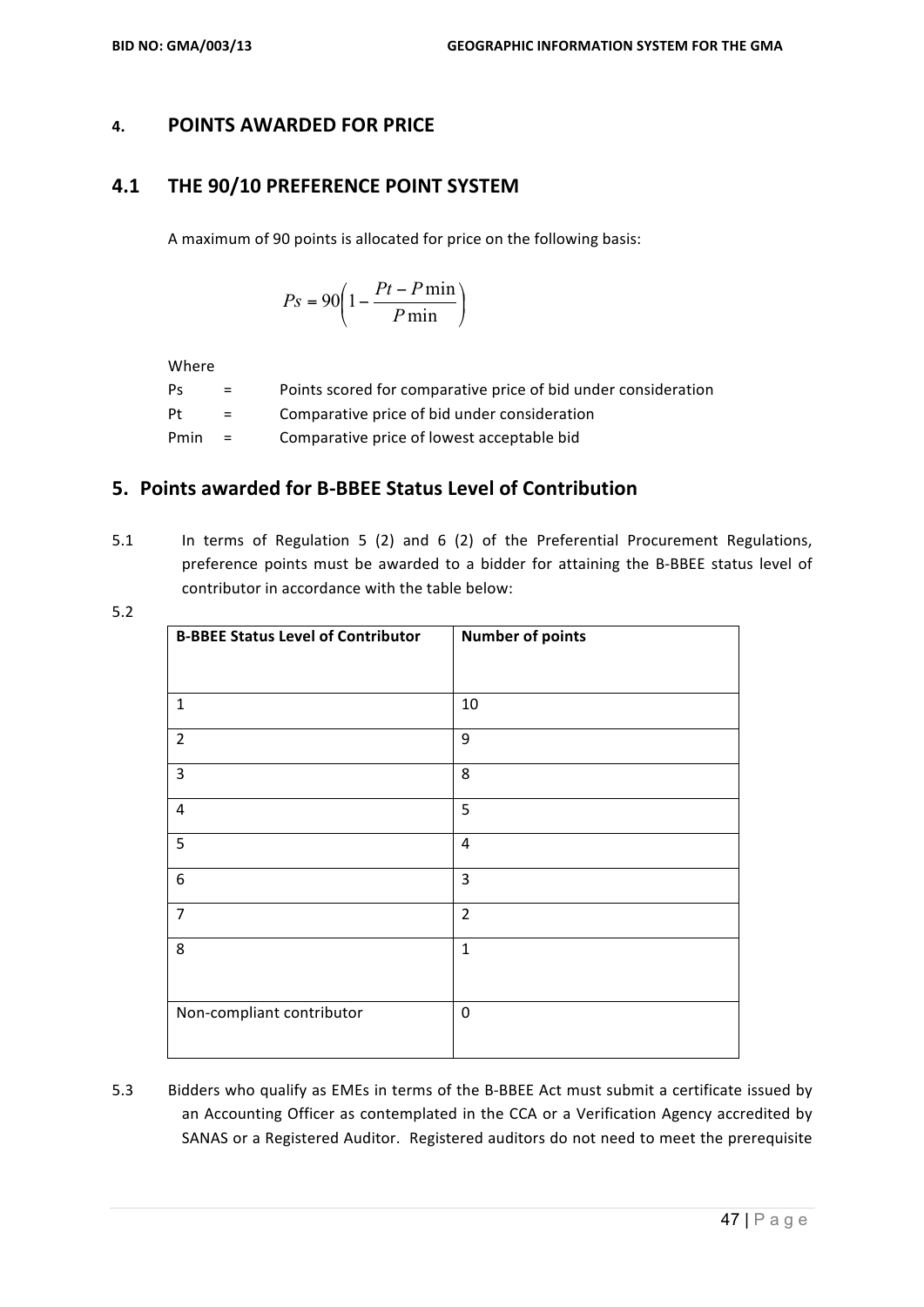for IRBA's approval for the purpose of conducting verification and issuing EMEs with B-**BBEE Status Level Certificates.** 

5.4 Bidders other than EMEs must submit their original and valid B-BBEE status level verification certificate or a certified copy thereof, substantiating their B-BBEE rating issued by a Registered Auditor approved by IRBA or a Verification Agency accredited by SANAS.

5.5 A trust, consortium or joint venture, will qualify for points for their B-BBEE status level as a legal entity, provided that the entity submits their B-BBEE status level certificate.

5.6 A trust, consortium or joint venture will qualify for points for their B-BBEE status level as an unincorporated entity, provided that the entity submits their consolidated B-BBEE scorecard as if they were a group structure and that such a consolidated B-BBEE scorecard is prepared for every separate bid.

5.7 Tertiary institutions and public entities will be required to submit their B-BBEE status level certificates in terms of the specialized scorecard contained in the B-BBEE Codes of Good Practice.

5.8 A person will not be awarded points for B-BBEE status level if it is indicated in the bid documents that such a bidder intends sub-contracting more than 25% of the value of the contract to any other enterprise that does not qualify for at least the points that such a bidder qualifies for, unless the intended sub-contractor is an EME that has the capability and ability to execute the subcontract.

5.9 A person awarded a contract may not sub-contract more than 25% of the value of the contract to any other enterprise that does not have an equal or higher B-BBEE status level than the person concerned, unless the contract is sub-contracted to an EME that has the capability and ability to execute the sub-contract.

#### **6. BID DECLARATION**

6.1 Bidders who claim points in respect of B-BBEE Status Level of Contribution must complete the following:

# **7. B-BBEE STATUS LEVEL OF CONTRIBUTION CLAIMED IN TERMS OF PARAGRAPHS 1.3.1.2 AND 5.1**

7.1 B-BBEE Status Level of Contribution: ………….. = ................ (Maximum of 10 points)

(Points claimed in respect of paragraph 7.1 must be in accordance with the table reflected in paragraph 5.1 and must be substantiated by means of a B-BBEE certificate issued by a Verification Agency accredited by SANAS or a Registered Auditor approved by IRBA or an Accounting Officer as contemplated in the CCA).

#### **8 SUB-CONTRACTING**

8.1 Will any portion of the contract be sub-contracted? YES / NO (delete which is not applicable) 

8.1.1 If yes, indicate: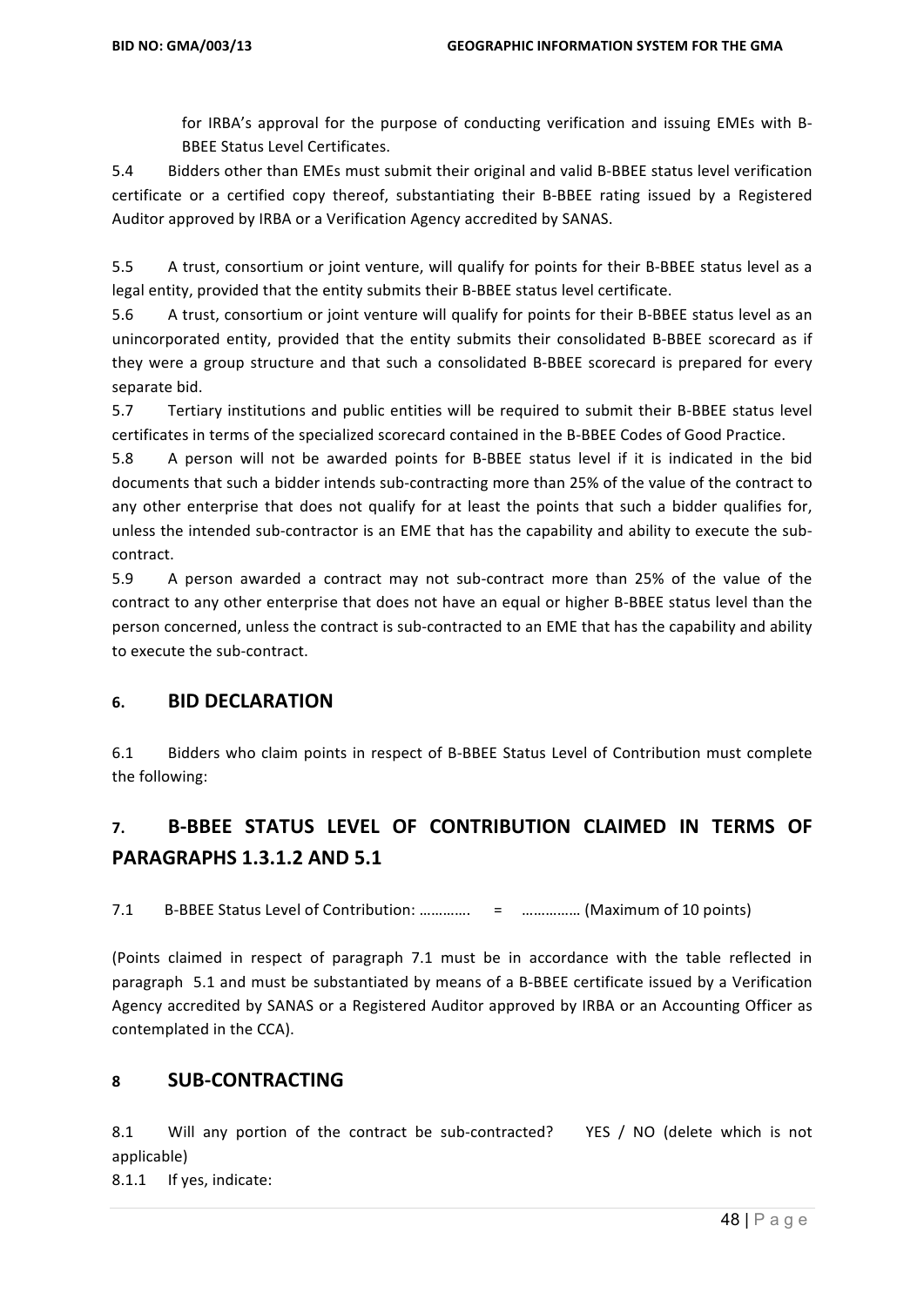| (i)       | what | percentage                            | .of    | the | contract |       | will | be  |                         | subcontracted? |
|-----------|------|---------------------------------------|--------|-----|----------|-------|------|-----|-------------------------|----------------|
| (ii)      |      | the name of the sub-contractor?       | %      |     |          |       |      |     |                         |                |
| (iii)     | the  | <b>B-BBEE</b>                         | status |     | level    | οf    |      | the | sub-contractor?         |                |
| (iv)<br>. |      | whether the sub-contractor is an EME? |        |     |          | YES / |      |     | NO (delete which is not |                |

applicable)

## **9 DECLARATION WITH REGARD TO COMPANY/FIRM**

- 9.1 Name of company/firm : The company of the company of  $\ldots$  is the control of the control of the control of the control of the control of the control of the control of the control of the control of the control of the co
- 9.2 VAT registration number:
- 9.3 Company registration number: …………………………………………………………………………………………..
- 9.4 TYPE OF COMPANY/ FIRM

Partnership/Joint Venture / Consortium One person business/sole propriety Close corporation Company (Pty) Limited

#### 9.5 DESCRIBE PRINCIPAL BUSINESS ACTIVITIES

--------------------------------------------------------------------------------------------------------------------------- -------------------------------------------------------------------------------------------------------------------------------------- -------------------------------------------------------------------------------------------------------------------------------------- -----

9.6 COMPANY CLASSIFICATION

 Manufacturer Supplier Professional service provider Other service providers, e.g. transporter, etc. [Tick applicable box]

9.7 Total number of years the company/firm has been in business? ……………………………………

9.8 I/we, the undersigned, who is / are duly authorised to do so on behalf of the company/firm, certify that the points claimed, based on the B-BBE status level of contribution indicated in paragraph 7 of the foregoing certificate, qualifies the company/ firm for the preference(s) shown and I / we acknowledge that:

 $(i)$  The information furnished is true and correct;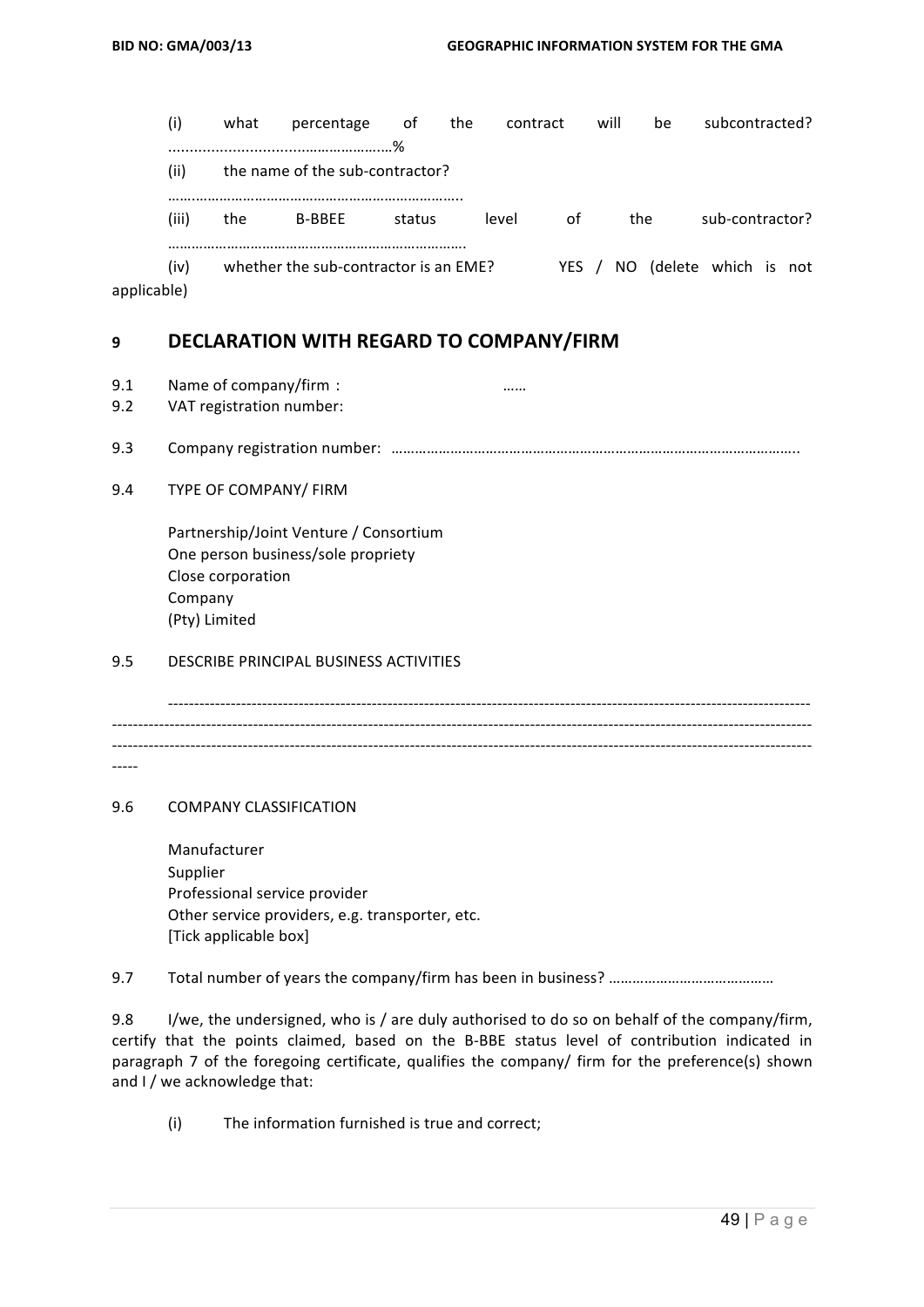(ii) The preference points claimed are in accordance with the General Conditions as indicated in paragraph 1 of this form;

(iii) In the event of a contract being awarded as a result of points claimed as shown in paragraph 7, the contractor may be required to furnish documentary proof to the satisfaction of the purchaser that the claims are correct;

(iv) If the B-BBEE status level of contribution has been claimed or obtained on a fraudulent basis or any of the conditions of contract have not been fulfilled, the purchaser may, in addition to any other remedy it may have  $-$ 

(a) disqualify the person from the bidding process;

(b) recover costs, losses or damages it has incurred or suffered as a result of that person's conduct;

(c) cancel the contract and claim any damages which it has suffered as a result of having to make less favourable arrangements due to such cancellation;

> (d) restrict the bidder or contractor, its shareholders and directors, or only the shareholders and directors who acted on a fraudulent basis, from obtaining business from any organ of state for a period not exceeding 10 years, after the audi alteram partem (hear the other side) rule has been applied; and

| (e) forward the matter for criminal prosecution |  |  |  |  |  |
|-------------------------------------------------|--|--|--|--|--|
|-------------------------------------------------|--|--|--|--|--|

| <b>WITNESSES</b>                  |  |  |  |  |
|-----------------------------------|--|--|--|--|
| NAME OF BIDDER                    |  |  |  |  |
| <b>IDENTITY NUMBER</b>            |  |  |  |  |
| <b>POSITION</b>                   |  |  |  |  |
| AUTHORISED SIGNATORIES OF BIDDERS |  |  |  |  |
| <b>WITNESS 1</b>                  |  |  |  |  |
| <b>WITNESS 2</b>                  |  |  |  |  |
| <b>DATE</b>                       |  |  |  |  |
| ADDRESS                           |  |  |  |  |
|                                   |  |  |  |  |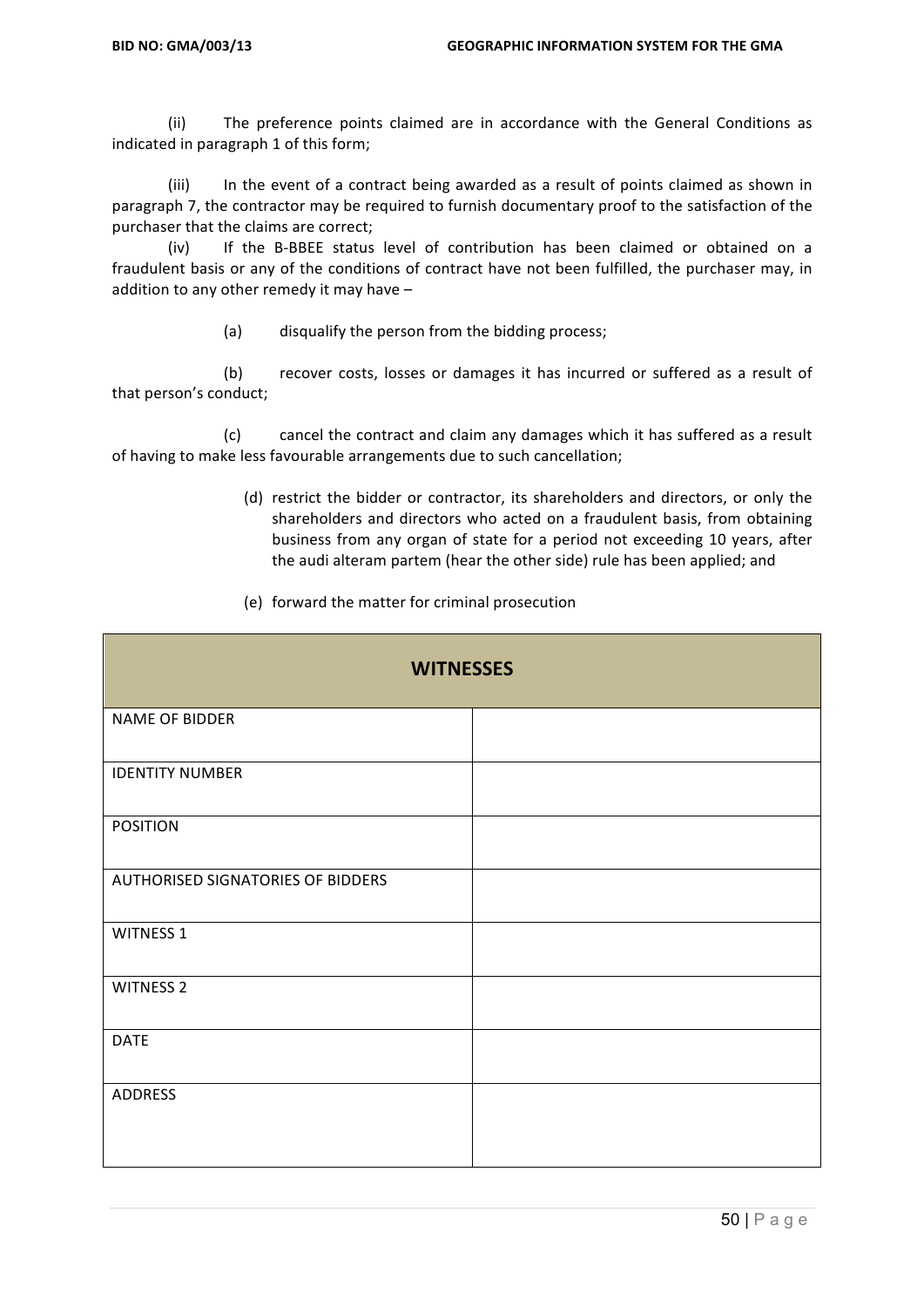# **SBD 7.2**

# **CONTRACT FORM - RENDERING OF SERVICES**

#### **PART 1 (TO BE FILLED IN BY THE SERVICE PROVIDER)**

- 1. I hereby undertake to render services described in the attached bidding documents to (name of the institution)……………………………………. in accordance with the requirements and task directives / proposals specifications stipulated in Bid Number……………………….. at the price/s quoted. My offer/s remains binding upon me and open for acceptance by the Purchaser during the validity period indicated and calculated from the closing date of the bid.
- 2. The following documents shall be deemed to form and be read and construed as part of this agreement:
	- (i) Bidding documents, *viz*
		- *-* Invitation to bid;
		- Tax clearance certificate;
		- Pricing schedule(s):
		- Filled in task directive/proposal;
		- Preference claims for Broad Based Black Economic Empowerment Status Level of Contribution in terms of the Preferential Procurement Regulations 2011;
		- Declaration of interest;
		- Declaration of Bidders past SCM practices;
		- Certificate of Independent Bid Determination;
		- **Special Conditions of Contract:**
	- (ii) General Conditions of Contract; and
	- (iii) Other (specify)
- 3. I confirm that I have satisfied myself as to the correctness and validity of my bid; that the price(s) and rate(s) quoted cover all the services specified in the bidding documents; that the price(s) and rate(s) cover all my obligations and I accept that any mistakes regarding price(s) and rate(s) and calculations will be at my own risk.
- 4. I accept full responsibility for the proper execution and fulfilment of all obligations and conditions devolving on me under this agreement as the principal liable for the due fulfilment of this contract.
- 5. I declare that I have no participation in any collusive practices with any bidder or any other person regarding this or any other bid.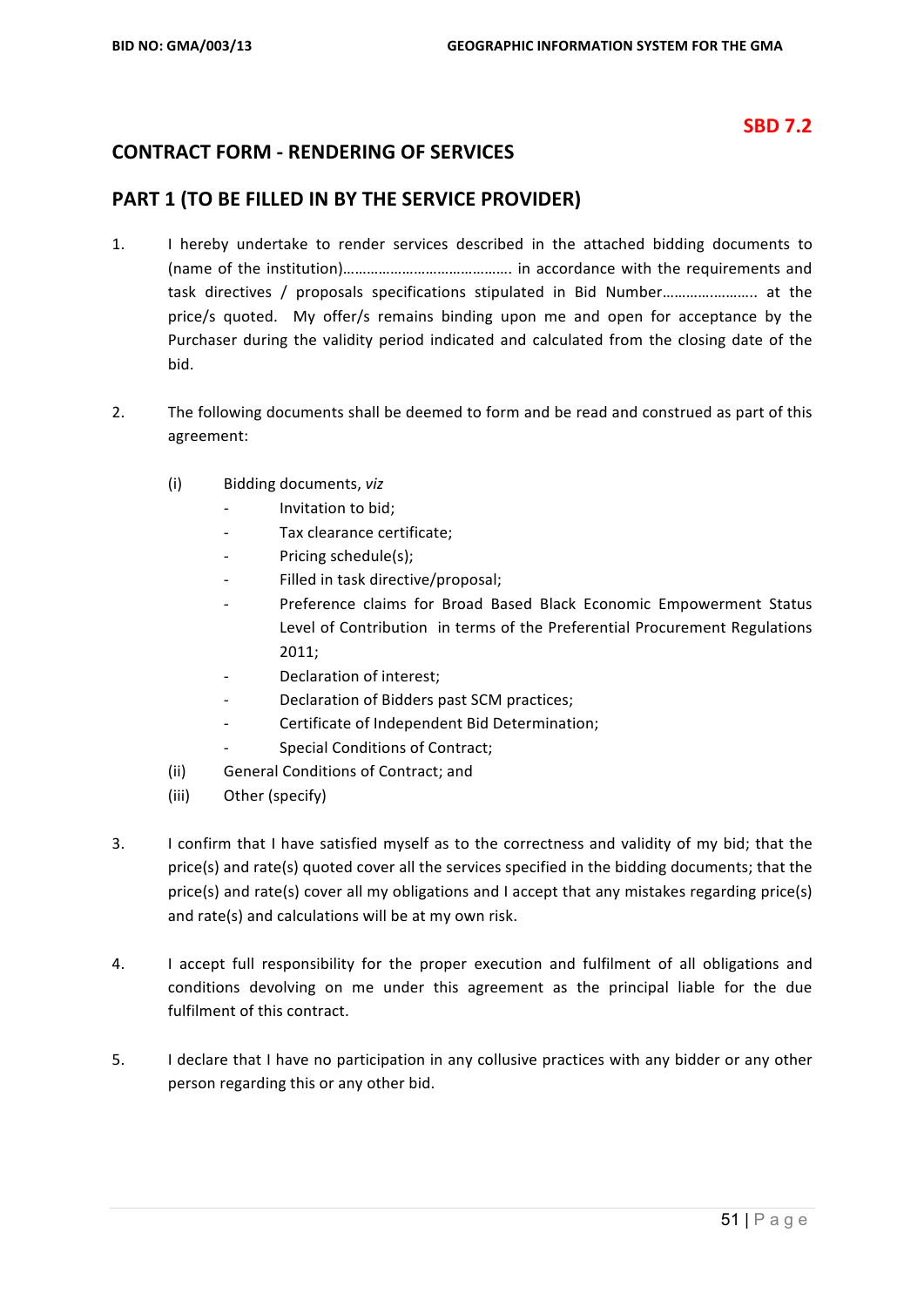| I confirm that I am duly authorised to sign this contract. |  |  |  |
|------------------------------------------------------------|--|--|--|
| NAME OF BIDDER                                             |  |  |  |
| NAME (PRINT)                                               |  |  |  |
| <b>POSITION</b>                                            |  |  |  |
| <b>AUTHORISED SIGNATORIES OF BIDDERS</b>                   |  |  |  |
| <b>WITNESS 1</b>                                           |  |  |  |
| <b>WITNESS 2</b>                                           |  |  |  |
| <b>DATE</b>                                                |  |  |  |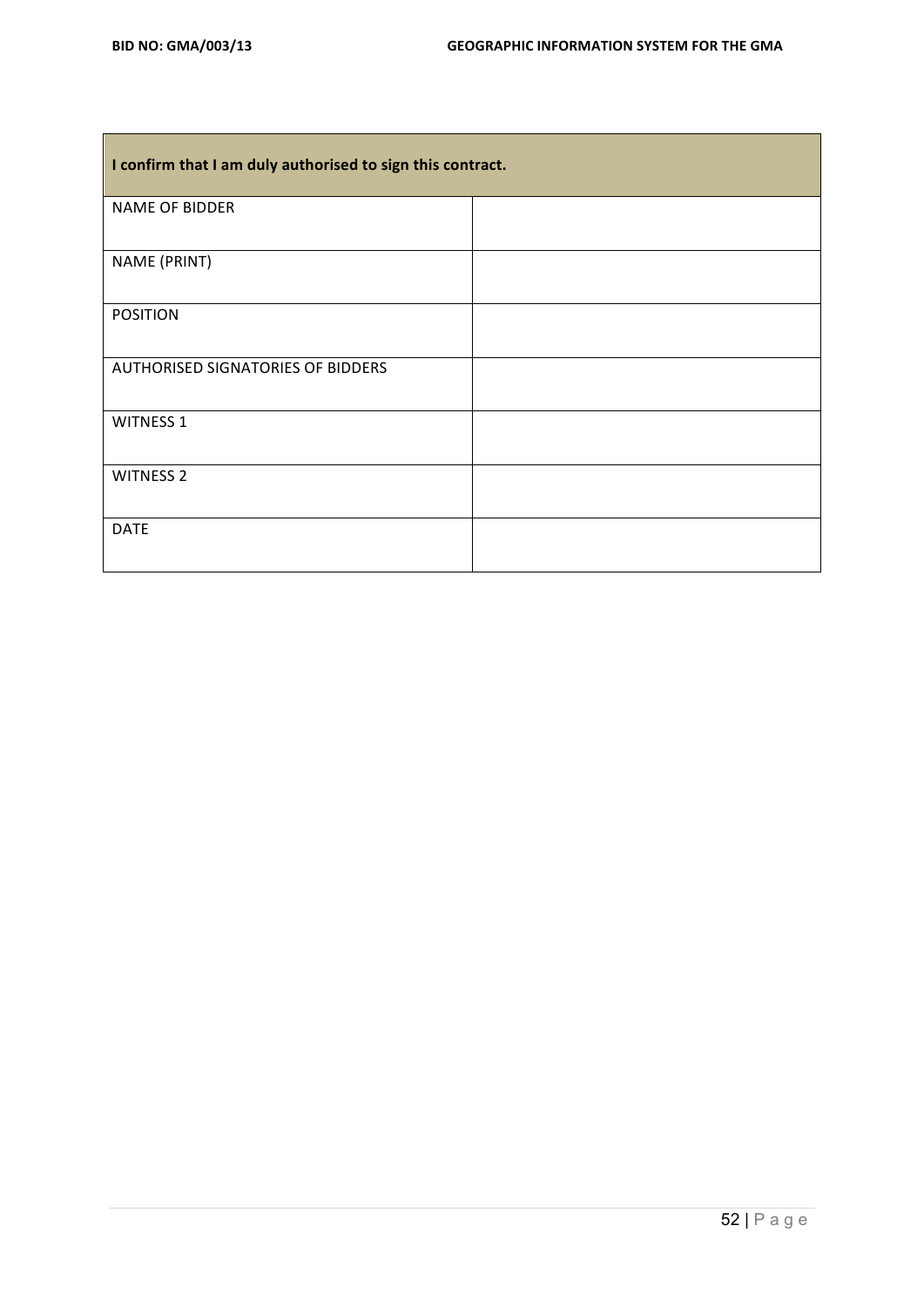#### **SBD 8**

#### DECLARATION OF BIDDERS PAST SUPPLY CHAIN MANAGEMENT PRACTICES

- 1 This declaration is used by GMA in ensuring that when goods and services are being procured, all reasonable steps are taken to combat the abuse of the supply chain management system.
- 2 The bid of any bidder may be disregarded if that bidder, or any of its directors have
	- a. abused the institution's supply chain management system;
	- b. committed fraud or any other improper conduct in relation to such system; or
	- c. failed to perform on any previous contract.

#### **3** In order to give effect to the above, the following questionnaire must be completed and submitted with the bid.

| NO.   | <b>QUESTION</b>                                                                                                                                                                                                                                                                                                                                                                                                                                                                                                                                                                                                                                      | <b>YES</b> | <b>NO</b>      |
|-------|------------------------------------------------------------------------------------------------------------------------------------------------------------------------------------------------------------------------------------------------------------------------------------------------------------------------------------------------------------------------------------------------------------------------------------------------------------------------------------------------------------------------------------------------------------------------------------------------------------------------------------------------------|------------|----------------|
| 4.1   | Is the bidder or any of its directors listed on the National Treasury's Database of<br>Restricted Suppliers as companies or persons prohibited from doing business with the<br>public sector?<br>(Companies or persons who are listed on this Database were informed in writing of this<br>restriction by the Accounting Officer/Authority of the institution that imposed the<br>restriction after the <i>audi alteram partem</i> rule was applied).<br>The Database of Restricted Suppliers now resides on the National Treasury's website<br>(www.treasury.gov.za) and can be accessed by clicking on its link at the bottom of the<br>home page. | Yes        | N <sub>o</sub> |
| 4.1.1 | If so, furnish particulars:                                                                                                                                                                                                                                                                                                                                                                                                                                                                                                                                                                                                                          |            |                |
| 4.2   | Is the bidder or any of its directors listed on the Register for Tender Defaulters in terms<br>of section 29 of the Prevention and Combating of Corrupt Activities Act (No 12 of<br>2004)?<br>The Register for Tender Defaulters can be accessed on the National Treasury's<br>website (www.treasury.gov.za) by clicking on its link at the bottom of the home<br>page.                                                                                                                                                                                                                                                                              |            |                |
| 4.2.1 | If so, furnish particulars:                                                                                                                                                                                                                                                                                                                                                                                                                                                                                                                                                                                                                          |            |                |
| 4.3   | Was the bidder or any of its directors convicted by a court of law (including a court<br>outside of the Republic of South Africa) for fraud or corruption during the past five<br>years?                                                                                                                                                                                                                                                                                                                                                                                                                                                             |            |                |
| 4.3.1 | If so, furnish particulars:                                                                                                                                                                                                                                                                                                                                                                                                                                                                                                                                                                                                                          |            |                |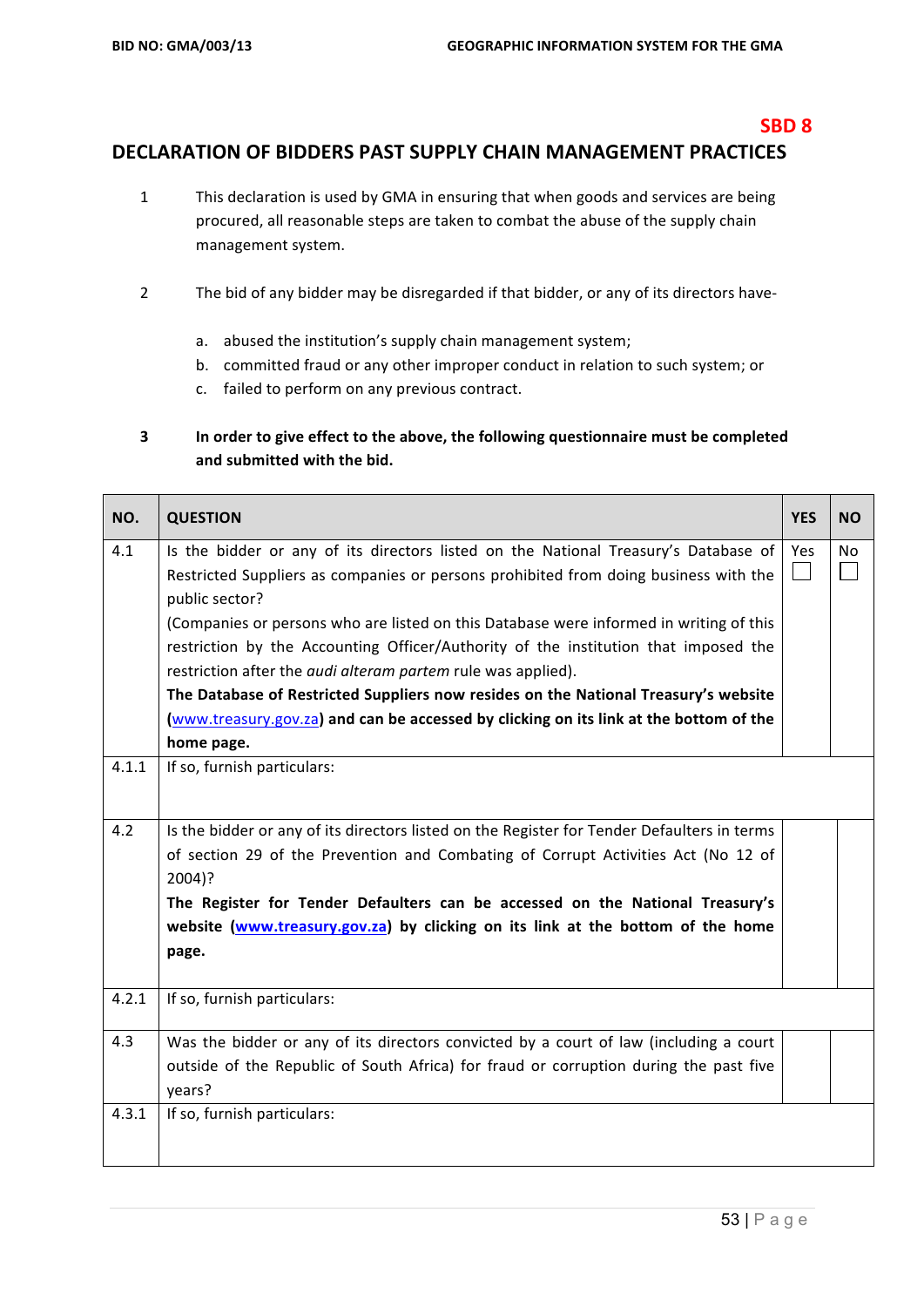| 4.4   | Was any contract between the bidder and any organ of state terminated during the |  |
|-------|----------------------------------------------------------------------------------|--|
|       | past five years on account of failure to perform on or comply with the contract? |  |
| 4.4.1 | If so, furnish particulars:                                                      |  |
|       |                                                                                  |  |

**在这里的一个人,我们也不能在这里的时候,我们也不能在这里的时候,我们也不能在这里的时候,我们**也不能在这里的时候,我们也不能在这里的时候,我们也不能在这里的时候,

|                                                                                                                                                                                                                                                    | <b>CERTIFICATION</b> |  |  |  |  |
|----------------------------------------------------------------------------------------------------------------------------------------------------------------------------------------------------------------------------------------------------|----------------------|--|--|--|--|
| CERTIFY THAT THE INFORMATION FURNISHED ON THIS DECLARATION FORM IS TRUE AND CORRECT.<br>$\Box$<br>$\Box$<br>I ACCEPT THAT, IN ADDITION TO CANCELLATION OF A CONTRACT, ACTION MAY BE TAKEN AGAINST ME<br>SHOULD THIS DECLARATION PROVE TO BE FALSE. |                      |  |  |  |  |
|                                                                                                                                                                                                                                                    |                      |  |  |  |  |
| <b>NAME OF THE BIDDER</b>                                                                                                                                                                                                                          |                      |  |  |  |  |
| <b>POSITION</b>                                                                                                                                                                                                                                    |                      |  |  |  |  |
| <b>AUTHORISED SIGNATORY</b>                                                                                                                                                                                                                        |                      |  |  |  |  |
| <b>DATE</b>                                                                                                                                                                                                                                        |                      |  |  |  |  |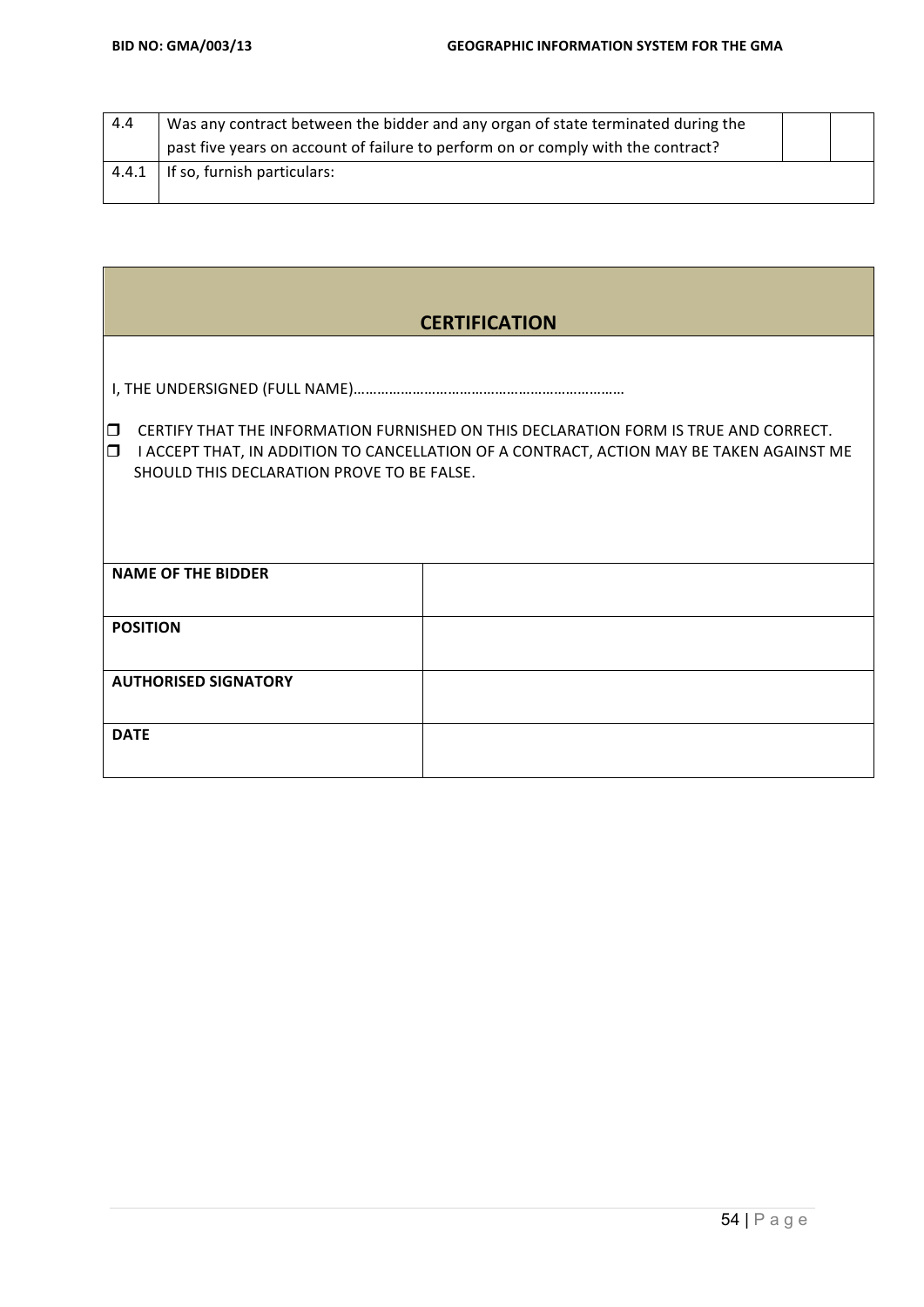#### **SBD 9**

#### **CERTIFICATE OF INDEPENDENT BID DETERMINATION**

- 1. This Standard Bidding Document must form part of all bids<sup>1</sup> invited.
- 2. Section 4 (1) (b) (iii) of the Competition Act No. 89 of 1998, as amended, prohibits an agreement between, or concerted practice by, firms, or a decision by an association of firms, if it is between parties in a horizontal relationship and if it involves collusive bidding (or bid rigging).<sup>2</sup> Collusive bidding is a *per se* prohibition meaning that it cannot be justified under any grounds.
- 3. Treasury Regulation 16A9 prescribes that accounting officers and accounting authorities must take all reasonable steps to prevent abuse of the supply chain management system and authorizes accounting officers and accounting authorities to:
	- a. disregard the bid of any bidder if that bidder or any of its directors have abused the institution's supply chain management system and or committed fraud or any other improper conduct in relation to such system.
	- b. cancel a contract awarded to a supplier of goods and services if the supplier committed any corrupt or fraudulent act during the bidding process or the execution of that contract.
		- 4. This SBD serves as a certificate of declaration that would be used by institutions to ensure that, when bids are considered, reasonable steps are taken to prevent any form of bid-rigging.
		- 5. In order to give effect to the above, the attached Certificate of Bid Determination (Annexure G) must be completed and submitted with the bid:

 $<sup>1</sup>$  Includes price quotations, advertised competitive bids, limited bids and proposals.</sup>

<sup>2</sup> Bid rigging (or collusive bidding) occurs when businesses, that would otherwise be expected to compete, secretly conspire to raise prices or lower the quality of goods and / or services for GMA which wish to acquire goods and / or services through a bidding process. Bid rigging is, therefore, an agreement between competitors not to compete.

<sup>3</sup> Joint venture or Consortium means an association of persons for the purpose of combining their expertise, property, capital, efforts, skill and knowledge in an activity for the execution of a contract.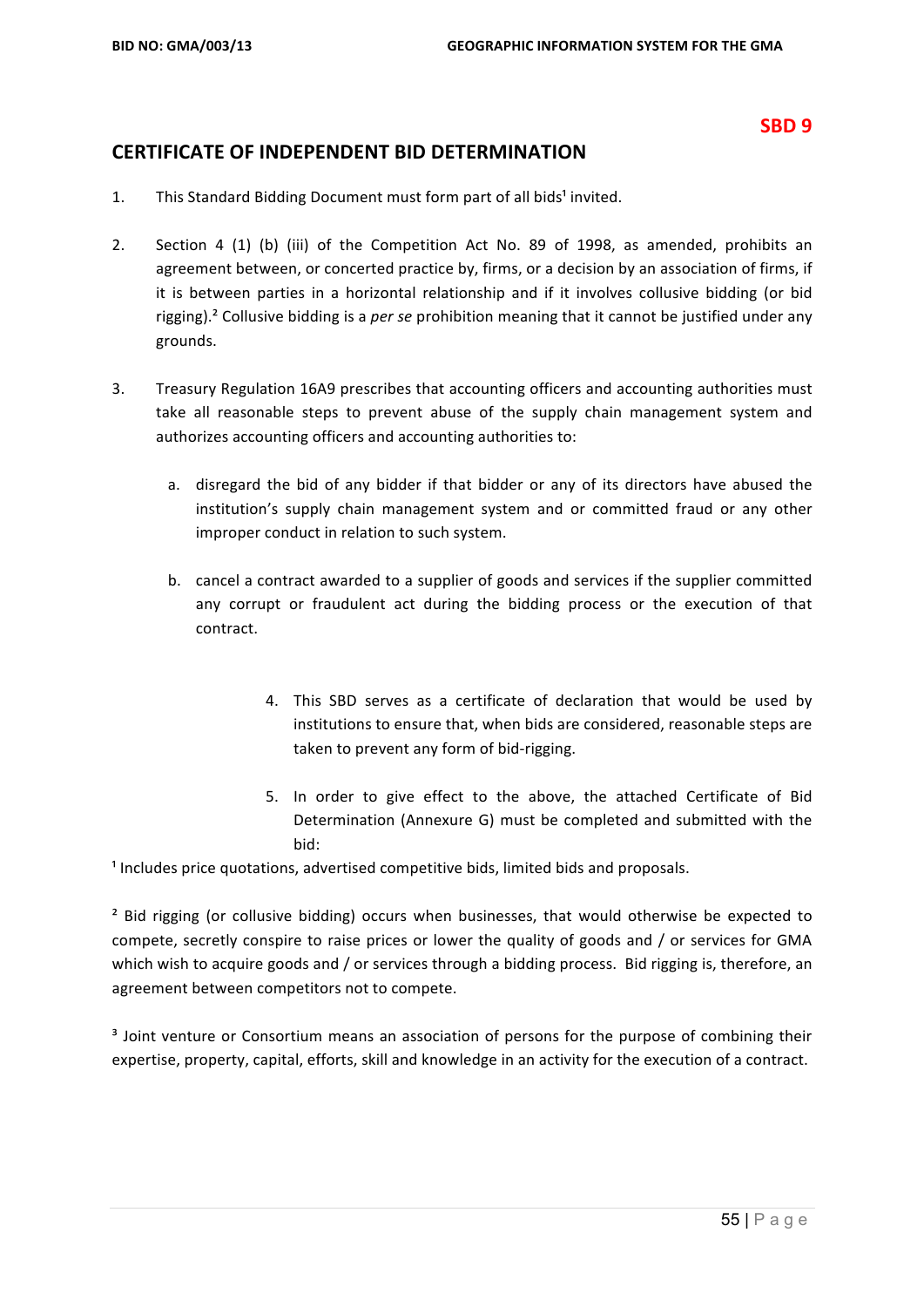I, the undersigned, in submitting the accompanying bid:

#### \_\_\_\_\_\_\_\_\_\_\_\_\_\_\_\_\_\_\_\_\_\_\_\_\_\_\_\_\_\_\_\_\_\_\_\_\_\_\_\_\_\_\_\_\_\_\_\_\_\_\_\_\_\_\_\_\_\_\_\_\_\_\_\_\_\_\_ (Bid Number and Description)

In response to the invitation for the bid made by:

\_\_\_\_\_\_\_\_\_\_\_\_\_\_\_\_\_\_\_\_\_\_\_\_\_\_\_\_\_\_\_\_\_\_\_\_\_\_\_\_\_\_\_\_\_\_\_\_\_\_\_\_\_\_\_\_\_\_\_\_\_\_\_\_\_\_\_\_\_(Name of Institution)

do hereby make the following statements that I certify to be true and complete in every respect:

| _ _ _ | $ -$<br>__ | ___                  |  |
|-------|------------|----------------------|--|
|       |            | <br>________________ |  |

#### (Name of Bidder)

- 1. I have read and I understand the contents of this Certificate;
- 2. I understand that the accompanying bid will be disqualified if this Certificate is found not to be true and complete in every respect;
- 3. I am authorised by the bidder to sign this Certificate, and to submit the accompanying bid, on behalf of the bidder;
- 4. Each person whose signature appears on the accompanying bid has been authorised by the bidder to determine the terms of, and to sign the bid, on behalf of the bidder;
- 5. For the purposes of this Certificate and the accompanying bid, I understand that the word "competitor" shall include any individual or organisation, other than the bidder, whether or not affiliated with the bidder, who:
	- (a) has been requested to submit a bid in response to this bid invitation;
	- (b) could potentially submit a bid in response to this bid invitation, based on their qualifications, abilities or experience; and
	- (c) provides the same goods and services as the bidder and/or is in the same line of business as the bidder.
- 6. The bidder has arrived at the accompanying bid independently from, and without consultation, communication, agreement or arrangement with any competitor. However communication between partners in a joint venture or consortium<sup>3</sup> will not be construed as collusive bidding.
- 7. In particular, without limiting the generality of paragraphs 6 above, there has been no consultation, communication, agreement or arrangement with any competitor regarding:
	- (a) prices;
	- (b) geographical area where product or service will be rendered (market allocation);
- (c) methods, factors or formulas used to calculate prices;
- $(d)$  the intention or decision to submit or not to submit, a bid;
- (e) the submission of a bid which does not meet the specifications and conditions of the bid; or
- $(f)$  bidding with the intention not to win the bid.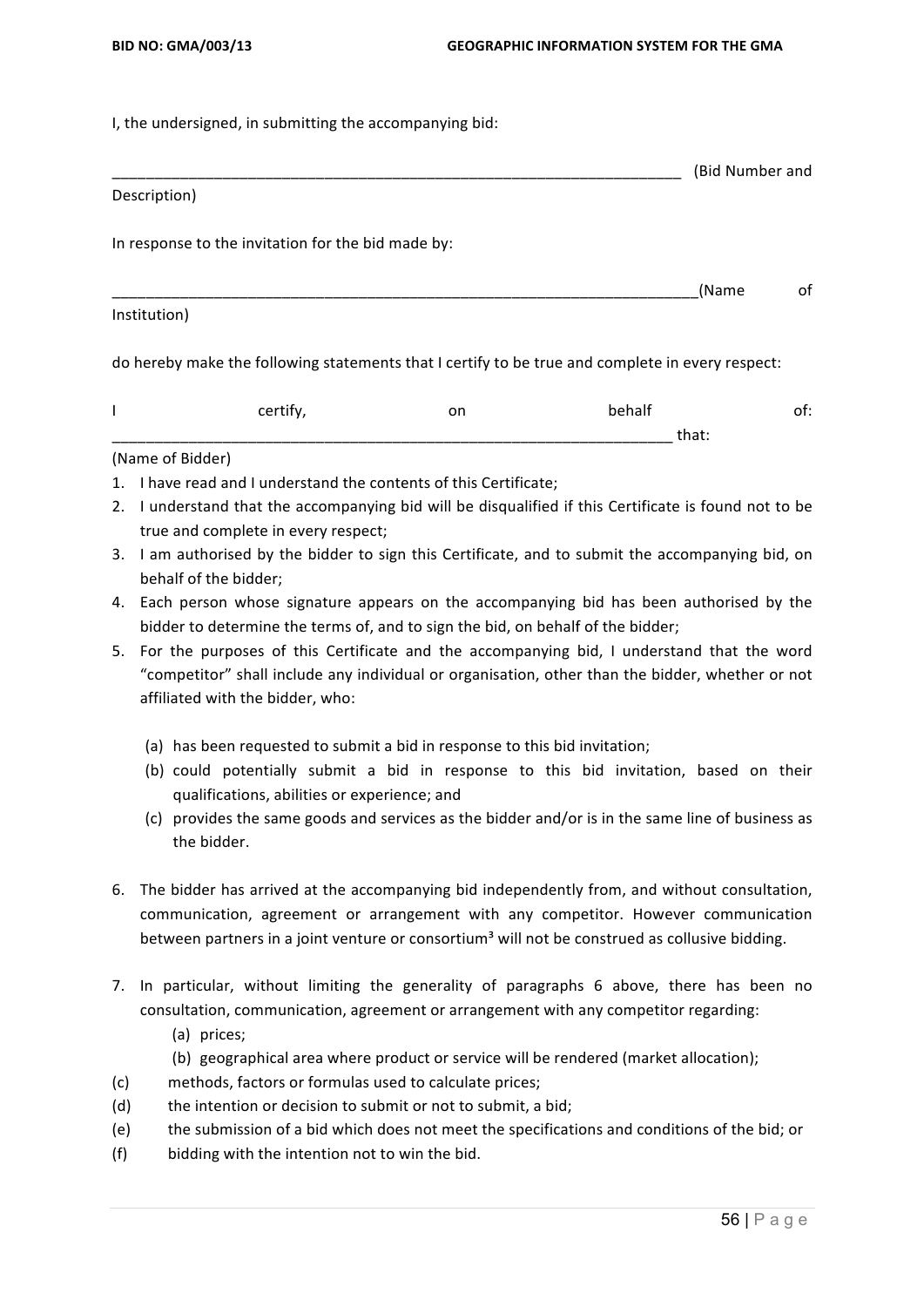- 8. In addition, there have been no consultations, communications, agreements or arrangements with any competitor regarding the quality, quantity, specifications and conditions or delivery particulars of the products or services to which this bid invitation relates.
- 9. The terms of the accompanying bid have not been, and will not be, disclosed by the bidder, directly or indirectly, to any competitor, prior to the date and time of the official bid opening or of the awarding of the contract.
- 10. I am aware that, in addition and without prejudice to any other remedy provided to combat any restrictive practices related to bids and contracts, bids that are suspicious will be reported to the Competition Commission for investigation and possible imposition of administrative penalties in terms of section 59 of the Competition Act No 89 of 1998 and or may be reported to the National Prosecuting Authority (NPA) for criminal investigation and or may be restricted from conducting business with the public sector for a period not exceeding ten (10) years in terms of the Prevention and Combating of Corrupt Activities Act No 12 of 2004 or any other applicable legislation.

| <b>NAME OF BIDDER</b>       |  |
|-----------------------------|--|
| <b>POSITION</b>             |  |
| <b>AUTHORISED SIGNATORY</b> |  |
| <b>DATE</b>                 |  |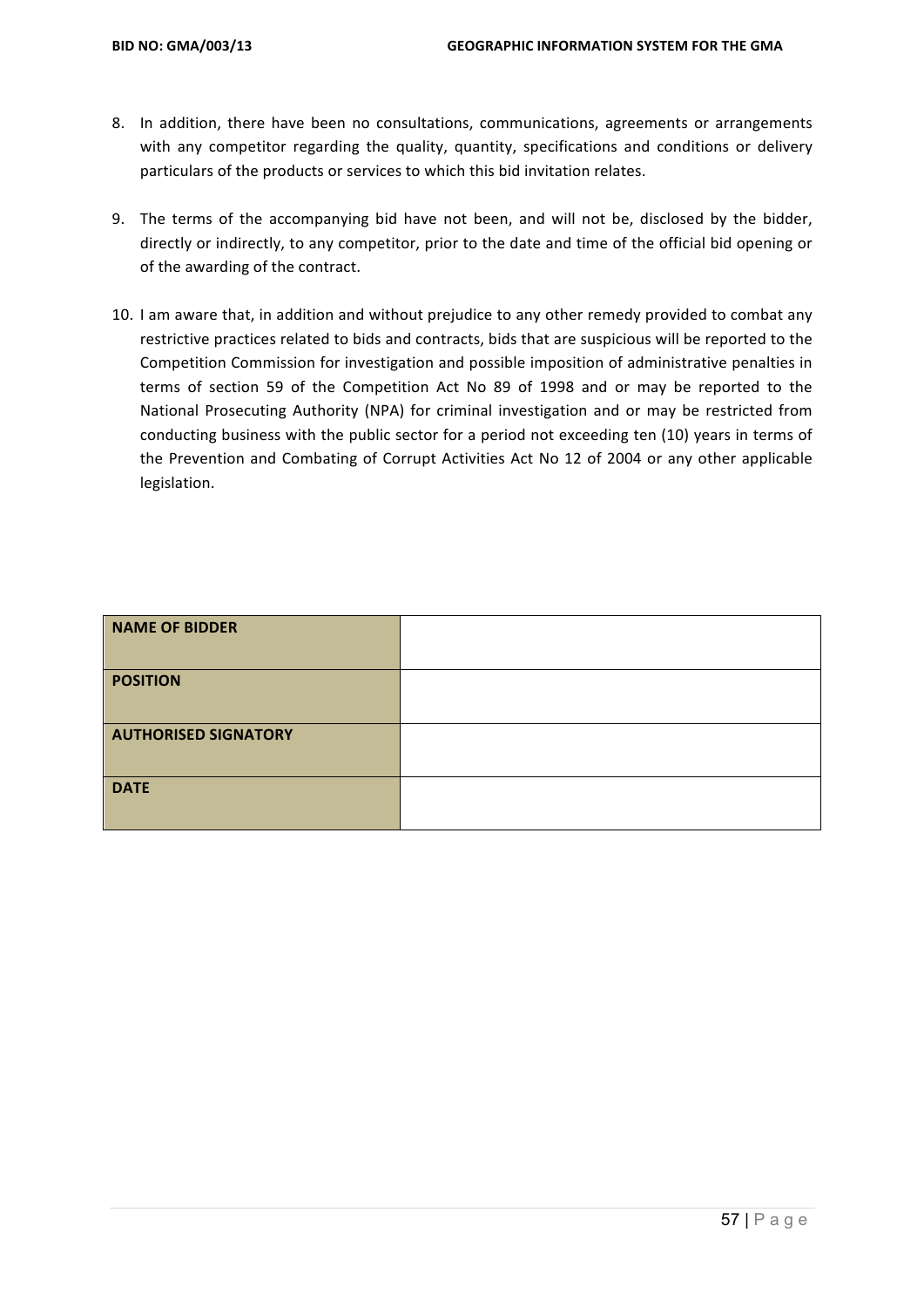# **SAFETY, HEALTH AND ENVIRONMENT**

#### **REQUEST FOR INFORMATION**

#### **1. SAFETY, HEALTH AND ENVIRONMENT**

| 1.1  | Do you have a Safety, Health and Environment<br>(SHE) policy statement?                                                                 | YES/NO<br>Please provide a copy of the policy<br>statement                                        |  |
|------|-----------------------------------------------------------------------------------------------------------------------------------------|---------------------------------------------------------------------------------------------------|--|
| 1.2  | Is your SHE programme aligned or certified to<br>comply with the OHSAS 18001and ISO 14001<br>standards?                                 | YES/NO<br>Please provide details                                                                  |  |
| 1.3  | Would you be prepared to have your SHE<br>standards audited or modified according to<br>requirements?                                   | YES/NO<br>Please give reasons if applicable                                                       |  |
| 1.5  | How do you record and classify injuries sustained<br>during operations?                                                                 | Please provide details                                                                            |  |
| 1.6  | How do you record and classify incidents both<br>safety and environmentally related?                                                    | Please provide details                                                                            |  |
| 1.9  | Does your company have any Health and Safety<br>agreements with any major unions?                                                       | Please provide details                                                                            |  |
| 1.10 | Is your company in good standing with a<br><b>Workman's Compensation Authority</b>                                                      | Please provide a copy of the Letter of<br>Good Standing which includes the<br>registration number |  |
| 1.12 | Does your company employ a SHE/Q Manager and<br>who does he/she report to?                                                              | YES/NO<br>Please provide details of experience<br>and qualifications of this individual           |  |
| 1.13 | What ongoing training is conducted with regard to<br>SHE?                                                                               | Please provide details                                                                            |  |
| 1.14 | company have an<br>Safety<br>Does your<br>active<br>Committee?                                                                          | Please provide details                                                                            |  |
| 1.15 | does<br>How<br>your<br>company<br>communicate<br>issues/targets to the employees regarding SHE?                                         | Please provide details                                                                            |  |
| 1.16 | Does your company have a medical surveillance<br>programme in place?                                                                    | YES/NO<br>Please provide details,                                                                 |  |
| 1.17 | Have the management duties in terms of the OHSA<br>been assigned by written appointment to specific<br>individuals within your company? | YES/NO<br>Please provide details of appointments<br>in place.                                     |  |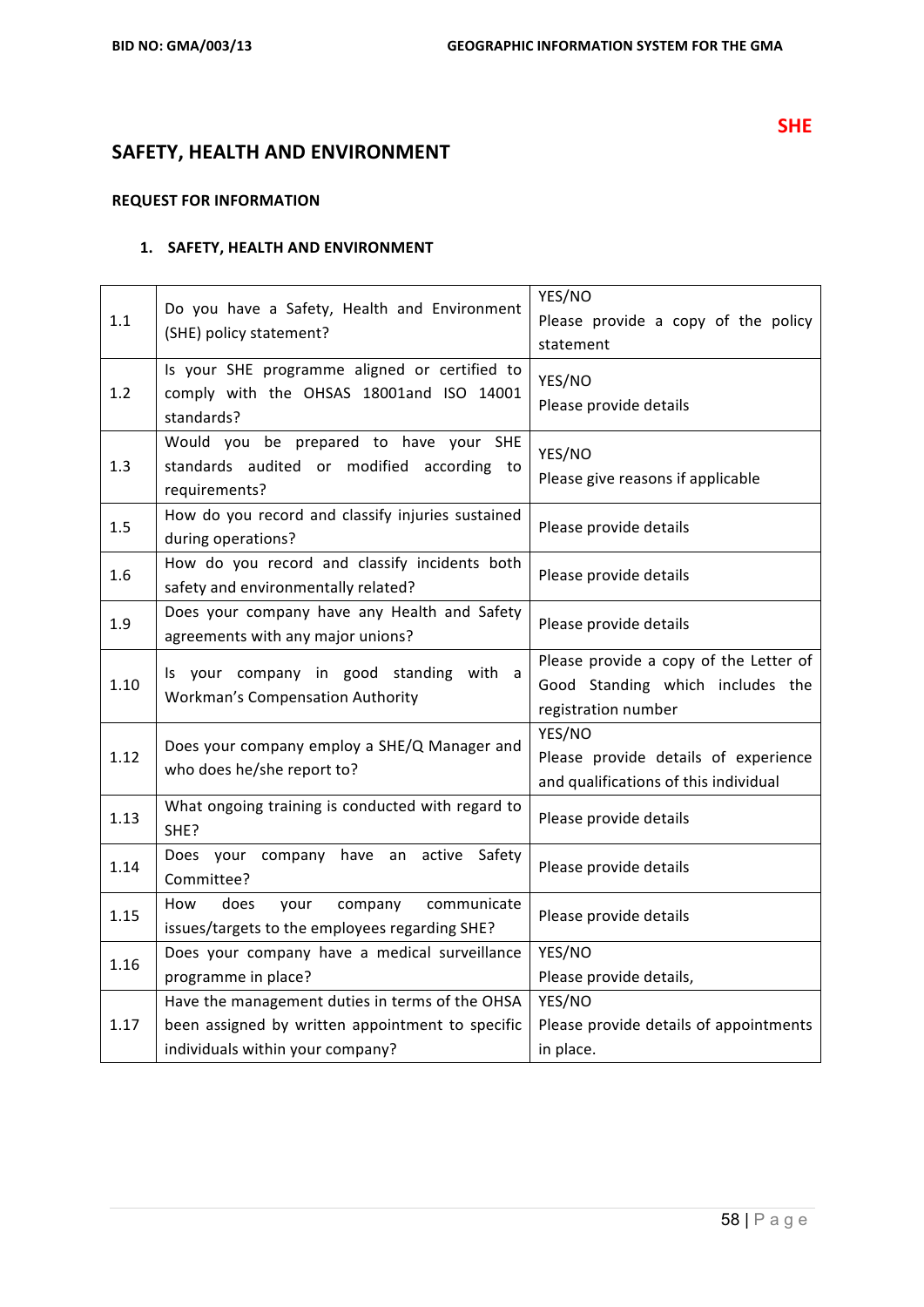#### **2. TECHNICAL AND QUALITY ASSURANCE STANDARDS**

| 2.1  | Do you have a quality policy statement and Quality<br>manual?                                                                             | YES/NO<br>Please provide a copy of the policy<br>statement                                                              |  |
|------|-------------------------------------------------------------------------------------------------------------------------------------------|-------------------------------------------------------------------------------------------------------------------------|--|
| 2.2  | Is your Quality Management aligned or certified to<br>comply with the ISO 9001:2008?                                                      | YES/NO<br>Please provide details                                                                                        |  |
| 2.3  | Would you be prepared to have your Quality<br>system audited<br>modified<br>Management<br>or<br>according to requirements?                | YES/NO<br>Please give reasons if applicable                                                                             |  |
| 2.5  | How do you record and classify incidents and non-<br>conformances related to quality?                                                     | Please provide details                                                                                                  |  |
| 2.6  | Does your company employ a Quality Manager and<br>who does he/she report to?                                                              | YES/NO<br>Please provide details of experience<br>and qualifications of this individual                                 |  |
| 2.7  | What ongoing training is conducted with regard to<br>Quality?                                                                             | Please provide details                                                                                                  |  |
| 2.10 | Are you prepared to allow personnel to access your<br>premises to perform a technical assessment of<br>your capabilities?                 | YES/NO                                                                                                                  |  |
| 2.11 | How many different inspection agencies have<br>visited your premises in the last 12 months                                                | Please provide details                                                                                                  |  |
| 2.12 | Do you have dedicated quality management<br>resources and transparent processes to ensure<br>quality in procured materials and equipment? | YES/NO<br>Please provide a list of the dedicated<br>resources and a description of the<br>quality management processes. |  |

| <b>NAME OF BIDDER</b>       |  |
|-----------------------------|--|
| <b>POSITION</b>             |  |
| <b>AUTHORISED SIGNATORY</b> |  |
| <b>DATE</b>                 |  |